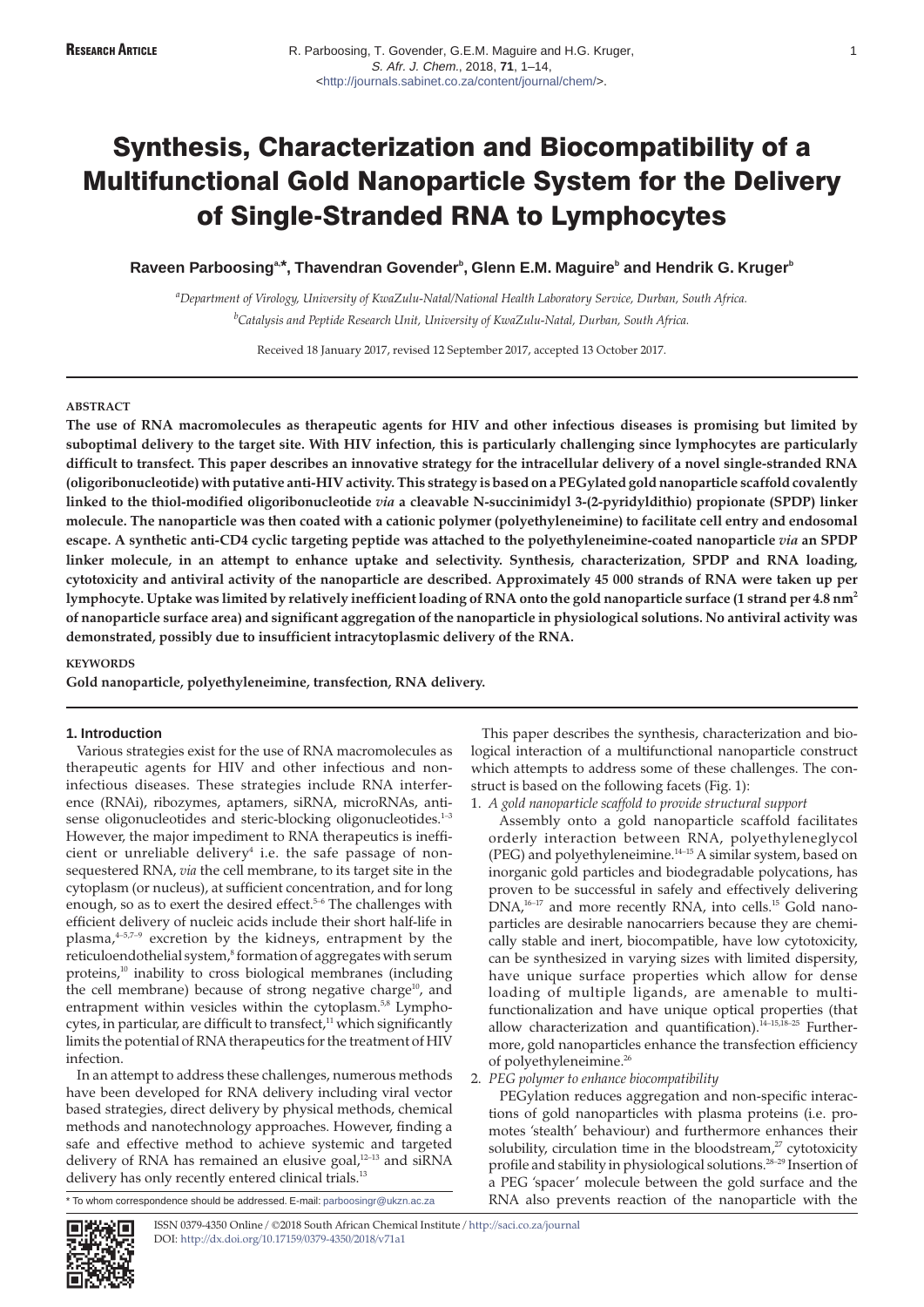

**Figure 1** Schematic representation of multifunctional, PEGylated gold nanoparticle construct, showing RNA with putative anti-HIV activity, attached *via* an SPDP linker. The particle was coated with polyethyleneimine and bears a cyclic anti-CD4 peptide on the surface. The attachment of the SPDP linker to the thiol-PEG-amine and RNA is shown in more detail on the right. Portion of this figure are based on Lee *et al.*<sup>1</sup>*<sup>5</sup>*

disulphide bond between the RNA and the linker molecule.<sup>15</sup>

3. *A cleavable linker molecule (N-succinimidyl 3-(2-pyridyldithio)*

*propionate or SPDP) to allow conjugation and release of the RNA* The thiol modified RNA was conjugated to the gold nanoparticle *via* a disulphide bond using the linker molecule SPDP. The disulphide bond is stable in the ionic, extracellular environment but is cleaved in the reductive conditions within the cytoplasm (thus releasing the RNA from the nanoparticle).15 More specifically, the disulphide bond is cleaved by intracellular glutathione, which is found in much higher concentration in intracellular *vs.* extracellular environments and this facilitates the selective intracellular release of the RNA.<sup>30</sup>

4. *A single-stranded RNA molecule designed to inhibit HIV packaging*

The sequence of the 16-mer single-stranded RNA is based on the packaging signal of HIV-1. It is designed to inhibit the encapsidation of the HIV genome by a decoy mechanism.<sup>31</sup>

5. *Polyethyleneimine to enhance cell entry and facilitate endosomal escape*

Polyethyleneimine, a synthetic cationic polymer, is the prototype non-viral gene delivery system and a popular choice for RNA transfection, since it protects RNA from enzymatic degradation, enhances cell entry and facilitates endosomal escape.32 Polyethyleneimine facilitates interaction between RNA and the cell membrane (both of which are negatively charged). Once the nanoparticle is taken up by endocytosis, polyethyleneimine facilitates release from the endosome *via* the 'proton sponge' effect.33–44 Polyethyleneimine then decondenses and separates from the nanoparticle, thus allowing release of the RNA.39,45 However, its use is somewhat limited by toxicity (probably due to unstable complexes in serum, resulting in release of unbound polyethyleneimine).<sup>32</sup> Gold nanoparticles, by comparison, are far less toxic, but their

use as transfection agents is hampered by endosomal entrapment and inefficient release of its nucleic acid cargo into the cytoplasm (due to high binding affinity between RNA and the surface of gold nanoparticles).<sup>46</sup> Several studies have therefore sought to conjugate polyethyleneimine to gold nanoparticles in order to overcome the disadvantages of each i.e. to attenuate the toxicity of polyethyleneimine, and to enhance intracellular release of GNP systems.42,46–50 Additionally, polyethyleneimine has been successfully 'tagged' with peptides to further enhance transfection efficiency and to facilitate targeted delivery.<sup>51-55</sup> Also, an experimental layer-by-layer electrostatic approach has been used to overcome aggregation issues<sup>42</sup>. We therefore postulated that the use of polyethyleneimine-coated GNP may overcome the barrier to successful delivery of RNA to the cytoplasm of hard-to-transfect lymphocytes.

6. *Peptide functionalization*

A synthetic cyclic peptide, designed to target the CD4 receptor, was attached to the surface of the gold nanoparticle *via* an SPDP linker molecule that facilitated conjugation to the branched polyethyleneimine.<sup>56</sup> The design of the peptide was based on the amino acid sequence of an anti-CD4 monoclonal antibody. In previous studies, the peptide was found to bind to the CD4 receptor and furthermore inhibit cellular functions that depend on this receptor.<sup>57-61</sup> In this paper, it is hypothesized that the presence of a targeting ligand on the surface of the gold nanoparticle would facilitate its selective uptake by CD4 lymphocytes *via* a receptor-mediated endocytosis pathway.

## **2. Materials and Methods**

## **2.1. Reagents**

All chemicals and reagents were obtained from Sigma–Aldrich (St. Louis, Missouri, USA), unless otherwise stated. Thiol-(PEG)-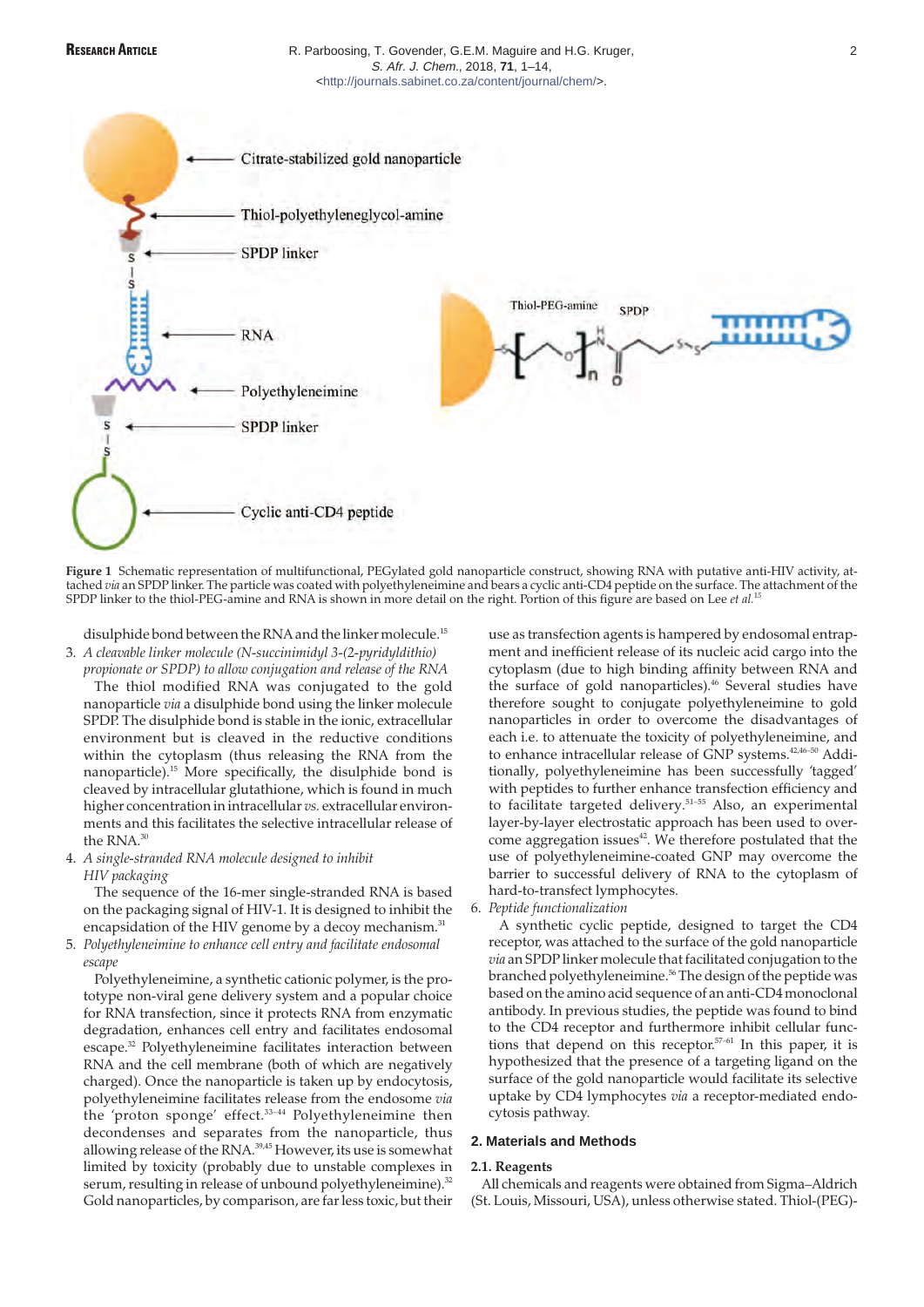amine (HSCH<sub>2</sub>CH<sub>2</sub>O(CH<sub>2</sub>CH<sub>2</sub>O<sub>n</sub>CH<sub>2</sub>CH<sub>2</sub>NH<sub>2</sub>, MW = 1KDa) was obtained from Layson Bio (Arab, Alabama, USA). RNAse-free, HPLC-purified 5' thiol modified, 3' fluorescein labelled RNA was custom synthesized by Dharmacon (Pittsburgh, Pennsylvania, USA). RNAsecure Reagent and RPMI 1640 medium was obtained from Life Technologies (Grand Island, New York, USA). Heat-inactivated fetal calf serum was obtained from Biochrom GmbH, Berlin, Germany). The MT4 lymphocyte cell line was obtained from the NIH AIDS Reagent Program, Division of AIDS, NIAID, NIH, courtesy of Dr Douglas Richman. Virus stock (HIV-1 IIIB) was obtained through the NIH AIDS Reagent Program, Division of AIDS, NIAID, NIH: HTLV-IIIB/H9 from Dr Robert Gallo.<sup>62-6</sup>

## **2.2. Synthesis**

## 2.2.1. *Synthesis of Gold Nanoparticle*

Gold nanoparticles (diameter 30–40 nm) were synthesized using the well-described method of Turkevich, in which chloroauric acid ( $HAuCl<sub>4</sub>.3H<sub>2</sub>O$ ) is reduced by trisodium citrate  $(Na<sub>3</sub>C<sub>6</sub>H<sub>5</sub>O<sub>7</sub>·2H<sub>2</sub>O).<sup>65,68</sup> Briefly, 500 mL of a 1 mM solution of$ chloroauric acid in double-distilled water was mechanically stirred and brought to a vigorous boil under reflux. Then 50 mL of 19.5 mM trisodium citrate was rapidly added to the boiling solution. The colour of the solution changed from dark purple to wine red and the reaction was continued for a further 15 min. The solution was allowed to cool to room temperature and stored at 4 °C. All glassware was thoroughly washed with aqua regia, rinsed with double-distilled water and oven-dried overnight prior to use. The size and concentration of the gold nanoparticles was determined by UV-vis spectrophotometry using the method of Haiss.<sup>69</sup> The concentration of the gold nanoparticle solution was adjusted to ~30 nM and stored at 2–8 °C until use.

## 2.2.2. *PEGylation of Gold Nanoparticle*

The heterobifunctional polymer thiol-PEG-amine contains a thiol group that reacts readily with the citrate-capped surface of the gold nanoparticle, and an amine group that attaches to *N*-hydroxysuccinimide ester of the SPDP linker in the next step. The thiol-PEG-amine was reacted with the gold nanoparticle using the same number of moles of PEG per nm<sup>2</sup> surface area of gold nanoparticle as Anderson's group.<sup>15</sup> In a typical reaction, 32 mg of thiol-PEG-amine was added to 100 mL gold nanoparticle solution (~0.5 nM) and incubated at 25 °C for 12 h with constant mechanical stirring. Tween-20™ at a concentration of 0.01  $\%$  (v/v) was added to the solution at the beginning of the reaction to prevent adherence of the nanoparticles to the surface of the reaction vessel. The particles were washed four times by centrifugation at approximately 20 000  $\times$  *g*, followed by removal of the supernatant and re-dispersion in PBS containing 0.01 % Tween-20™. Re-dispersion was aided by vortexing and bath sonication for approximately 10 s each. The absence of aggregates was confirmed by visual inspection and by light microscopy. Successful PEGylation was confirmed by the colloidal stability test.<sup>70</sup> Briefly, bare gold nanoparticles aggregate and form a purplish solution, while PEGylated nanoparticles retain their wine red colour when exposed to highly saline conditions (10x phosphate buffered saline). Furthermore, PEGylated gold nanoparticles migrate differently compared to bare gold nanoparticles on gel electrophoresis, due to loss of surface charge upon PEGylation. See Supplementary Material (Appendix A) for further details on the colloidal stability test and gel electrophoresis. The size and concentration of the NH<sub>2</sub>-PEG-

gold nanoparticles was determined by UV-vis spectrophotometry. $^{15,69}$  The solution was stored at  $4^{\circ}\mathrm{C}$  until ready for use.

## 2.2.3. *Addition of the Linker Molecule (SPDP) to PEGylated Gold Nanoparticle*

SPDP was reacted with the PEGylated gold nanoparticle solution using the same number of moles of SPDP per nm<sup>2</sup> surface area of gold nanoparticle as Anderson's group.15 In a typical reaction, 500  $\mu$ L SPDP in PBS (3 mM, solubilized with 10 % DMSO) was incubated for 40 min with 500  $\mu$ L NH<sub>2</sub>-PEG-AuNPs in PBS (2.7 nM, with 0.01 % T Tween-20™, pH 7.4) at 25 °C with vigorous vortexing. The unconjugated SPDP was removed by repeated centrifugation and re-dispersion as described for the PEGylation reaction above.

## 2.2.4. *RNA Conjugation*

In this step, the 5'thiol of the RNA reacts with the 2-pyridylthio group of SPDP.15 The RNAse-free, HPLC-purified 5' thiol modified, 3' fluorescein labelled RNA construct (Dharmacon, Pittsburgh Pennsylvania, USA) was reduced $71$  and de-protected $72$  as recommended by the manufacturer. The sample was dried using a centrifugal evaporator (miVac DNA Sample Concentrator, Genevac, Stone Ridge, New York, USA) and re-suspended in Borate Buffered Saline (BBS) with 0.01 % Tween-20™ (pH 8.3–8.5). The BBS was incubated with RNAsecure Reagent (Life Technologies, Grand Island, New York, USA) for 10 min at 60 °C, to remove potential RNAses prior to use. The RNA was quantified by obtaining an absorbance at 260 nm. The software provided by the manufacturer allows an adjustment to be made to account for the effect of fluorescein on the absorbance reading (BioSpec Nano, Shimadzu Corporation, Kyoto, Japan). The SPDP-NH<sub>2</sub>-PEG-gold nanoparticle was re-suspended in 2 mL borate buffered saline containing the RNA (15  $\mu$ M RNA, 2.5 M NaCl solution, 30 mM borate, pH 8.5, 0.01 % Tween-20™) and incubated at 25 °C for 40 h with vigorous vortexing. The particles were then washed four times by centrifugation at  $15700 \times g$  for  $15$   $\rm{min}^{42}$  at 4  $^{\circ}\rm{C}^{73},$  removal of the supernatant and re-dispersion in sterile phosphate buffered saline (137 mM NaCl solution, 10 mM phosphate, 2.7 mM KCl, pH 7.4, 0.01 % Tween-20™). In the final wash, the nanoparticle solution was adjusted to a concentration of  $2 \mu M$  and re-suspended in 10 mM NaCl solution. Re-dispersion was aided by vortexing and bath sonication for approximately 10 s each. The RNA was protected from light.

#### 2.2.5. *Polyethyleneimine Coating*

In this step, branched polyethyleneimine with an average molecular weight of 25 KDa was added at a final concentration of  $1.0 \text{ mg } \text{mL}^{-1}$  to a stirring solution of RNA-gold nanoparticles in 10 mM NaCl solution. This was then incubated at room temperature for 30 min, in order to form a polyelectrolyte layer around the outer surface of the gold nanoparticle. The nanoparticles were then washed by centrifugation and re-dispersion in 10 mM NaCl solution.<sup>42</sup>

#### 2.2.6. *Peptide Conjugation*

A targeting peptide was attached to the surface of the gold nanoparticle. The sequence of the peptide was derived from the variable domains of an anti-CD4 monoclonal antibody and has been previously published.<sup>57-61</sup> The peptide was synthesized by routine FMoc (9-fluorenylmethoxycarbonyl) Solid Phase Synthesis<sup>74-78</sup> on a CEM microwave peptide synthesizer<sup>79-80</sup> and cyclized by on-resin iodine-oxidation of cysteine residues close to the N and C termini of the peptide.<sup>60,81</sup> An AAC 'tail' at the end of the peptide facilitated conjugation to the polyethyleneimine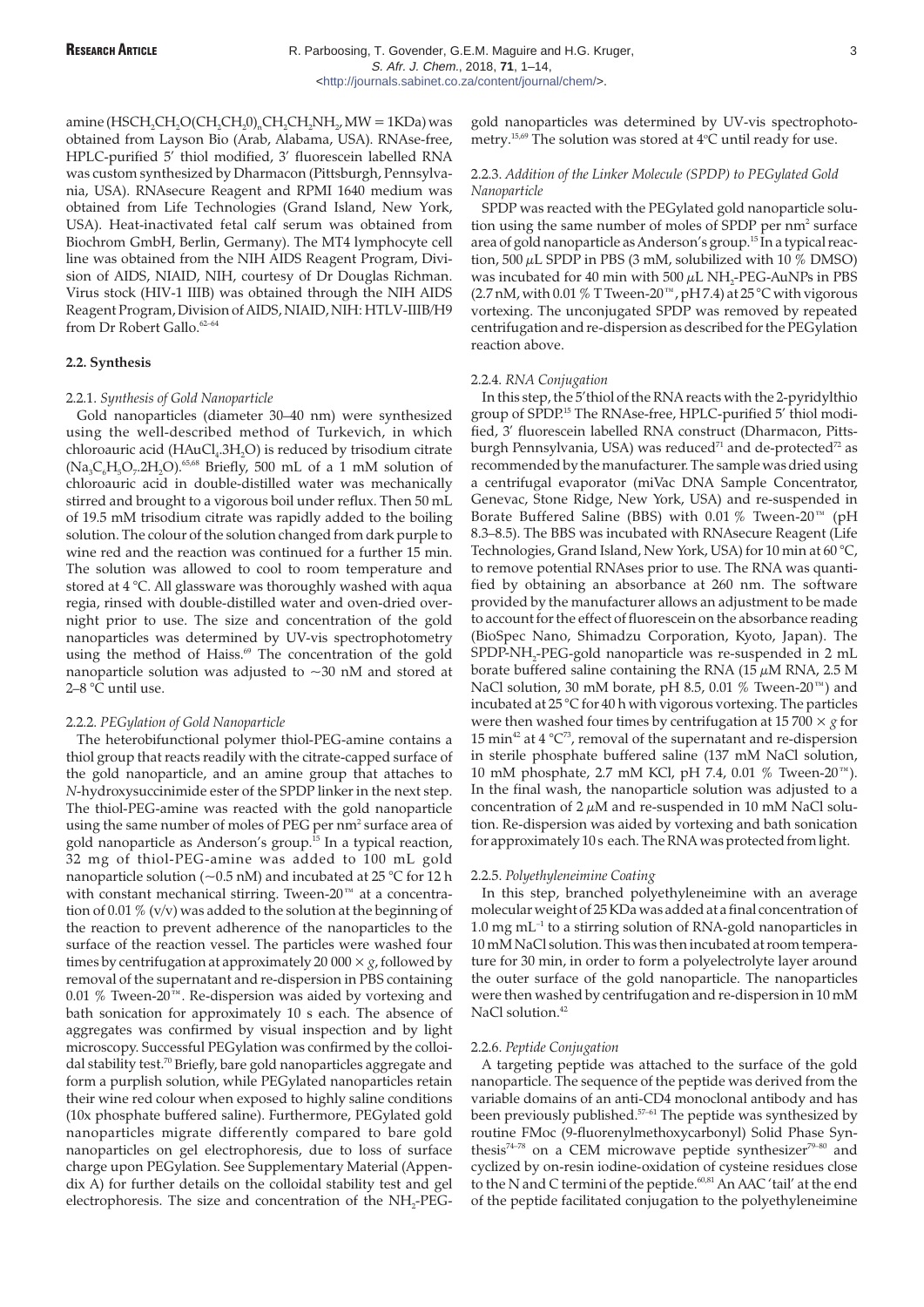via an SPDP linker molecule.<sup>56</sup> See Supplementary Material (Appendix B) for further details of the peptide and its synthesis.

## **2.3. Characterization**

#### 2.3.1. *Size, Polydispersity, Zeta-potential and Concentration*

Size, polydispersity, zeta-potential and concentration of the nanoparticles were determined at the end of each step of the synthesis process. The size and concentration of the gold nanoparticles was determined by UV-vis spectrophotometry using the method of Haiss.<sup>69</sup> The hydrodynamic diameter, zeta-potential and polydispersity were determined using the Malvern Zetasizer (Malvern Instruments, Worcestershire, United Kingdom). A general-purpose analysis model was selected for size measurements. The angle of detection was 175 °. For zeta potential measurements, the Smoluchowski F(ka) value of 1.5 was used for the Henry's equation. For both size and zeta potential, the automatic setting was selected to allow the software to determine the optimal duration of measurement.

## 2.3.2. *Visualization of Nanoparticles by Electron Microscopy*

For visualization of gold nanoparticles, a drop of the solution was placed on a copper grid and allowed to dry and then visualized on a JEOL 2100 High Resolution Transmission Electron Microscope.<sup>82</sup> A representative image was imported into Image J and transformed into a monochrome 8-bit format. The scale of the image was set and the 'brightness' threshold adjusted appropriately. The mean, range and standard deviation of the diameter of at least 30 particles was determined using a manual particle sizing method.<sup>83</sup>

## 2.3.3. *Aggregation*

To study the factors associated with aggregation of polyethyleneimine-coated nanoparticles, the final product was spun down and re-suspended in solutions adjusted to a range of pH values and with FBS (at varying percentages 0, 5, 10 and 20 %) and Tween-20™. Aggregation was quantified visually by dispensing the aliquots of the various nanoparticle solutions into the well of a clear flat-bottomed microtitre plate, which were then viewed under a Leica DMIL light microscope (Leica, Wetzlar, Germany) at ×200 magnification. Images were captured on a Zeiss Axiocam 105 camera (Carl Zeiss, Oberkochen, Germany). The images were imported into Image J software in an 8-bit grayscale format, and the black: white threshold was adjusted by the maximum entropy method.<sup>84</sup> The number of black pixels (representing aggregated nanoparticles) was enumerated by Image J software and expressed as a percentage of the total number of pixels. This percentage corresponds to the degree of aggregation visible by light microscopy. The method was validated by preparing serial dilutions of an aggregated nanoparticle and generating a standard curve of percentage aggregation visible by microscopy *vs.* percentage aggregation by serial dilution. See Supplementary Material (Appendix C) for further details of the method.

## **2.4. Loading**

## 2.4.1. *SPDP Loading*

The loading (i.e. the mean number of SPDP linker molecules per nm<sup>2</sup> surface area of GNP) was determined by a cleave-andanalyze approach. First, a reducing agent (in this case excess dithiothreitol or DTT) was used to cleave the pyridine-2-thione moiety from each molecule of SPDP conjugated onto the surface of the gold nanoparticle. The concentration of pyridine-2-thione

(assumed to be equivalent to that of SPDP) was then determined by measuring its absorbance at 343 nm.<sup>85</sup> Excess (non-conjugated) SPDP was removed by repeated centrifugation and washing, prior to measurement. See Supplementary Material (Appendix D) for further details of the method and calculations.

#### 2.4.2. *RNA Loading*

The number of strands of RNA per nanoparticle, prior to polyethyleneimine coating was determined using a detachand-analyze approach, prior to coating with polyethyleneimine.<sup>15</sup> Aliquots of the RNA-gold nanoparticle (1 mL each) were incubated for 30 min at 30°C with either 0.05 M DTT solution in PBS (pH 7.4, 0.01 % Tween-20™) or PBS (pH 7.4, 0.01 % Tween- $20^{\mathrm{TM}}$ ) alone without DTT (as a control). DTT is a reducing agent that cleaves disulphide bonds thus releasing RNA from the surface of the gold nanoparticle. Fluorescence signals from RNA prior to release are quenched by the gold nanoparticle surface plasmon resonance. A 200  $\mu$ L aliquot was taken for fluorescence measurement after incubation with DTT and PBS control. The aliquot was centrifuged at 15 700  $\times$  *g* for 15 min at 4 °C to pellet the gold nanoparticles thus avoiding quenching effects. Fluorescence of the supernatant was then measured on a Glomax Multimode Detection System, using the Blue filter (Excitation: 490 nm, Emission: 510–570 nm) (Promega Corporation Madison, Wisconsin, USA). The concentration of RNA was calculated by plotting the difference in fluorescence (DTT aliquot less control (PBS only) aliquot) on a standard curve of fluorescently labelled RNA concentration *vs.* relative fluorescence units.<sup>86</sup> See Supplementary Material (Appendix E) for further details of the method and calculations.

## **2.5. Cell Uptake**

Uptake of the nanoparticle by MT4 lymphocytes was assessed by electron microscopy, fluorometry, flow cytometry, and fluorescent and light microscopy.

## 2.5.1. *Cells*

MT4 lymphocytes (obtained from the NIH AIDS Reagent Program, Division of AIDS, NIAID, NIH from Dr Douglas Richman) were grown at  $37^{\circ}$ C in 5 % CO<sub>2</sub> in RPMI 1640 medium (GIBCO/Life Technologies, Grand Island, New York, USA) containing sodium bicarbonate and L-glutamine, supplemented with 10 % heat-inactivated fetal calf serum (Biochrom GmbH, Berlin, Germany). Cells were split 1:10 every 3 days and regularly monitored for viability and contamination. Cells were used at the exponential phase of growth and with viability at least 95 %. The Countess™ Automated Cell Counter (Life Technologies, Grand Island, New York, USA) was used to determine cell counts and viability.

#### 2.5.2. *Electron Microscopy*

To study uptake of gold nanoparticles,  $250 \mu L$  of the final nanoparticle product was added to MT4 lymphocytes (5 mL at  $3 \times 10^5$  cells mL<sup>-1</sup> in a 25 cm<sup>2</sup> cell culture flask) and incubated overnight at 37 °C with 5 %  $CO<sub>2</sub>$ . The cell suspension was then centrifuged for 5 min at 300  $\times$  *g* to form a pellet. The culture medium was removed without disturbing the pellet and replaced with excess 2.5 % glutaraldehyde. The mixture was incubated at room temperature for 10 min, spun again and then resuspended in fresh glutaraldehyde and incubated at 4 °C overnight. The sample was then washed 3 times with phosphate buffer and incubated for 1 h with 0.5 % osmium tetroxide. The specimen was thereafter washed 3x with phosphate buffer, dehydrated with increasing concentrations of acetone, infil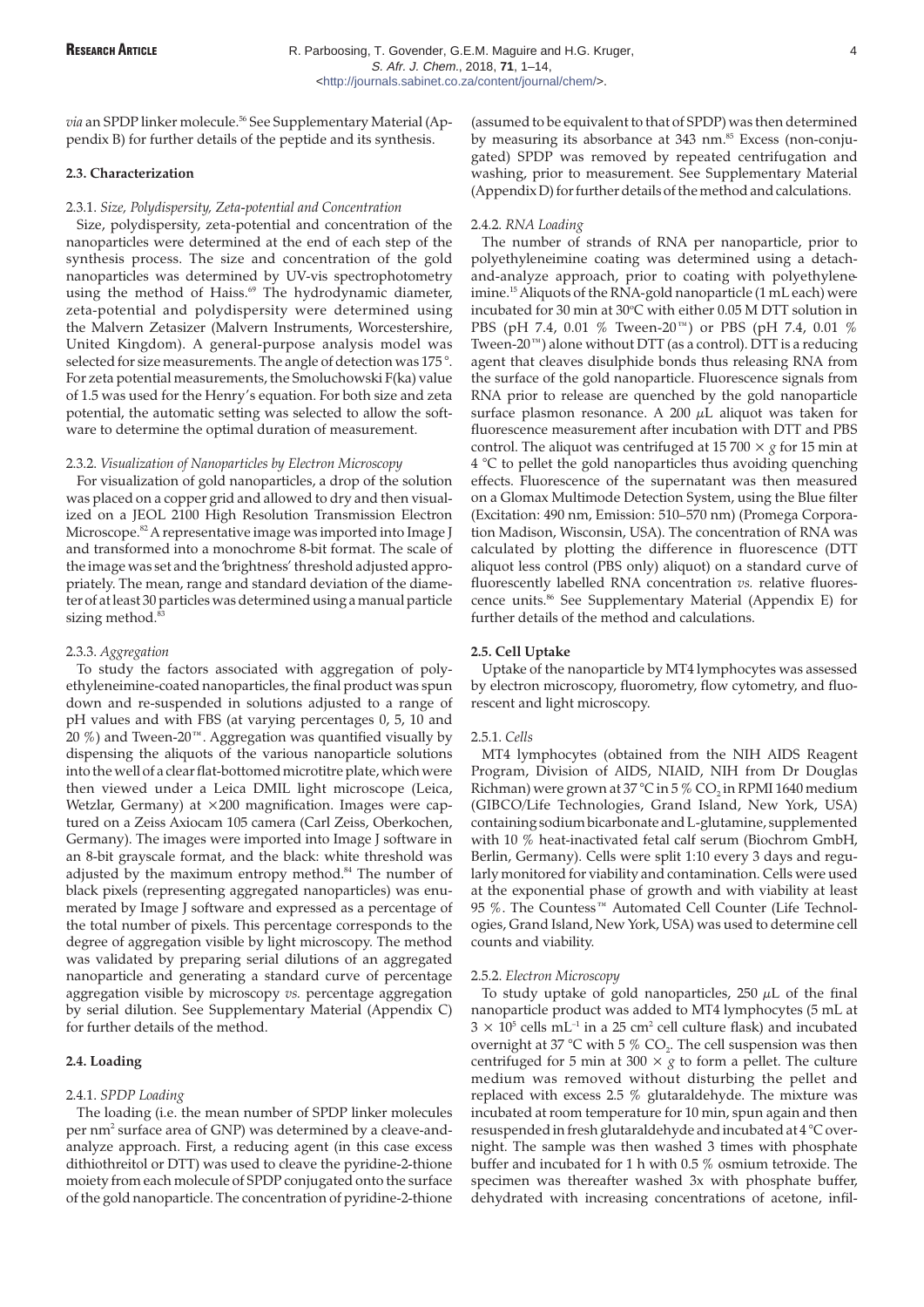trated with epoxy resin, embedded in fresh resin and then polymerized in an oven for 8 h at 70 °C. Several sections were cut and visualized on a JEOL 2100 High Resolution Transmission Electron Microscope.<sup>87</sup>

## 2.5.3. *Flow Cytometry*

MT4 lymphocytes (50 000 cells/well) were suspended in wells of a microtitre plate with  $200 \mu$ L complete RPMI. The cells were then incubated overnight with  $25 \mu L$  of untreated control (RPMI only), RNA control (10  $\mu$ M RNA only), uncoated nanoparticle, without polyethyleneimine (3 nM), complete nanoparticle (3 nM) and 10 % DMSO (dead cell control). The cells were then harvested, washed twice by gentle centrifugation, fixed with paraformaldehyde, resuspended in PBS and stored at 4 °C until analysis by flow cytometry (within 24 h). Uptake was determined on BD FACSCanto™ II (BD Biosciences San Jose, CA, USA) instrument. Uptake of RNA was quantified as the percentage of cells that were fluorescent.<sup>88</sup>

#### 2.5.4. *Fluorescent Microscopy*

Cells were treated, harvested and washed as for flow cytometry and then added to poly-L-lysine-coated microscope slides. The slides were fixed with paraformaldehyde and then viewed and photographed under a Nikon fluorescent microscope (Nikon, Tokyo, Japan).<sup>89</sup>

## 2.5.5. *Fluorometry*

Flow cytometry and epifluorescent microscopy may fail to detect uptake if the fluorescent signal per cell is below the limit of detection for either technique. This may occur if only a small number of gold nanoparticles are taken up per cell, for example, or if there is quenching of the fluorescent signal of the fluorescein-tagged intracellular RNA. In this case, the fluorescent signal may be amplified by examining the cumulative uptake of a large number of cells (e.g.  $\geq 10$  million cells). To achieve this,  $10 \times 10^6$  cells in a cell culture flask were exposed to treatment and the cumulative fluorescent signal quantified by pelleting and lysing the entire volume of cells post-incubation. This method differentiates intracellular from extracellular RNA by thoroughly washing the cells post-incubation (to remove extracellular RNA, whether bound to nanoparticles or not). Furthermore, the method differentiates 'free' RNA *vs.* RNA bound to the surface of the gold nanoparticle, since the latter is removed by centrifugation prior to measurement. The details of the method are as follows:

MT4 lymphocytes were centrifuged at  $200 \times g$  and then re-suspended in colourless RMPI with 10 % FCS at a concentration of  $1 \times 106$  cells mL–1. The following nanoparticles and controls were sonicated and added to flasks containing the MT4 lymphocytes in 10 mL RPMI/10 % FCS:

- a. Buffer control:  $200 \mu L$  PBS
- b. Complete nanoparticle:  $200 \mu L$
- GNP-PEG-SPDP-RNA-polyethyleneimine nanoparticle  $\sim$ 3 nM)
- c. Uncoated nanoparticle (without polyethyleneimine)  $200 \mu L$ AuNP-PEG-SPDP-RNA nanoparticle (~3 nM)

d. Free RNA:  $200 \mu L$  RNA ( $\sim$ 10  $\mu$ M)

The RNA and nanoparticles were incubated with the cells for varying periods  $(1, 6, 12, 12)$  and  $(24)$  h). At the end of the incubation period, the cells were washed 4 times (by centrifugation and resuspension in PBS). An aliquot of the supernatant from the final wash was stored for measurement of residual background fluorescence. The cell pellets were frozen at –70 °C for at least 24 h. The cells were then thawed at room temperature and lysed with CyQuant cell lysis buffer as per manufacturer's instructions (Invitrogen/Life Technologies, Grand Island, New York, USA). The sample was centrifuged at 15 700  $\times$  *g* for 15 min at 4 °C to pellet the gold nanoparticles which cause quenching of the fluorescence signal. The fluorescence of the supernatant was measured post-lysis. The background fluorescence was subtracted from this value and the number of RNA strands released per cell was quantified with the use of an RNA standard curve (See Supplementary Material (Appendix E) for detailed calculations).

## **2.6. Cytotoxicity and Antiviral Activity**

## 2.6.1. *MTT Cytotoxicity (Methylthiazolyldiphenyl-tetrazolium Bromide) Assay*

The MTT assay was used to determine cytotoxicity (50 % inhibitory concentration, IC<sub>50</sub>), as previously described.<sup>90</sup> Briefly,  $10 \mu L$ of nanoparticle solution from each stage of synthesis was added (in triplicate) to 90  $\mu$ L complete media in wells of a microtitre plate. The 'outer' wells of the plate were filled with PBS to avoid 'edge' effects. Serial 10-fold dilutions of the nanoparticles were made. No treatment was added to the last column, which served as the untreated control. Then  $60 \mu L$  of MT4 lymphocytes (at 6  $\times$  $10^5$  cells mL<sup>-1</sup>) was added to each well. The plates were incubated for 5 days at 37 °C in 5 %  $CO<sub>2</sub>$  in a humidified incubator. At the end of the incubation period, 15  $\mu$ L of MTT salt (7.5 mg mL<sup>-1</sup> dissolved in PBS by sonication) was added to each well using a multichannel pipette. The plate was incubated for 1 h at 37 °C in a CO<sub>2</sub> incubator. Then 100  $\mu$ L of media was removed without disturbing the cells. The cells were lysed and the formazan crystals solubilized with the addition 100  $\mu$ L of acidified Triton™X-100 in isopropanol (50 mL isopropanol with 3 mL Trito™n-X100 and 200  $\mu$ L hydrochloric acid). The plates were placed on a vibrating shaker for 10 min. Absorbance was read on Glomax Absorbance Module (wavelength 540 and 690 nm). The absorbance at 690 nm was subtracted from the absorbance at 540 nm and the results plotted on a graph. The  $IC_{50}$  was determined by linear extrapolation using the percentage cytotoxicity at each concentration ( $%$  cytotoxicity at a given concentration = absorbance at that concentration  $\div$  absorbance of untreated cells  $\times$  100). Untreated cells (i.e. cells treated with PBS only) were deemed to have 100 % viability. Growth medium without phenol red was used in the assay to improve sensitivity of absorbance readings.<sup>91</sup>

## 2.6.2. *Antiviral Assay*

Stock virus was prepared by harvesting supernatant of HIV-infected MT4 lymphocytes at day 5 post-infection. The virus was titrated by conventional TCID methods and stored at  $-80$  °C until use.<sup>90</sup> The infectivity and cytopathic effect of the virus used in the assay was confirmed by ensuring that the viability of cells infected by HIV was at least 5-fold less than that of mock-infected cells.<sup>90</sup> All work involving HIV culture was performed in the appropriate biosafety conditions.<sup>92–93</sup>

The antiviral assay to assess the cytoprotective (antiviral) effect (50 % effective concentration,  $EC_{50}$ ) and selectivity index (SI) of the nanoparticle was performed as previously described.<sup>90</sup> The final nanoparticle solution (10  $\mu$ L) was added to 90  $\mu$ L complete media in 6 wells of a column of a microtitre plate. Serial 10-fold dilutions were made. No treatment was added to the last column, which served as the untreated control. Then 60  $\mu$ L of MT4 lymphocytes (at  $6 \times 10^5$  cells mL<sup>-1</sup>) was added to all wells (except outer wells, to avoid edge effects). To assess cytotoxicity,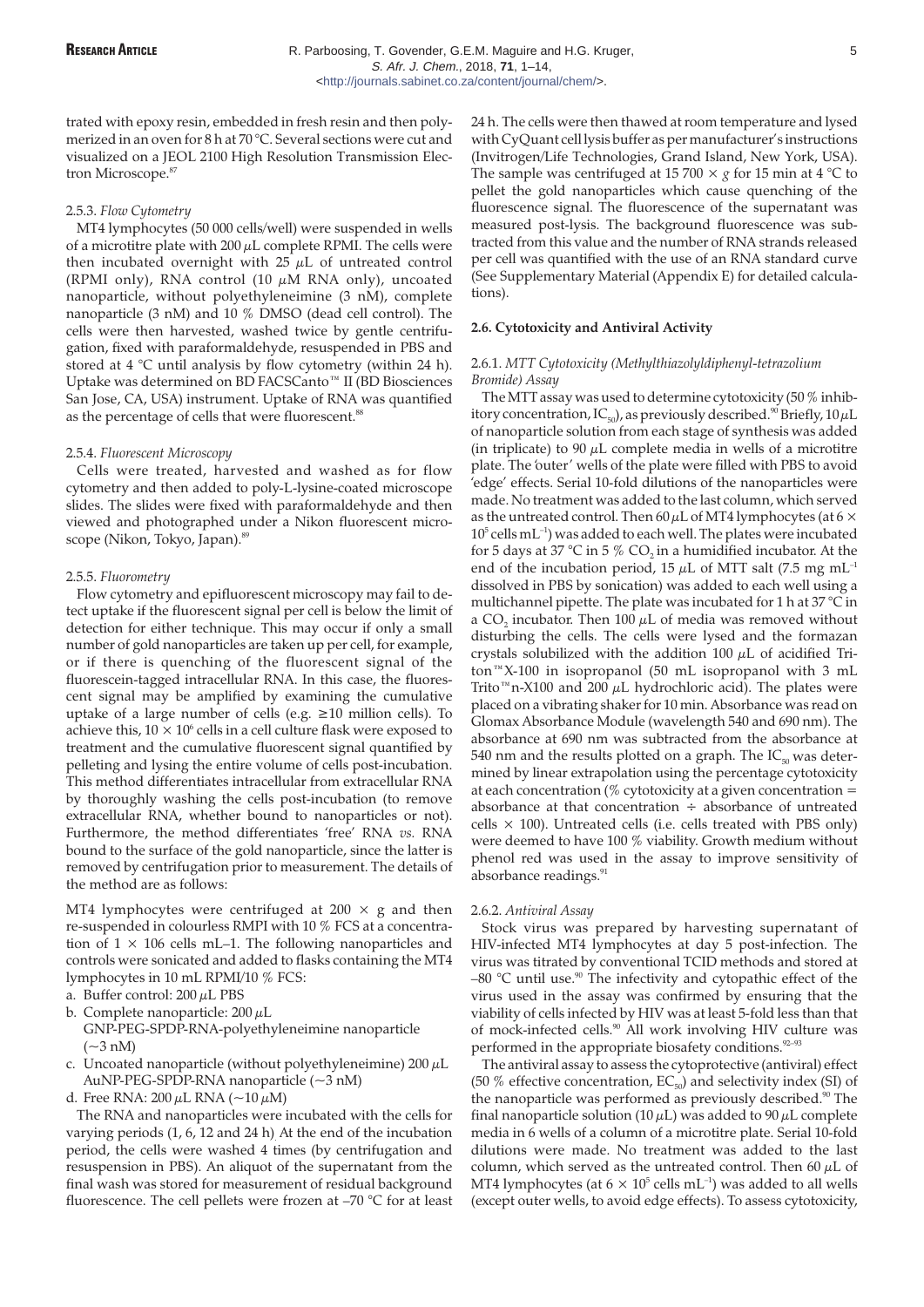$50 \mu L$  of RPMI was added to each well in the 'upper' half of the plate (mock infection) while  $50 \mu L$  of HIV $_{\text{IIB}}$  at 300 Tissue Culture Infective Dose  $(TCID)_{50}$  was added to the 'lower' half (HIV infection) to assess antiviral effect. The plates were incubated for 5 days at 37 °C in 5 % CO<sub>2</sub> in a humidified incubator. At the end of the incubation period, the MTT assay, as described above, was performed to assess toxicity in mock (uninfected) cells and cytoprotective effect in HIV-infected cells. The absorbance readings were plotted on a graph and the  $IC_{50}$  and  $EC_{50}$  were determined by linear extrapolation.

The  $IC_{50}$  was determined as described above. The percentage protection at each dilution was calculated as follows.<sup>9</sup>

Percentage protection at given concentration =

 $100 \times (HT - HC)/Mc - HC$ 

where HT = average absorbance of treated, HIV infected cells at that concentration,  $HC =$  average absorbance of untreated,  $HIV$ infected cells, and Mc = average absorbance of untreated, mock infected cells

The selectivity index =  $IC_{50}/EC_{50}$ 

Untreated, uninfected cells and untreated, HIV-infected cells were deemed to have 100 % and 0 % viability, respectively.<sup>90</sup> AZT (Azidothymidine) was used as a control (which required simultaneous preparation and incubation of a separate plate, using the same reagents, cell preparation and virus stock).

**Table 1** Size, zetapotential and  $IC_{50}$  of gold nanoparticles.

**3. Results and Discussion**

#### **3.1. Characterization**

It was necessary to synthesize several batches of gold nanoparticles for the experiments in this paper. The mean core diameter of nanoparticles in all batches fell within the range 30–40 nm. Size, zeta potential and UV-vis absorption spectra (absorbance and  $\ddot{e}_{spr}$ ) of the nanoparticle at each stage of synthesis are shown in Table 1 and Fig. 2. The average diameter in a typical batch, as measured by electron microscopy was 30.08 nm (range 19.07–47.44 nm, standard deviation 6.57 nm). Nanoparticles from a typical batch are shown in Fig. 3. Addition of the cyclic peptide-SPDP conjugate to the gold nanoparticle solution resulted in extensive, irreversible macroscopic aggregation, precluding any further characterization, uptake or antiviral studies.

There was significant aggregation of the polyethyleneiminecoated nanoparticles when exposed to FBS (Figs. 4, 5 & 7). The gold nanoparticles referred to in this experiment were studied in its entirety, i.e. with PEG, SPDP, RNA and polyethyleneimine coating, as described in the Synthesis section. Fig. 4 shows a dose response effect between the degree of aggregation and the percentage FBS in the medium. It is important to note that aggregation occurred even at 10 % FBS (the typical concentration of serum used in cell culture media). Aggregation of

| Particle                           | $\frac{\lambda_{\text{max}}}{\text{size}}$ | Size by DLS<br>/nm | Zeta potential<br>/mV | $IC_{50}$<br>/nM |
|------------------------------------|--------------------------------------------|--------------------|-----------------------|------------------|
| Gold nanoparticle (GNP)            | 527<br>$(39 \text{ nm})$                   | 37                 | $-21.4$               | $0.56*$          |
| GNP-PEG                            | 530                                        | 76.6               | $+5.37$               | >1.72            |
| GNP-PEG-SPDP                       | 530                                        | 73.9               | 0.895                 | > 0.40           |
| GNP-PEG-SPDP-RNA                   | 530                                        | 78.1               | $-7.6$                | > 0.67           |
| GNP-PEG-SPDP-RNA-polyethyleneimine | 533                                        | $* *$              | 13.5                  | $> 0.67$ *       |

\* Significant aggregation of the nanoparticle occurred in the cell culture medium.

\*\* Measurement did not meet the quality criteria required for an acceptable determinaiton of size due to the polydispersity of the sample.



**Figure 2** UV-vis spectra of the gold nanoparticle construct at various stages of synthesis. The raw data were downloaded from the BioSpec Nano instrument and plotted in Excel™. Absorbance values were normalized for differences in concentration by setting the absorbance at 450 nm to 1 for all samples. (GNP = bare gold nanoparticle and PEG = PEGylated gold nanoparticle, i.e. gold nanoparticle conjugated to thiol-PEG-amine and SPDP = SPDP linker conjugated to PEGylated gold nanoparticle and RNA = RNA conjugated to PEGylated gold nanoparticle *via* SPDP linker and PEI = polyethyleneimine-coated nanoparticle following RNA conjugation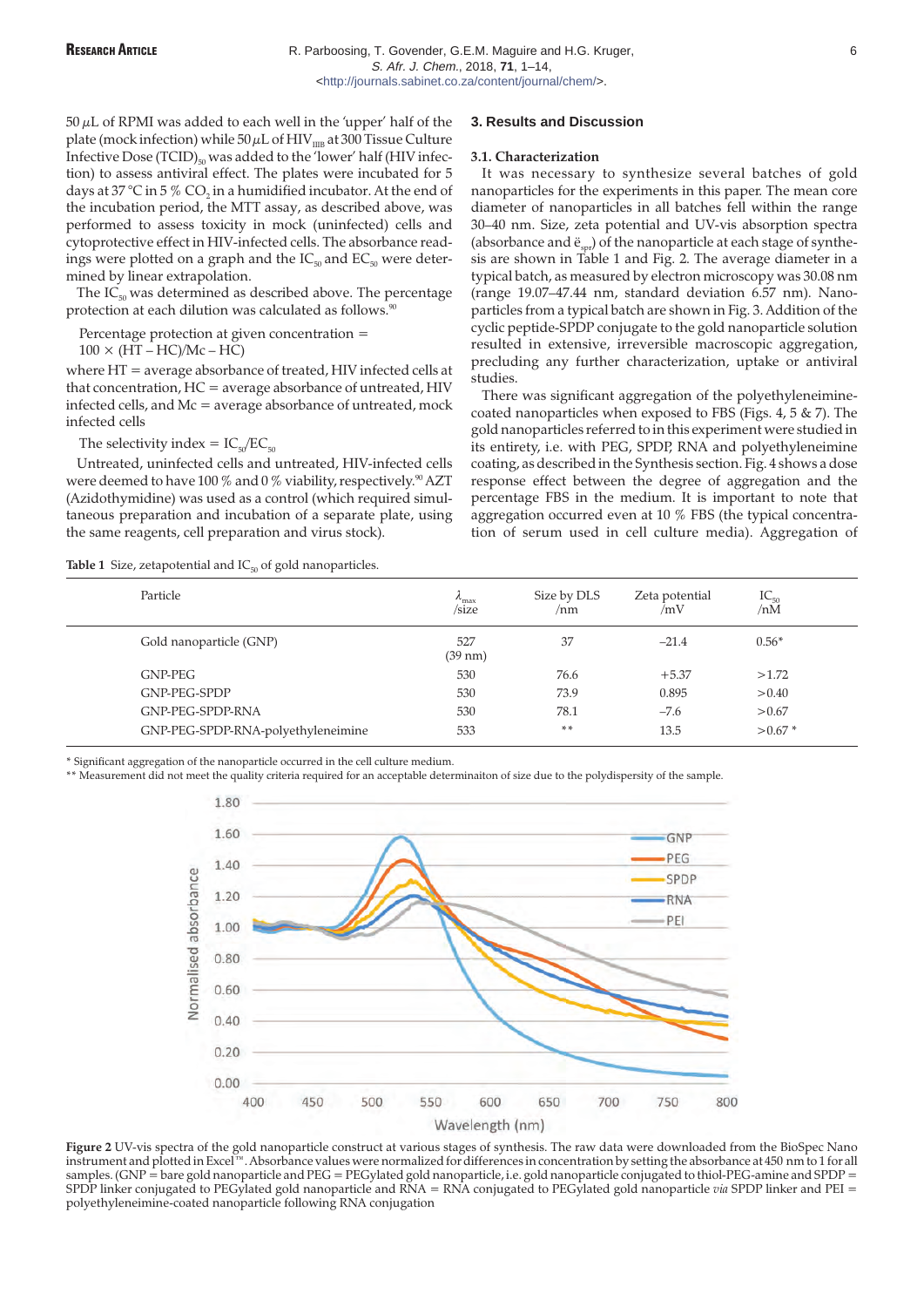

Figure 3 Electron micrograph of ~30 nm diameter polyethyleneimine-coated gold nanoparticles. The distribution of the diameter of the particles is shown on the right.

nanoparticles was visible by light microscopy within a few minutes of exposure to cell culture medium and plateaued within 24 h. Adjusting the pH of media to pH < 5 and pH >11 (by addition of 10 mM hydrochloric acid or sodium hydroxide, respectively) reversed the aggregation, while Tween-20™ (0.01 %) did not. The presence of live cells did not have any effect on aggregation.

## **3.2. Loading**

An average PEGylated gold nanoparticle was decorated with an average of 20350 SPDP linker molecules (or ~2.6 SPDP molecules per nm<sup>2</sup> nanoparticle surface area). This is in keeping with published data on the density of PEG molecules per nm<sup>2</sup> nanoparticle surface area of gold nanoparticle (even if one assumes that SPDP binds to every available PEG on the surface of the nanoparticle). Estimates of PEG loading vary from <1 to  $\sim$  5 PEG per nm<sup>2</sup> nanoparticle surface area, depending on the molecular weight of the PEG, the shape and size of the nanoparticle and measurement method.<sup>28</sup> In particular, the molecular weight (or length) of the PEG molecule drastically influences grafting density, possible due to steric hindrance with higher chain lengths, $29$  so that the density varies from 0.32 PEG nm<sup>-2</sup> to 3.93 PEG nm<sup>-2</sup> for PEG as the molecular weight of the PEG decreases from 51400 to 2100 respectively. Therefore, the loading of SPDP is in keeping with these data (taking into account measurement errors and possibly a ratio other than 1:1 of SPDP conjugated to PEG).

On average, each nanoparticle contained  $\sim$ 1050 strands of RNA (or 1 strand per  $\sim$  4.8 nm<sup>2</sup> of nanoparticle surface area), prior to polyethyleneimine coating. Therefore, on average there were 26 SPDP molecules per 10 nm2 nanoparticle surface area, and only  $\sim$  2 (i.e. 8 %) of these were conjugated to RNA (assuming that RNA is conjugated to SPDP and not directly to the gold nanoparticle surface). By comparison, Anderson's group *et al.*<sup>15</sup> found that there were 30–40 strands of RNA per 15 nm diameter nanoparticle (or, by our calculations, approximately 1 strand of RNA per 18-24 nm<sup>2</sup> of nanoparticle surface area), suggesting that the loading of RNA in their study was even less efficient. However, any comparisons must take into account that the RNA in Anderson's study was double rather than single-stranded, and that a different method of RNA quantification was used).

Increasing the concentration of RNA did not improve the loading. Typically, <10 % of the RNA added to the reaction mixture was conjugated to the gold nanoparticle and the rest remained unbound and was detectable in the supernatant. Although Lee *et al.* do not explicitly determine the proportion of RNA that conjugates to the GNP,<sup>15</sup> they provide sufficient data for the calculation to be made. In their study, only 6 % of the RNA



**Figure 4** Graph showing percentage aggregation (as determined by light microscopy and Image J software) at various concentrations of FBS. Data presented as mean  $\pm 1$  standard deviation of three independent experiments.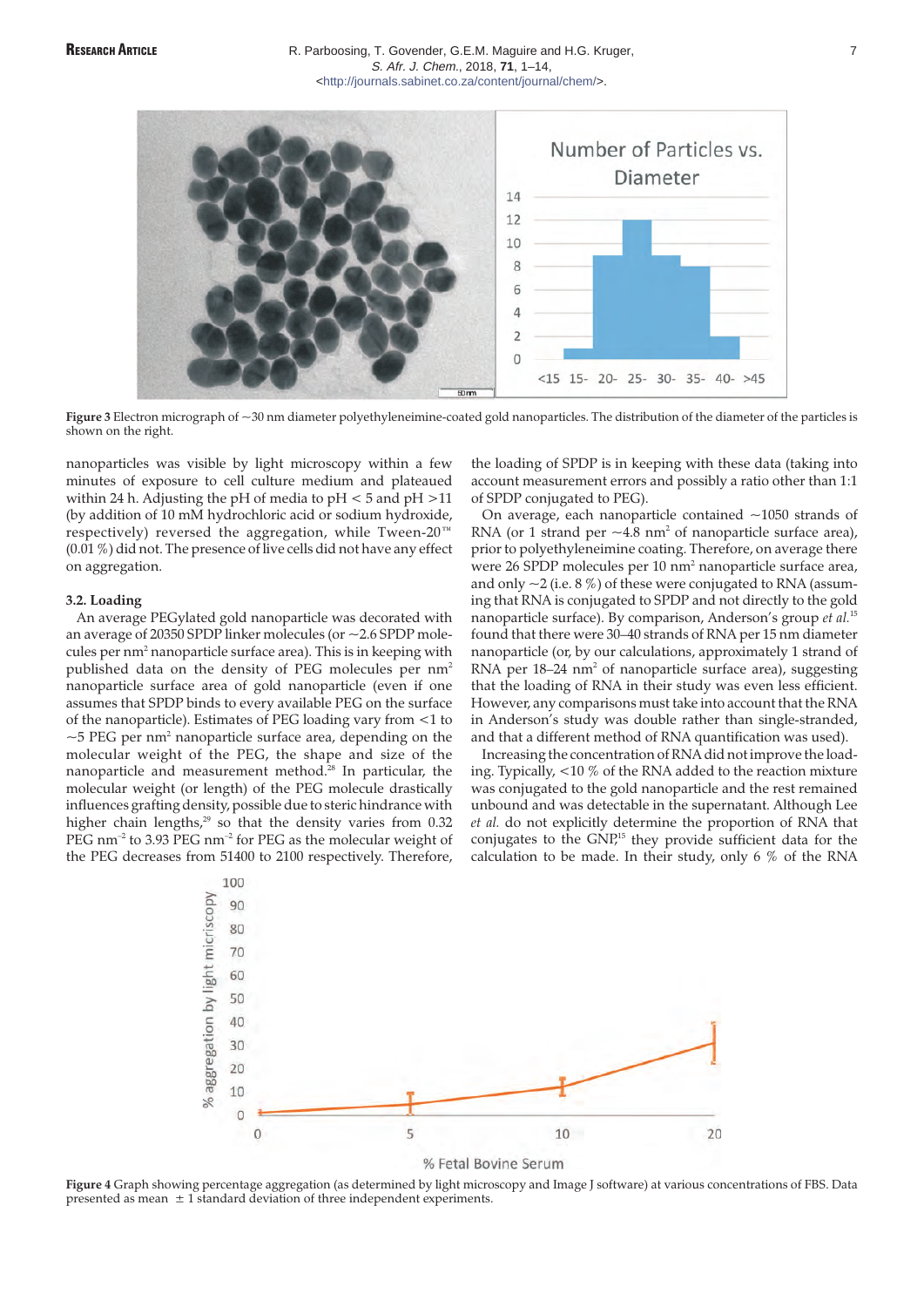

**Figure 5** Black and white (8-bit) image of aggregated gold nanoparticles under light microscopy (**A**) and the transformed image used by ImageJ (**B**) to estimate the 2-D surface area (16.43 %) of the aggregated nanoparticles (**C**).

added to the reaction was conjugated to the surface of the GNP. Therefore, the efficiency of RNA conjugation in our experiments is in keeping with that of Lee *et al.*<sup>15</sup> Further details may be found in the section on RNA concentration in the Supplementary Material (Appendix F).

# **3.3. Cell Uptake**

Fluorometric measurements revealed that approximately 43 polyethyleneimine-coated nanoparticles were taken up per cell (corresponding to ~45 000 strands of RNA) (Table 2). This finding is consistent with electron microscopy enumeration of uptake (~30 nanoparticles per cell, for example, in Fig. 7C). It is difficult to compare these results to published data, for several reasons. Firstly, there are relatively few studies that quantify the number of gold nanoparticles taken up per cell.<sup>94</sup> In most studies, uptake is gauged by methods such as flow cytometry, fluorescent microscopy or functional effects, which do not explicitly quantify the number of nanoparticles taken up per cell. Secondly, the uptake of nanoparticles by cells is influenced by various factors including nanoparticle concentration, clustering, size, shape and surface functionalization/capping and cell type, size $95$  and orientation, $96$  and experimental factors including incubation period and temperature.67,94,97–98 In particular, uptake appears to be significantly diminished in suspension cultures (as in this paper) as opposed to adherent monolayers.<sup>99</sup> Thirdly, the method of enumeration may yield divergent results.<sup>96</sup> It is therefore not surprising that estimates of nanoparticle uptake vary widely, from as low as 45 nanoparticles  $(\overline{n}anorods)$  per cell<sup>100</sup> (comparable to the findings of this paper), to hundreds <sup>101</sup> or thousands of nanoparticles per cell.  $2,67,94,96,102$ 

There was no significant uptake of free RNA and RNA bound to nanoparticles not coated with polyethyleneimine (0 and <600 strands per cell, respectively). Uptake of RNA was below the limit of detection by epifluorescent microscopy and flow cytometry (Fig. 6). A series of experiments were undertaken to improve uptake, without success. See Supplementary Material (Appendix F) for further details of these experiments.

The preceding discussion is based on the assumption that the RNA was efficiently and completely released from the nanoparticle surface. If this was not the case, then uptake may have been underestimated by fluorescent methods (due to quenching of the fluorescent signal by the gold nanoparticle). This may explain, at least partly, the negative results on flow cytometry and epifluorescent microscopy.

Light microscopy and electron microscopy showed significant aggregation of the nanoparticles in the extracellular medium

**Table 2** Fluorometric measurement of uptake of RNA and nanoparticles by MT4 lymphocytes.

| Treatment                                                                 | Increase in $RFU1$ post-lysis | Estimated number of strands of<br>RNA taken up per cell | Calculated number of<br>nanoparticles taken up per cell <sup>2</sup> |
|---------------------------------------------------------------------------|-------------------------------|---------------------------------------------------------|----------------------------------------------------------------------|
| Buffer (negative control)                                                 |                               |                                                         |                                                                      |
| Free RNA                                                                  |                               |                                                         |                                                                      |
| Uncoated nanoparticle (nanoparticle<br>without polyethyleneimine coating) |                               | $<600$ strands per cell <sup>3</sup>                    | $\leq$                                                               |
| Complete nanoparticle (with<br>polyethyleneimine coating)                 | 93                            | 45 000                                                  | 43                                                                   |

<sup>1</sup> Relative fluorescence units (RFU).

<sup>2</sup> Based on 1050 strands of RNA per nanoparticle and assuming 100 % detachment of RNA from the surface of all nanoparticles.

 $3$  Limit of detection = 600 strands per cell (corresponding to RFU = 5.3).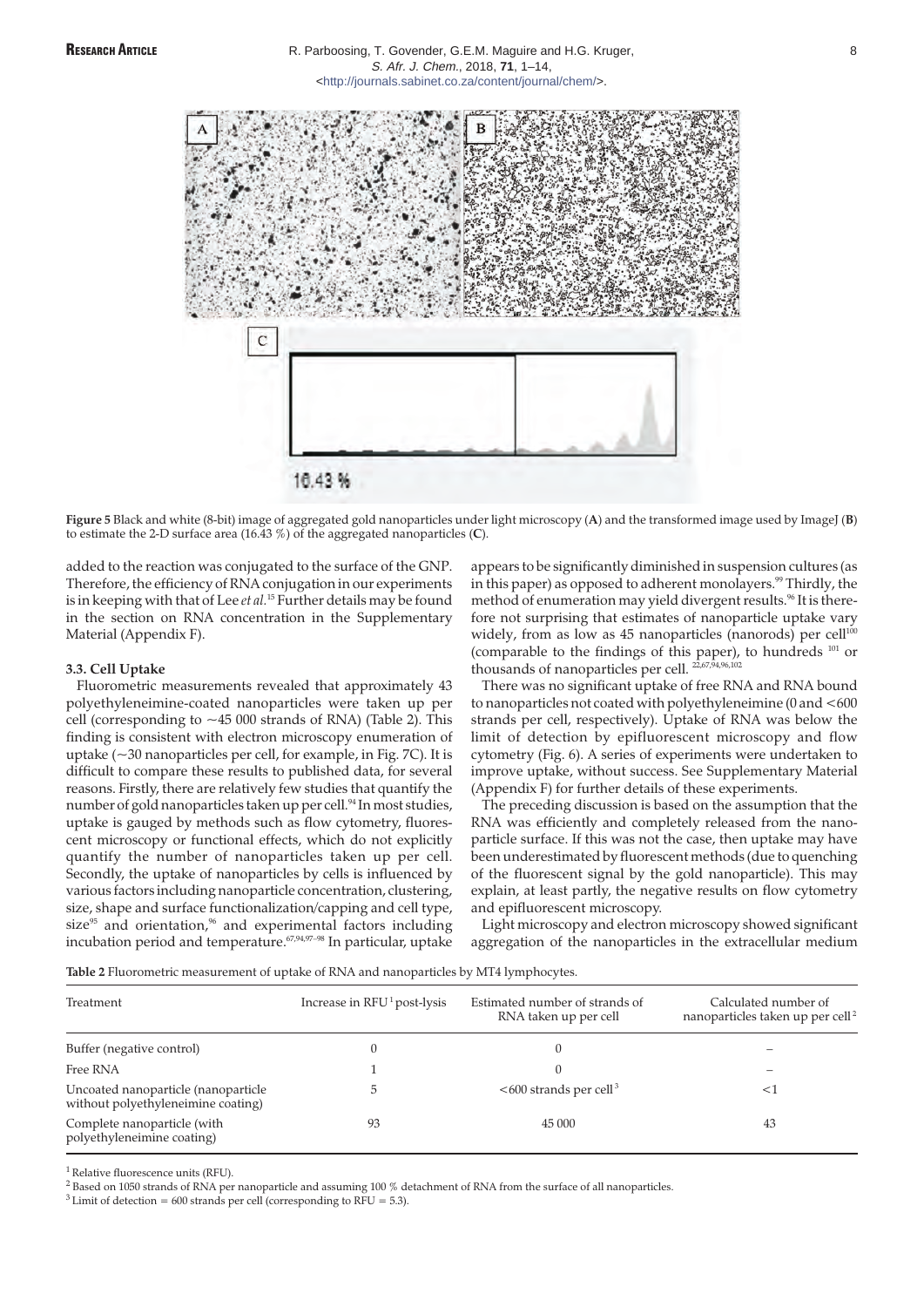

## RESEARCH ARTICLE **RESEARCH ARTICLE** R. Parboosing, T. Govender, G.E.M. Maguire and H.G. Kruger, S. Afr. J. Chem., 2018, **71**, 1–14, [<http://journals.sabinet.co.za/content/journal/chem/>](http://journals.sabinet.co.za/content/journal/chem/).



**Figure 6** Epifluorescent microscopy (left) and flow cytometry results (right) showing untreated MT4 lymphocytes (**A**) and lymphocytes treated with polyethyleneimine-coated gold nanoparticles containing fluorescently tagged RNA (**B**). The nuclei of cells stained with DAPI are clearly visible on epifluorescent microscopy (blue). Visualization using the fluorescein filter showed no obvious uptake of the polyethyleneimine-coated gold nanoparticle. The corresponding flow cytometry results show no difference between the untreated control (A) and cells treated with the polyethyleneimine-coated gold nanoparticles (B) (3.8 *vs.* 3.5 %). By comparison, in an experiment with FITC labelled gold nanoparticles (C), there is obvious uptake (indicated by green fluorescence) and the corresponding flow cytometry results indicate that 96.6 % of treated cells had positive fluorescence (shown in blue, in this case). (See Acknowledgements section.)



**Figure 7** Electron micrograph of gold nanoparticles show extensive extracellular aggregation (**A** and **B**), while only occasional nanoparticles are found within a vesicle in the cytoplasm (**C**). The aggregates are visible on light microscopy as well (**D**).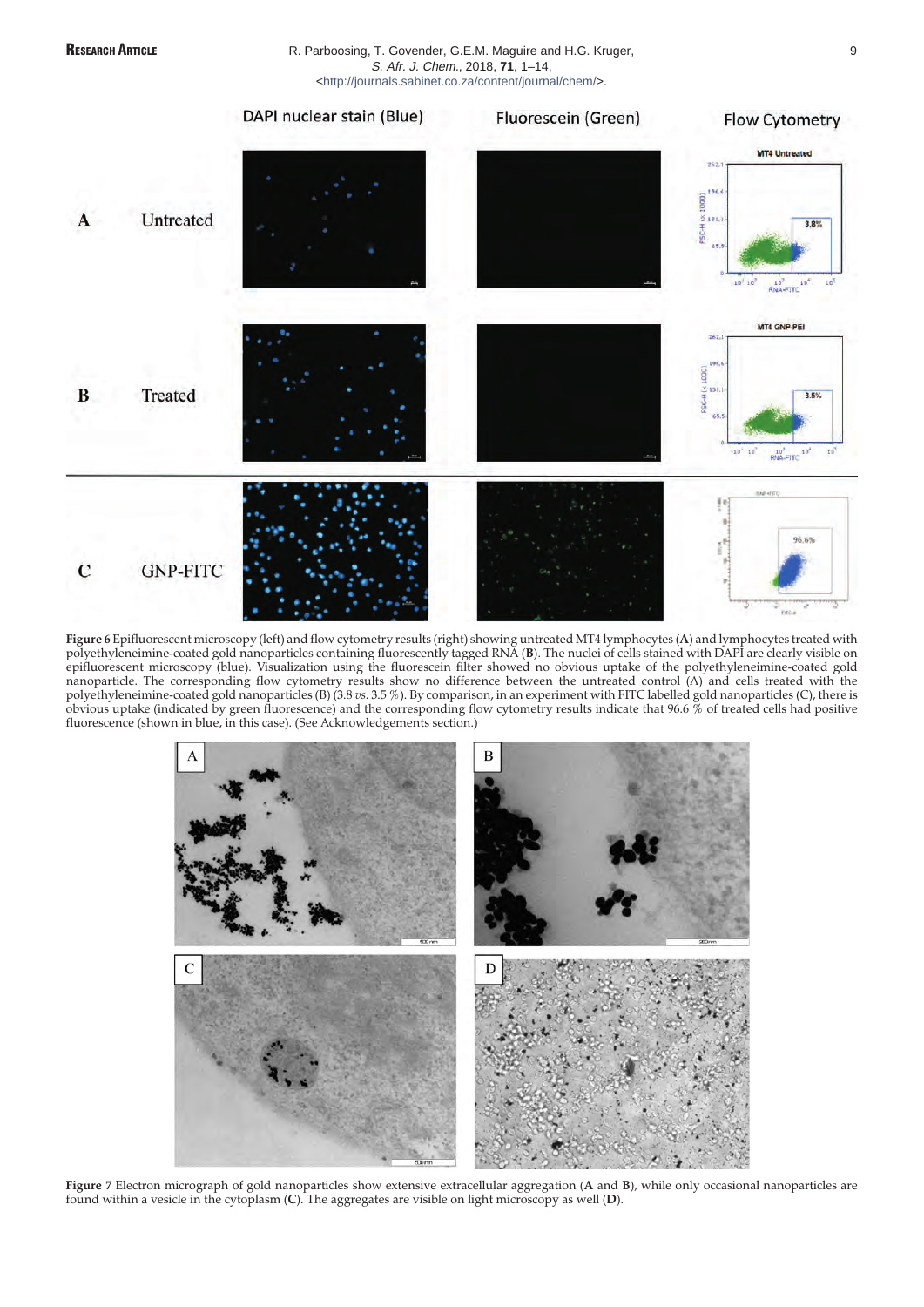(Fig. 7). Another study using polyethyleneimine-coated gold nanoparticles for gene delivery has documented similar aggregation issues, which the authors attributed to the lyophilization and reconstitution process used in the preparation of the nanoparticle.103 This is not a consideration since lyophilization was not used in our study. Another study attributed the aggregation to polyethyleneimine reaching its saturation point in the reaction mixture, and suggested optimization of the loading density of the polyethyleneimine on the gold nanoparticle surface (determined to be 1000 molecules of polyethyleneimine per gold nanoparticle in their system).<sup>104</sup> This limit was not exceeded in our study. Extracellular aggregation of the nanoparticle may have contributed significantly to the seemingly poor uptake by lymphocytes.

## **3.4. Cytotoxicity and Antiviral Activity**

The nanoparticles did not display significant toxicity (Table 1) or antiviral activity (Fig. 8) which was expected, given the poor uptake.

## **4. Conclusion**

In this paper, a multifunctional nanoparticle, designed to facilitate transfection of a single-stranded RNA into MT4 lymphocytes, was synthesized and characterized. The loading of the RNA per nanoparticle (1 strand per  $\sim$  4.8 nm<sup>2</sup> of nanoparticle surface area) exceeded that of Lee *et al.*<sup>15</sup> (1 strand per  $\sim$  18 nm<sup>2</sup> and note: the RNA used in their study was double-stranded). The multifunctional nanoparticle successfully transfected MT4 lymphocytes, although at low efficiency. Measurement of fluorescence after lysis of treated cells showed uptake of  $~15000$ strands of RNA (or 43 nanoparticles) per cell. This degree of uptake was below the limit of detection by flow cytometry and epifluorescent microscopy and was probably insufficient to exert a significant cytotoxic or antiviral effect. However, other reasons, such as quenching of fluorescent signal and lack of potency of RNA construct, may also explain the negative uptake and antiviral effect, respectively.

The limited uptake and antiviral effect was probably due to significant aggregation of the polyethyleneimine-coated nanoparticles in the cell culture medium. Similar aggregation issues with polyethyleneimine-coated nanoparticles have been encountered in previous studies.<sup>42,103</sup> It has been shown that aggregation has an effect on uptake, and that such effects are dependent not only on the size of the aggregates, but also on cell type.<sup>105</sup> Furthermore, aggregation may be associated with leeching of the polyethelenimine from the surface of nanoparticles, with subsequent loss of its protective effect and thus degradation of RNA by nucleases (although we did not confirm this experimentally). In our study, aggregation was quantified by photographic software and showed a dose response effect to



**Figure 8** Graphical representation of results of the antiviral MTT assay. (**A**) Results for the polyethyleneimine-coated nanoparticle, which show no activity or cytotoxicity at the concentrations tested. The AZT control (**B**) has potent antiviral activity ( $EC_{50} = 0.05 \mu M$ ) and is toxic only at high concentrations (IC<sub>50</sub> = 100.7  $\mu$ M), with selectivity index (IC<sub>50</sub>/EC<sub>50</sub>) = 2014.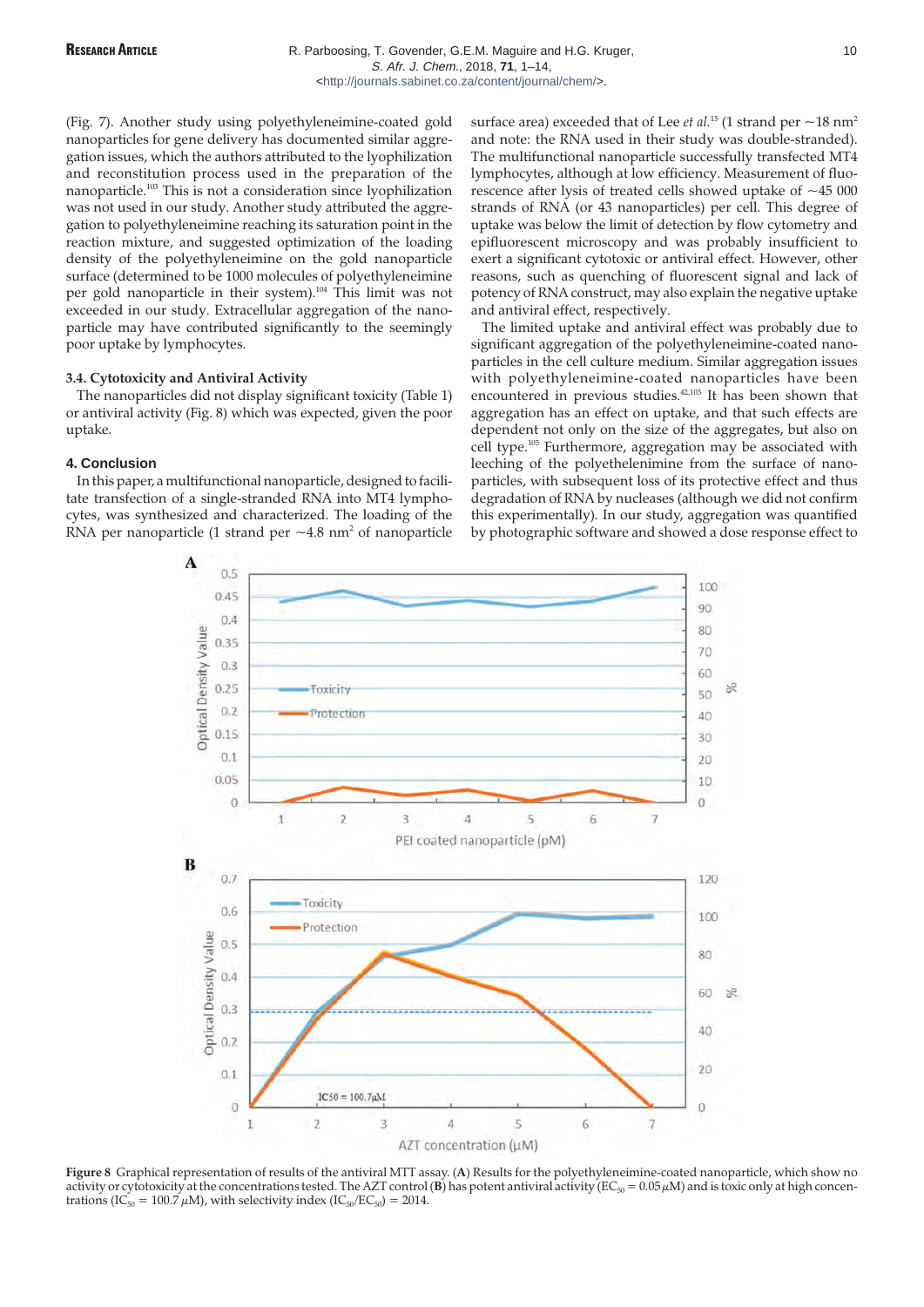increasing concentration of FBS, which suggests that the aggregation is induced by serum factors, most likely proteins. Attachment of the cyclic peptide ligand to the surface of the polyethyleneimine-coated gold nanoparticle exacerbated the aggregation.

It must be noted that we did not study whether particles were taken up singly, in clusters or as aggregates, nor did we study their fate upon entry into the intracellular environment (particularly with regard to whether aggregation increased or decreased over time, and how quickly, if at all, they exited the cell). Furthermore, we did not study the effect of aggregation on the release of RNA from the surface of the nanoparticle. If RNA release was hampered due to aggregation, this may have had led to quenching of fluorescent signals and subsequent underestimation of uptake. These are aspects for further study, probably by the use of *ex vivo*, real-time imaging techniques.<sup>106</sup>

The conjugation of RNA to the gold nanoparticle surface *via* the SPDP linker molecule was relatively inefficient (peaking at 1 strand per 4.8 nm<sup>2</sup> of nanoparticle surface area). This means that the RNA was conjugated to only  $\sim$ 8 % of SPDP binding sites available on the surface of the gold nanoparticle. Over 90 % of the RNA fails to conjugate and remains in the supernatant post-reaction. Another group using a similar strategy to link RNA onto gold nanoparticles revealed a similar low efficiency (by our calculation, only 6 % of available SPDP binding sites were conjugated to RNA). Increasing the input concentration of RNA did not lead to an increase in RNA loading per nanoparticle. This is a major limitation compared to transfection using dendrimers for example, where effectively all the RNA is complexed into the dendriplex.<sup>31</sup>

Furthermore, the inefficient binding of RNA to the surface of the gold nanoparticle may be a mechanistic factor that contributes to the aggregation of the nanoparticle. The low density of RNA (as evident by relatively high zeta potential values) implies that the surface of the gold nanoparticle may not have sufficient negative charge to retain the positively charged polyethyleneimine upon its surface (which may have led to partial leaching of the polyethyleneimine and aggregation – see Fig. S3 in Supplementary Material). The negative charge of gold nanoparticles at the RNA conjugation stage (prior to polyethyleneimine coating) in our experiments did not exceed ~8 mV. By comparison, the zeta potential achieved in a layer-by-layer (non-covalent) approach by Elbakry *et al*. was at least double this value (–20 to  $-40$  mV).<sup>42</sup> However, other factors, such as the size of the gold nanoparticle (either as single entities or clusters) and the length of polyethyleneimine are likely to play a role since the wrapping process is governed by the length of the polymer relative to surface curvature of the nanoparticle.<sup>42</sup>

The reasons for the low conjugation of RNA to the linker molecule may include steric hindrance or charge repulsion, which prevent high-density packing of covalently bound RNA molecules. By contrast, a layer-by-layer approach facilitates higher density RNA packing due to the presence of the positively charged polyethyleneimine in the underlying layer (which may counteract charge repulsion). Furthermore, the density and orientation of RNA packing in a layer-by-layer approach are not limited by the availability of linker molecules for covalent bond formation. Possibly, for these reasons, there were 780 siRNA strands per 15 nm nanoparticle (i.e. ~1.1 RNA per nm<sup>2</sup>) in Elbakry's layer-by-layer approach, which is more than 5-fold greater loading than achieved by the approach in our paper.

Although the construct described in this paper had limited uptake and antiviral effect, details provided in terms of synthesis and characterization of the nanoparticle and quantification of aggregation may be useful for the assessments of nanoparticles with similar issues. Further studies are required to understand the factors that may explain and improve the loading of RNA onto the surface of gold nanoparticles using the approach adopted in this paper. In addition, it will be of interest to study whether aggregation may be prevented by increasing the loading of the RNA, or alternatively replicating this study with other cationic polymers (including low molecular weight and linear polyethyleneimine). Finally, it is not known whether this phenomenon is unique to single-stranded RNA and studies with double-stranded RNA and DNA may yield more favourable results.

## **Acknowledgements**

The authors wish to thank Kogi Moodley and Prof. Daniels of UKZN for use of flow cytometry equipment and Lorika Beukes at the Microscopy & Microanalysis Unit of UKZN for use of the confocal microscope and Phillip Christopher for assistance with electron microscopy and the DST-NRF Internship program for intern (William Serumula) to assist with laboratory maintenance and assistance. Dr Parboosing received an Academic Fellowship award from the Discovery Foundation of South Africa and funding from the National Research Foundation Thuthuka Program.

Dr Louis Chonco, under the supervision of Dr R. Parboosing, performed the experiments to provide a positive control and assisted with the images for Fig. 6.

#### **References**

- L. Scherer, J.J. Rossi and M.S. Weinberg, Progress and prospects: RNA-based therapies for treatment of HIV infection. *Gene Ther.*, 2007, **14**(14), 1057–1064.
- 2 R. Kole, A.R. Krainer and S. Altman, RNA therapeutics: beyond RNA interference and antisense oligonucleotides. *Nat. Rev. Drug Discov.*, 2012, **11**(2), 125–140.
- 3 J.C. Burnett, J.A. Zaia and J.J. Rossi, Creating genetic resistance to HIV. *Current Opinion in Immunology*, 2012, **24**(5), 625–632.
- 4 Y. Gao, X.L. Liu and X.R. Li, Research progress on siRNA delivery with nonviral carriers. *Int. J. Nanomedicine*, 2011, **6**, 1017–1025.
- 5 S. Akhtar, M.D. Hughes, A. Khan, M. Bibby, M. Hussain, Q. Nawaz, J. Double and P. Sayyed, The delivery of antisense therapeutics*. Advanced Drug Delivery Reviews*, 2000, **44**(1), 3–21.
- 6 S.S. Kim, H. Garg, A. Joshi and N. Manjunath, Strategies for targeted nonviral delivery of siRNAs in vivo. *Trends in Molecular Medicine*, 2009, **15**(11), 491–500.
- 7 A. Aigner, Cellular Delivery *in vivo* of siRNA-based therapeutics. *Current Pharmaceutical Design*, 2008, **14**(34), 3603–3619.
- 8 Y. Zhang, A. Satterlee and L. Huang, In vivo gene delivery by nonviral vectors: overcoming hurdles? *Mol. Ther.*, 2012, **20**(7), 1298–1304.
- 9 F.T. Vicentini, L.N. Borgheti-Cardoso, L.V. Depieri, D. de Macedo Mano, T.F. Abelha, R. Petrilli and M.V. Bentley, Delivery systems and local administration routes for therapeutic siRNA. *Pharm. Res.*, 2013, **30**(4), 915–931.
- 10 S. Akhtar and I.F. Benter, Nonviral delivery of synthetic siRNAs in vivo. *J. Clin. Invest.*, 2007, **117**(12), 3623–3632.
- 11 S. Ramishetti, R. Kedmi, M. Goldsmith, F. Leonard, A.G. Sprague, B. Godin, M. Gozin, P.R. Cullis, D.M. Dykxhoorn and D. Peer, Systemic gene silencing in primary T lymphocytes using targeted lipid nanoparticles. *ACS Nano*, 2015, **9**(7), 6706–6716.
- 12 P. Kesharwani, V. Gajbhiye and N.K. Jain, A review of nanocarriers for the delivery of small interfering RNA. *Biomaterials*, 2012, **33**(29), 7138–7150.
- 13 C. Scholz and E. Wagner, Therapeutic plasmid DNA versus siRNA delivery: common and different tasks for synthetic carriers. *J. Control Release*, 2012, **161**(2), 554–565.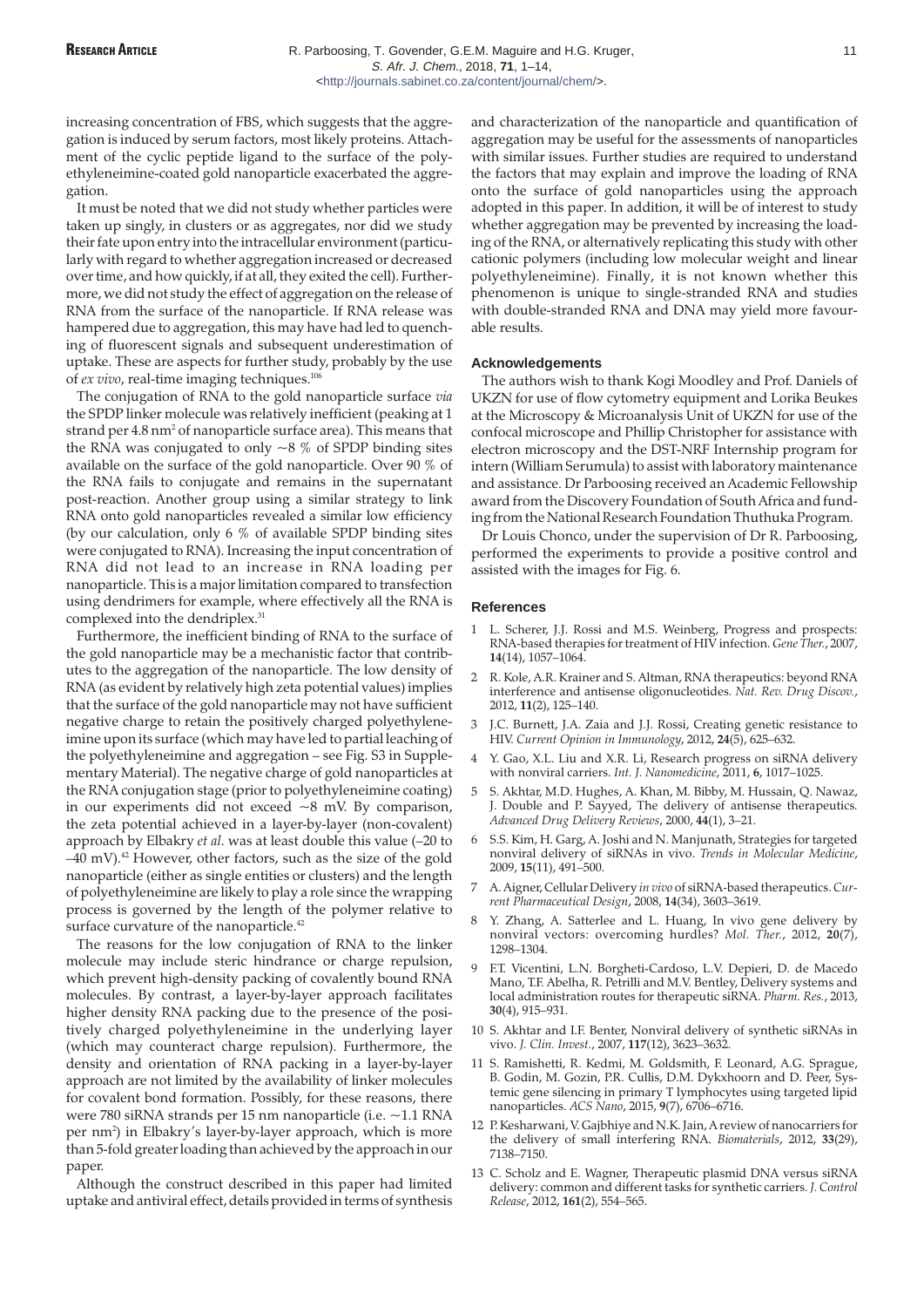- 14 K. Gao and L. Huang, Nonviral methods for siRNA delivery. *Molecular Pharmaceutics*, 2009, **6**(3), 651–658.
- 15 J.S. Lee, J.J. Green, K.T. Love, J. Sunshine, R. Langer and D.G. Anderson, Gold, poly(beta-amino ester) nanoparticles for small interfering RNA delivery. *Nano Lett.*, 2009, **9**(6), 2402–2406.
- 16 K.K. Sandhu, C.M. McIntosh, J.M. Simard, S.W. Smith and V.M. Rotello, Gold nanoparticle-mediated transfection of mammalian cells. *Bioconjugate Chem.*, 2002, **13**(1), 3–6.
- 17 T. Niidome, K. Nakashima, H. Takahashi and Y. Niidome, Preparation of primary amine-modified gold nanoparticles and their transfection ability into cultivated cells. *Chemical Communications*, 2004, **2004**(17), 1978–1979.
- 18 W.R. Glomm, Functionalized gold nanoparticles for applications in bionanotechnology. *J. Disper. Sci. Technol.*, 2005, **26**(3), 389–414.
- 19 Z.P. Xu, Q.H. Zeng, G.Q. Lu and A.B. Yu, Inorganic nanoparticles as carriers for efficient cellular delivery. *Chem. Eng. Sci.*, 2006, **61**(3), 1027–1040.
- 20 G. Han, P. Ghosh and V.M. Rotello, Functionalized gold nanoparticles for drug delivery. *Nanomedicine* (*Lond.*), 2007, **2**(1), 113–123.
- 21 R. Sardar, A.M. Funston, P. Mulvaney and R.W. Murray, Gold nanoparticles: past, present, and future. *Langmuir*, 2009, **25**(24), 13840–13851.
- 22 D.A Giljohann, D.S. Seferos, W.L. Daniel, M.D. Massich, P.C. Patel and C.A. Mirkin, Gold nanoparticles for biology and medicine. *Angew Chem. Int. Edn. Engl.*, 2010, **49**(19), 3280–3294.
- 23 B. Duncan, C. Kim and V.M. Rotello, Gold nanoparticle platforms as drug and biomacromolecule delivery systems.*J. Control Release*, 2010, **148**(1), 122–127.
- 24 D. Pissuwan, T. Niidome and M.B. Cortie, The forthcoming applications of gold nanoparticles in drug and gene delivery systems. *J. Control Release*, 2011, **149**(1), 65–71.
- 25 A.K. Lytton-Jean, R. Langer and D.G. Anderson, Five years of siRNA delivery: spotlight on gold nanoparticles. *Small*, 2011, **7**(14): 1932–1937.
- 26 M. Thomas and A.M. Klibanov, Conjugation to gold nanoparticles enhances polyethylenimine's transfer of plasmid DNA into mammalian cells. *Proc. Natl. Acad. Sci. USA*, 2003, **100**(16), 9138–9143.
- 27 P. Ghosh, Han, G., M. De, C.K. Kim and V.M. Rotello, Gold nanoparticles in delivery applications. *Adv. Drug Deliv. Rev.*, 2008, **60**(11), 1307–1315.
- 28 J.V. Jokerst, T. Lobovkina, R.N. Zare and S.S. Gambhir, Nanoparticle PEGylation for imaging and therapy. *Nanomedicine*(*Lond,*), 2011, **6**(4), 715–28.
- 29 K. Rahme, L. Chen, R.G. Hobbs, M.A. Morris, C. O'Driscoll and J.D. Holmes, PEGylated gold nanoparticles: polymer quantification as a function of PEG lengths and nanoparticle dimensions. *RSC Advances*, 2013, **3**(17), 6085.
- 30 R. Hong, G. Han, J.M. Fernandez, B.J. Kim, N.S. Forbes and V.M., Rotello, Glutathione-mediated delivery and release using monolayer protected nanoparticle carriers. *J. Am. Chem. Soc.*, 2006, **128**(4), 1078–1079.
- 31 R. Parboosing, L. Chonco, F.J. de la Mata, T. Govender, G.E. Maguire and H.G. Kruger, Potential inhibition of HIV-1 encapsidation by oligoribonucleotide-dendrimer nanoparticle complexes. *Int. J. Nanomedicine*, 2016, **12**, 317–325..
- 32. Y. Lee, S.H. Lee, J.S. Kim, A. Maruyama, X. Chen and T.G. Park, Controlled synthesis of PEI-coated gold nanoparticles using reductive catechol chemistry for siRNA delivery. *J. Control Release*, 2011, **155**(1), 3–10.
- 33 W.T. Godbey, M.A. Barry, P. Saggau, K.K. Wu and A.G. Mikos, Poly(ethylenimine)-mediated transfection: a new paradigm for gene delivery. *J. Biomed. Mater. Res.*, 2000, **51**(3), 321–328.
- 34 M.L. Forrest, J.T. Koerber and D.W. Pack, A degradable polyethylenimine derivative with low toxicity for highly efficient gene delivery. *Bioconjug. Chem.*, 2003, **14**(5), 934–940.
- 35 U. Lungwitz, M. Breunig, T. Blunk and A. Gopferich, Polyethylenimine-based non-viral gene delivery systems. *Eur. J. Pharm. Biopharm.*, 2005, **60**(2), 247–266.
- 36 A.C. Grayson, A.M. Doody and D. Putnam, Biophysical and structural characterization of polyethylenimine-mediated siRNA delivery in vitro. *Pharm. Res.*, 2006, **23**(8), 1868–1876.
- 37 S. Werth, B. Urban-Klein, L. Dai, S. Hobel, M. Grzelinski, U. Bakowsky, F. Czubayko and A. Aigner, A low molecular weight fraction of polyethylenimine (PEI) displays increased transfection efficiency of DNA and siRNA in fresh or lyophilized complexes.*J. Control Release*, 2006, **112**(2), 257–270.
- 38 S. Kawakami and M. Hashida, Targeted delivery systems of small interfering RNA by systemic administration. *Drug Metab. Pharmacokinet.*, 2007, **22**(3), 142–151.
- 39 S. Boe, A.S. Longva and E. Hovig, Evaluation of various polyethylenimine formulations for light-controlled gene silencing using small interfering RNA molecules. *Oligonucleotides*, 2008, **18**(2), 123–132.
- 40 Y.M. Park, B.A. Shin and I.J. Oh, Poly(L-lactic acid)/polyethylenimine nanoparticles as plasmid DNA carriers. *Arch. Pharm. Res.*, 2008, **31**(1), 96–102.
- 41 H. Katas, E. Cevher and H.O. Alpar, Preparation of polyethyleneimine incorporated poly(D,L-lactide-co-glycolide) nanoparticles by spontaneous emulsion diffusion method for small interfering RNA delivery. *Int. J. Pharm.*, 2009, **369**(1-2), 144–154.
- 42 A. Elbakry, A. Zaky, R. Liebl, R. Rachel, A. Goepferich and M. Breunig, Layer-by-layer assembled gold nanoparticles for siRNA delivery. *Nano Lett*, 2009, **9**(5), 2059–2064.
- 43 W.J. Kim and S.W. Kim, Efficient siRNA delivery with non-viral polymeric vehicles. *Pharm. Res.*, 2009, **26**(3), 657–666.
- 44 S. Hobel, I. Koburger, M. John, F. Czubayko, P. Hadwiger, H.P. Vornlocher and A. Aigner, Polyethylenimine/small interfering RNA-mediated knockdown of vascular endothelial growth factor in vivo exerts anti-tumor effects synergistically with Bevacizumab. *J. Gene Med.*, 2010, **12**(3), 287–300.
- 45 K. Itaka, A. Harada, Y., Yamasaki, K. Nakamura, H. Kawaguchi and K. Kataoka, In situ single cell observation by fluorescence resonance energy transfer reveals fast intra cytoplasmic delivery and easy release of plasmid DNA complexed with linear polyethylenimine. *J. Gene Medicine*, 2004, **6**(1), 76–84.
- 46 S. Guo, Y. Huang, Q., Jiang, Y. Sun, L. Deng, Z. Liang, Q. Du, J. Xing, Y. Zhao, P.C. Wang, A. Dong and X.J. Liang, Enhanced gene delivery and siRNA silencing by gold nanoparticles coated with chargereversal polyelectrolyte. *ACS Nano*, 2010, **4**(9), 5505–5511.
- 47 W.J. Song, J.Z. Du, T.M., Sun, P.Z. Zhang and J. Wang, Gold nanoparticles capped with polyethyleneimine for enhanced siRNA delivery. *Small*, 2010, **6**(2), 239–246.
- 48 A. Sharma, A. Tandon, J.C. Tovey, R. Gupta, J.D. Robertson, J.A. Fortune, A.M. Klibanov, J.W. Cowden, F.G. Rieger and R.R. Mohan, Polyethylenimine-conjugated gold nanoparticles: gene transfer potential and low toxicity in the cornea. *Nanomedicine*, 2011, **7**(4), 505–513.
- 49 M. Mitra, M. Kandalam, J. Rangasamy, B. Shankar, U.K. Maheswari, S. Swaminathan and S. Krishnakumar, Novel epithelial cell adhesion molecule antibody conjugated polyethyleneimine-capped gold nanoparticles for enhanced and targeted small interfering RNA delivery to retinoblastoma cells.*Molecular Vision*, 2013, **19**, 1029–1038.
- 50 Y. Ding, Z. Jiang, K. Saha, C.S. Kim, S.T. Kim, R.F. Landis and V.M. Rotello, Gold nanoparticles for nucleic acid delivery. *Mol. Ther.*, 2014, **22**(6), 1075–1083.
- 51 R., Kircheis, A. Kichler, G., Wallner, M. Kursa, M. Ogris, T. Felzmann, M. Buchberger and E. Wagner, Coupling of cell-binding ligands to polyethylenimine for targeted gene delivery. *Gene Ther.*, 1997, **4**(5), 409–418.
- 52 T. Blessing, M. Kursa, R., Holzhauser, R. Kircheis and E. Wagner, Different strategies for formation of PEGylated EGF-conjugated PEI/DNA complexes for targeted gene delivery. *Bioconjug. Chem.*, 2001, **12**(4), 529–537.
- 53 E. Kleemann, M. Neu, N. Jekel, L. Fink, T. Schmehl, T. Gessler, W. Seeger and T. Kissel, Nano-carriers for DNA delivery to the lung based upon a TAT-derived peptide covalently coupled to PEG-PEI. *J. Control Release*, 2005, **109**(1-3), 299–316.
- 54 M. Lee, J.S. Choi, M.J. Choi, Y.K. Pak, B.D. Rhee and K.S. Ko, DNA delivery to the mitochondria sites using mitochondrial leader peptide conjugated polyethylenimine. *J. Drug Target.*, 2007, **15**(2), 115–122.
- 55 J. Zeng, X. Wang and S. Wang, Self-assembled ternary complexes of plasmid DNA, low molecular weight polyethylenimine and target-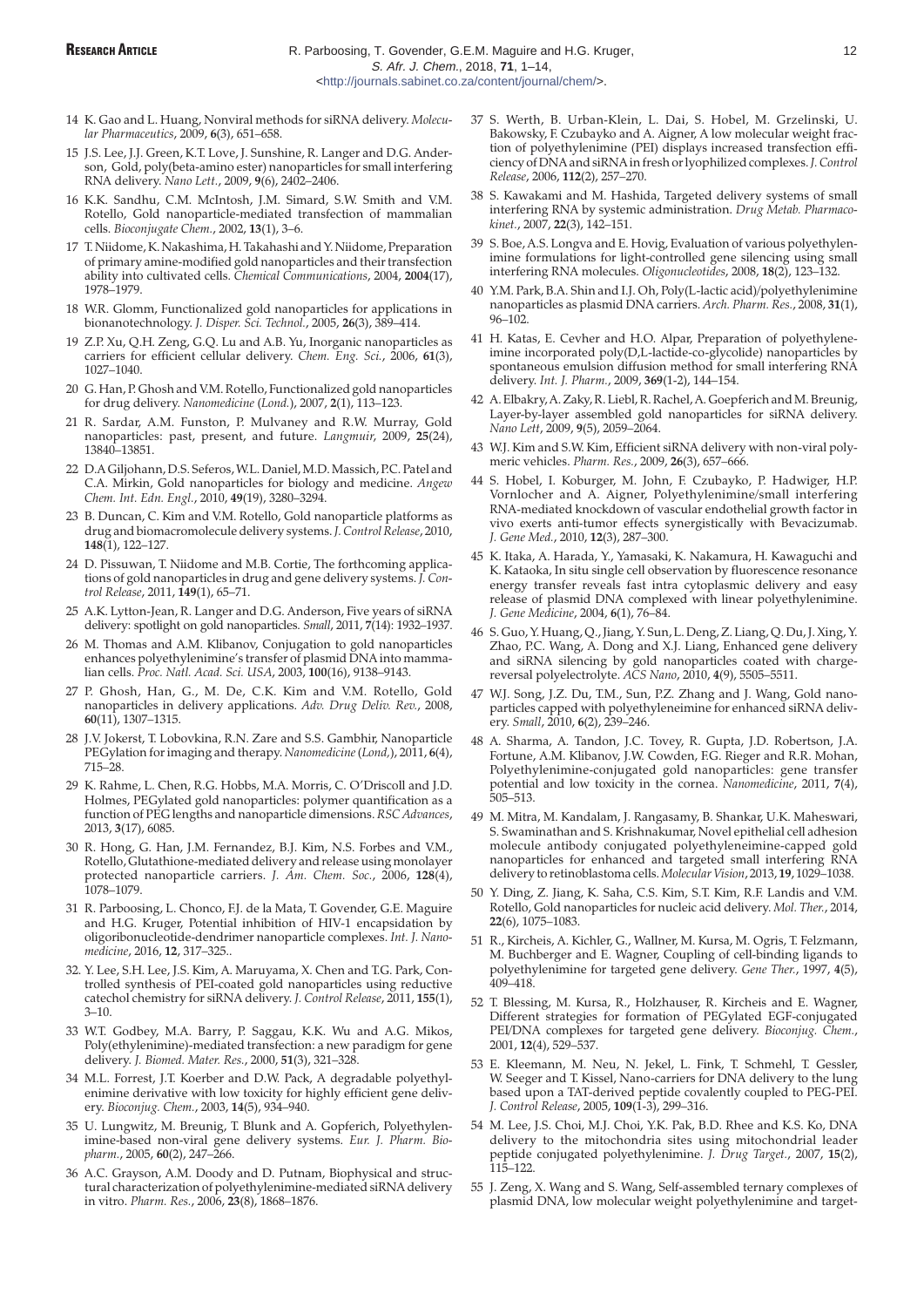ing peptide for nonviral gene delivery into neurons. *Biomaterials*, 2007, **28**(7), 1443–1451.

- 56 C. Strehblow, M. Schuster, T. Moritz, H.C. Kirch, B. Opalka and J.B. Petri, Monoclonal antibody-polyethyleneimine conjugates targeting Her-2/neu or CD90 allow cell type-specific nonviral gene delivery. *J. Control Release*, 2005, **102**(3), 737–747.
- 57 C. Monnet, D., Laune, J. Laroche-Traineau, M. Biard-Piechaczyk, L. Briant, C. Bes, M. Pugniere, J.C. Mani, B. Pau, M. Cerutti, G. Devauchelle, C. Devaux, C. Granier and T. Chardes, Synthetic peptides derived from the variable regions of an anti-CD4 monoclonal antibody bind to CD4 and inhibit HIV-1 promoter activation in virusinfected cells. *J. Biol. Chem.*, 1999, **274**(6), 3789–3796.
- 58 C. Bes, L. Briant-Longuet, M. Cerruti, P. De Berardinis, G. Devauchelle, C. Devaux, C. Granier and T. Chardes, Efficient CD4 binding and immunosuppressive properties of the 13B8.2 monoclonal antibody are displayed by its CDR-H1-derived peptide CB1. *FEBS Lett.*, 2001, **508**(1), 67–74.
- 59 C. Bes, L. Briant-Longuet, M. Cerutti, F. Heitz, S. Troadec, M. Pugniere, F. Roquet, F. Molina, F. Casset, D. Bresson, S. Peraldi-Roux, G. Devauchelle, C. Devaux, C. Granier and T. Chardes, Mapping the paratope of anti-CD4 recombinant Fab 13B8.2 by combining parallel peptide synthesis and site-directed mutagenesis. *J. Biol. Chem.*, 2003, **278**(16), 14265–14273.
- 60 F. Albericio, Developments in peptide and amide synthesis. *Curr. Opin. Chem. Biol.*, 2004, **8**(3), 211–221.
- 61 C.B. Boschek, D.O. Apiyo, T.A.Soares, H.E. Engelmann, N.B. Pefaur, T.P. Straatsma and C.L. Baird, Engineering an ultra-stable affinity reagent based on Top7. *Protein Eng. Des. Sel.*, 2009, **22**(5), 325–332.
- 62 M. Popovic, E. Read-Connole and R.C. Gallo, T4 positive human neoplastic cell lines susceptible to and permissive for HTLV-III. *Lancet*, 1984, **2**(8417-8418), 1472–1473.
- 63 M. Popovic, M.G. Sarngadharan, E. Read and R.C. Gallo, Detection, isolation, and continuous production of cytopathic retroviruses (HTLV-III) from patients with AIDS and pre-AIDS. *Science*, 1984, **224**(4648), 497–500.
- 64. L. Ratner, W. Haseltine, R. Patarca, K.J. Livak, B. Starcich, S.F. Josephs, E.R. Doran, J.A. Rafalski, E.A. Whitehorn, K. Baumeister, *et al.*, Complete nucleotide sequence of the AIDS virus, HTLV-III. *Nature*, 1985, **313**(6000), 277–284.
- 65 J. Turkevich, Colloidal gold. Part II. *Gold Bulletin*, 1985, **18**(4), 125–131.
- 66 M.C. Daniel and D. Astruc, Gold nanoparticles: assembly, supramolecular chemistry, quantum-size-related properties, and applications toward biology, catalysis, and nanotechnology. *Chem. Rev.*, 2004, **104**(1), 293–346.
- 67 B.D. Chithrani, A.A. Ghazani and W.C. Chan, Determining the size and shape dependence of gold nanoparticle uptake into mammalian cells. *Nano Lett.*, 2006, **6**(4), 662–668.
- 68 A.G. Kanaras, Z. Wang, I. Hussain, M. Brust, R. Cosstick and A.D. Bates, Site-specific ligation of DNA-modified gold nanoparticles activated by the restriction enzyme StyI. *Small*, 2007, **3**(1), 67–70.
- 69 W. Haiss, N.T.K. Thanh, J. Aveyard and D.G. Fernig, Determination of size and concentration of gold nanoparticles from UV-vis spectra. *Analytical Chemistry*, 2007, **79**(11), 4215–4221.
- 70 G. Zhang, Z. Yang, W. Lu, R. Zhang, Q. Huang, M. Tian, L. Li, D. Liang and C. Li, Influence of anchoring ligands and particle size on the colloidal stability and in vivo biodistribution of polyethylene glycolcoated gold nanoparticles in tumor-xenografted mice. *Biomaterials*, 2009, **30**(10), 1928–1936.
- 71. Thermoscientific TCEP Reaction for Thiol-Modified siRNA/RNA Oligonucleotides. [www.thermoscientific.fr/eThermo/CMA/PDFs/](www.thermoscientific.fr/eThermo/CMA/PDFs/Various/File_7282.pdf) Various/File\_7282.pdf (accessed on 24 August, 2016).
- 72 ThermoScientific Thermo Scientific Deprotection 2'-ACE Protected RNA. http://dharmacon.gelifesciences.com/uploadedFiles/Prod[ucts/Custom\\_Synthesis/Single-stranded\\_RNA\\_Synthesis/deprotec](http://dharmacon.gelifesciences.com/uploadedFiles/Products/Custom_Synthesis/Single-stranded_RNA_Synthesis/deprotection-protocol.pdf)tion-protocol.pdf (accessed on 24 August 2016).
- 73 D.A. Giljohann, D.S. Seferos, A.E. Prigodich, P.C. Patel and C.A. Mirkin, Gene regulation with polyvalent siRNA-nanoparticle conjugates. *J Am Chem Soc*, 2009, **131**(6), 2072–2073.
- 74 D.A. Wellings and E. Atherton, Standard Fmoc protocols. *Methods Enzymol*, 1997, **289**, 44–67.
- 75 G. Fields, Solid-phase peptide synthesis. *Molecular Biomethods Handbook*, 1998, 527–545.
- 76 M. Amblard, J.A. Fehrentz, J. Martinez and G. Subra, Methods and Protocols of modern solid phase peptide synthesis. *Mol. Biotechnol.*, 2006, **33**(3), 239–254.
- 77 R. Rapley and J.M. Walker, *Molecular Biomethods Handbook*, 2nd edn., Humana Press, Totowa, NJ, 2008, p. 515.
- 78 N. Sewald and H.-D. Jakubke, *Peptide Synthesis*. Wiley-VCH Verlag GmbH & Co. KGaA: 2009, pp. 175–315.
- 79 K. Muthusamy, F. Albericio, P.I. Arvidsson, P. Govender, H.G. Kruger, G.E. Maguire and T. Govender, Microwave assisted SPPS of amylin and its toxicity of the pure product to RIN-5F cells. *Biopolymers*, 2010, **94**(3), 323–330.
- 80 L.K. Pietersen, P. Govender, H.G. Kruger, G.E.M. Maguire, J. Wesley-Smith and T. Govender, Peptide functionalised gold nanoparticles: effect of loading on aggregation and proteolysis. *International Journal of Peptide Research and Therapeutics*, 2010, **16**(4), 291–295.
- 81 A.S. Galanis, F. Albericio and M. Grotli, Enhanced microwaveassisted method for on-bead disulfide bond formation: synthesis of alpha-conotoxin MII. *Biopolymers*, 2009, **92**(1), 23–34.
- 82 F. Chen, G.-Q. Xu and T.S.A. Hor, Preparation and assembly of colloidal gold nanoparticles in CTAB-stabilized reverse microemulsion. *Materials Letters*, 2003, **57**(21), 3282–3286.
- 83 Image J Particle Analysis. <http://www.webcitation.org/6ki40WIqj> (accessed 22 September 2016).
- 84 W. Rasband, *Image J*, National Institutes of Health, 2016.
- 85 [Thermoscientific SPDP Crosslinkers](http://www.webcitation.org/6kgk4z9ud) http://www.webcitation.org/ 6kgk4z9ud (accessed 18 January 2018).
- 86 Promega A GloMax-Multi Microplate Fluorometer Method for Fluorescein Measurement (Application Note). https://www.promega. com/-/media/files/resources/application-notes/glomax-multi-mmr/ [a-glomax-multi-microplate-fluorometer-method-for-fluorescein](https://www.promega.com/-/media/files/resources/application-notes/glomax-multi-mmr/a-glomax-multi-microplate-fluorometer-method-for-fluoresceinmeasurement.pdf?la=en)measurement.pdf?la=en (accessed 18 January 2018).
- 87 Bio-Imaging of Oxford University Sir William Dunn School of Pathology Standard fixation and embedding protocol for resin section TEM [http://web.path.ox.ac.uk/~bioimaging/bitm/instructions\\_and\\_infor](http://web.path.ox.ac.uk/~bioimaging/bitm/instructions_and_information/EM/fixation_standard.pdf) mation/EM/fixation\_standard.pdf (accessed on 24 August 2016).
- 88 N. Weber, P. Ortega, M.I. Clemente, D. Shcharbin, M. Bryszewska, F.J. de la Mata, R. Gomez, and M.A. Munoz-Fernandez, Characterization of carbosilane dendrimers as effective carriers of siRNA to HIVinfected lymphocytes. *J. Control Release*, 2008, **132**(1), 55–64.
- 89 T. Gonzalo, M. Clemente, L. Chonco, N. Weber, L. Diaz, M. Serramia, R. Gras, P. Ortega, F. de la Mata, R. Gomez, L. Lopez-Fernandez, M. Munoz-Fernandez and J. Jimenez, Gene therapy in HIV-infected cells to decrease viral impact by using an alternative delivery method. *ChemMedChem.*, 2010, **5**(6), 921–929.
- 90 C. Pannecouque, D. Daelemans and E. De Clercq, Tetrazolium-based colorimetric assay for the detection of HIV replication inhibitors: revisited 20 years later. *Nature Protocols*, 2008, **3**(3), 427–434.
- 91 R. Parboosing, G. Mzobe, L. Chonco and I. Moodley, Cell-based assays for assessing toxicity: a basic guide. *Medicinal Chemistry*, 2016, Epub Ahead of Print ( Feb 29).
- 92 World Health Organization Laboratory Biosafety Manual. [http://www.who.int/csr/resources/publications/biosafety/WHO\\_](http://www.who.int/csr/resources/publications/biosafety/WHO_CDS_CSR_LYO_2004_11/en/) CDS\_CSR\_LYO\_2004\_11/en/ (accessed on 24 August 2016).
- 93 Centers for Disease Control Biosafety in Microbiological and Biomedical Laboratories (BMBL) [http://www.cdc.gov/biosafety/publica](http://www.cdc.gov/biosafety/publications/bmbl5/)tions/bmbl5/ (accessed on 24 August 2016).
- 94 A.M. Alkilany and C.J. Murphy, Toxicity and cellular uptake of gold nanoparticles: what we have learned so far? *J. Nanopart. Res.*, 2010, **12**(7), 2313–2333.
- 95 X. Wang, X. Hu, J. Li, A.C. Russe, N. Kawazoe, Y. Yang and G. Chen, Influence of cell size on cellular uptake of gold nanoparticles. *Biomaterials Science*, 2016, **4**(6), 970–978.
- 96 E.C. Cho, Q. Zhang and Y. Xia, The effect of sedimentation and diffusion on cellular uptake of gold nanoparticles. *Nature Nanotechnology*, 2011, **6**(6), 385–391.
- 97 O. Betzer, R. Meir, T. Dreifuss, K.Shamalov, M.Motiei, A. Shwartz, K. Baranes, C.J. Cohen, N. Shraga-Heled, R. Ofir, G. Yadid and R.Popovtzer, In-vitro optimization of nanoparticle-cell labeling pro-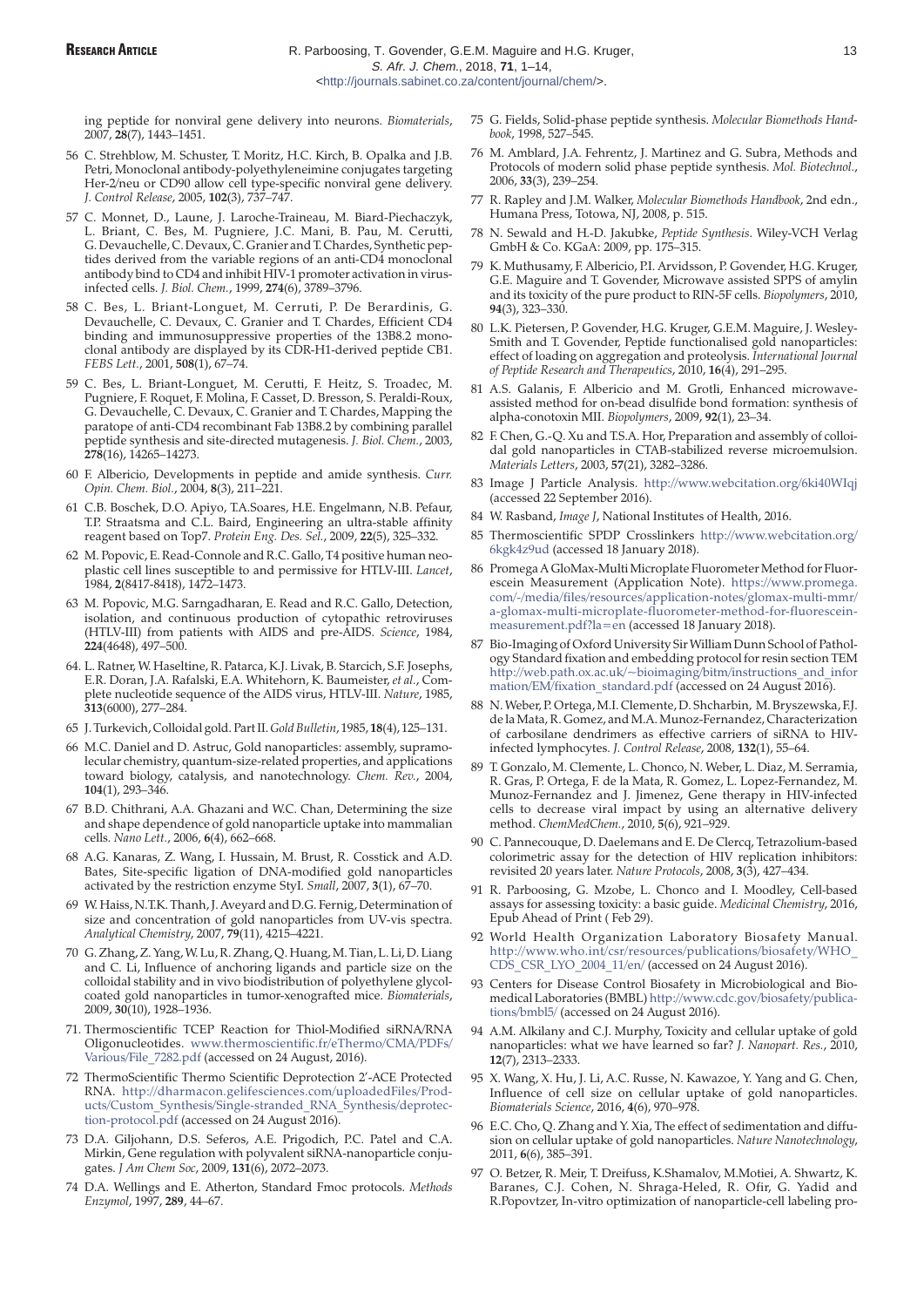tocols for in-vivo cell tracking applications. *Scientific Reports*, 2015, **5**, 15400.

- 98 R. Lévy, U. Shaheen, Y. Cesbron and V. Sée, Gold nanoparticles delivery in mammalian live cells: a critical review.*Nano Reviews*, 2010, **1**(0).
- 99 A.C. Sabuncu, J.Grubbs, S. Qian, T.M. Abdel-Fattah, M.W. Stacey and A. Beskok, Probing nanoparticle interactions in cell culture media. *Colloids Surf. B Biointerfaces*, 2012, **95**, 96–102.
- 100 A.M. Alkilany, P.K. Nagaria, C.R. Hexel, T.J. Shaw, C.J. Murphy and M.D. Wyatt, Cellular uptake and cytotoxicity of gold nanorods: molecular origin of cytotoxicity and surface effects. *Small*, 2009, **5**(6), 701–708.
- 101 B.D. Chithrani and W.C. Chan, Elucidating the mechanism of cellular uptake and removal of protein-coated gold nanoparticles of different sizes and shapes. *Nano Lett.*, 2007, **7**(6), 1542–1550.
- 102 B. Rothen-Rutishauser, D.A. Kuhn, Z. Ali, M. Gasser, F. Amin, W.J. Parak, D. Vanhecke, A. Fink, P. Gehr and C. Brandenberger, Quanti-

fication of gold nanoparticle cell uptake under controlled biological conditions and adequate resolution. *Nanomedicine*, 2014, **9**(5), 607–621.

- 103 T. Ariyawansa, H. Pullman, M.M. Amiji and M.M.D Bhavsar,. The Development of Multifunctional Nanoparticles for Simultaneous [Fluorescence Imaging and Gene Delivery.](http://web.mit.edu/rsi/www/pdfs/papers/2006/2006-thilini.pdf) http://web.mit.edu/rsi/ www/pdfs/papers/2006/2006-thilini.pdf.
- 104 A.J. Nosser, *The Characterization of AuNP-PEI Conjugates for siRNA Delivery to Cancer Cells*, Honors thesis, The University of Southern [Mississippi, Hattiesburg, Mississippi, USA, 2013. Available at:](http://aquila.usm.edu/honors_theses/179/) http:// aquila.usm.edu/honors\_theses/179/ (accessed 18 January 2018).
- 105 A. Albanese and W.C. Chan, Effect of gold nanoparticle aggregation on cell uptake and toxicity. *ACS Nano*, 2011, **5**(7), 5478–5489.
- 106 C.A. Cunha-Matos, O.R. Millington, A.W. Wark and M. Zagnoni, Real-time assessment of nanoparticle-mediated antigen delivery and cell response. *Lab Chip*, 2016, **16**(17), 3374–3381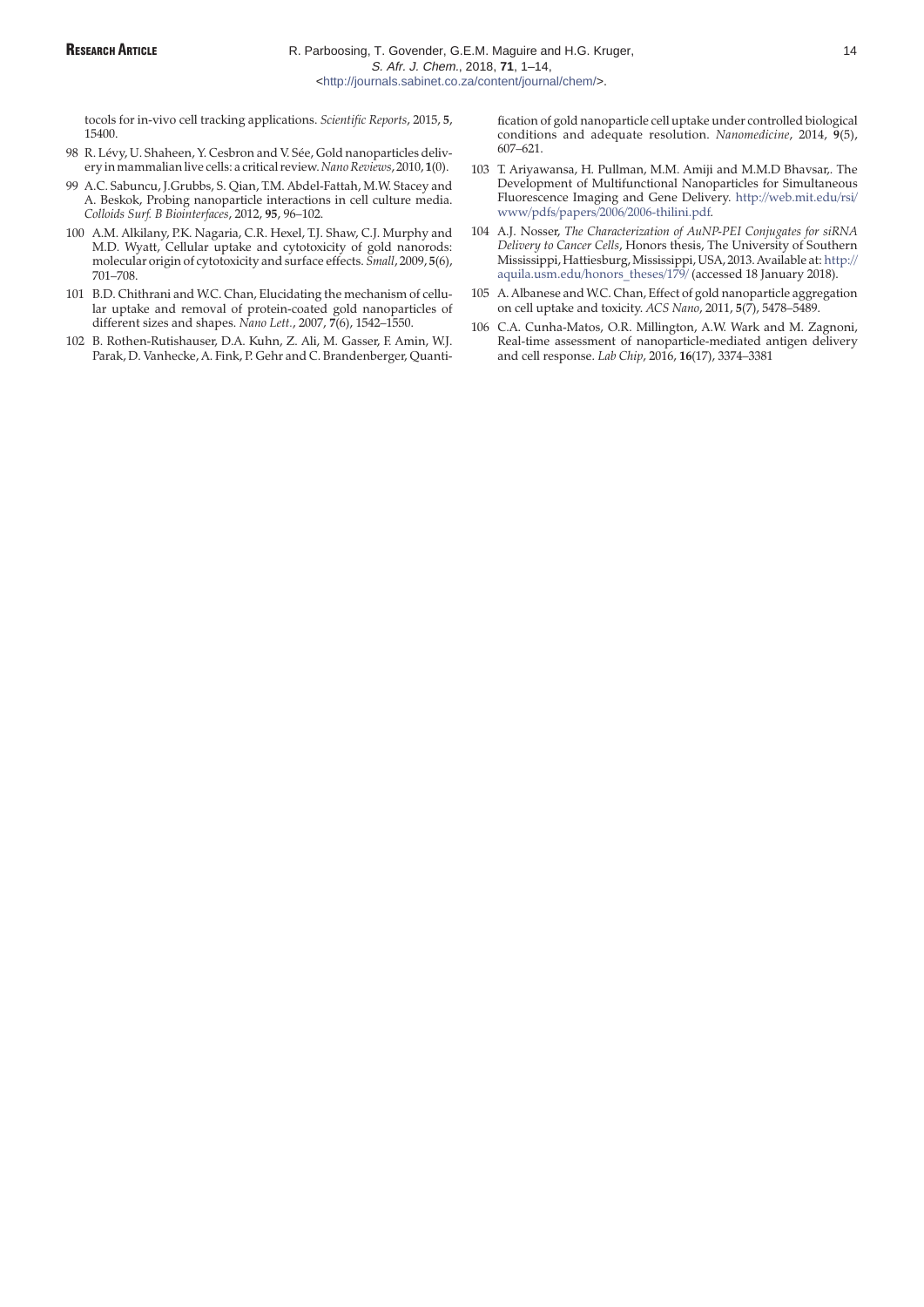# Supplementary material to:

R. Parboosing, T. Govender, G.E.M. Maguire and H.G. Kruger,

Synthesis, Characterization and Biocompatibility of a Multifunctional Gold Nanoparticle System for the Delivery of Single-Stranded RNA to Lymphocytes,

S. Afr. J. Chem., 2018, **71**, 1–14.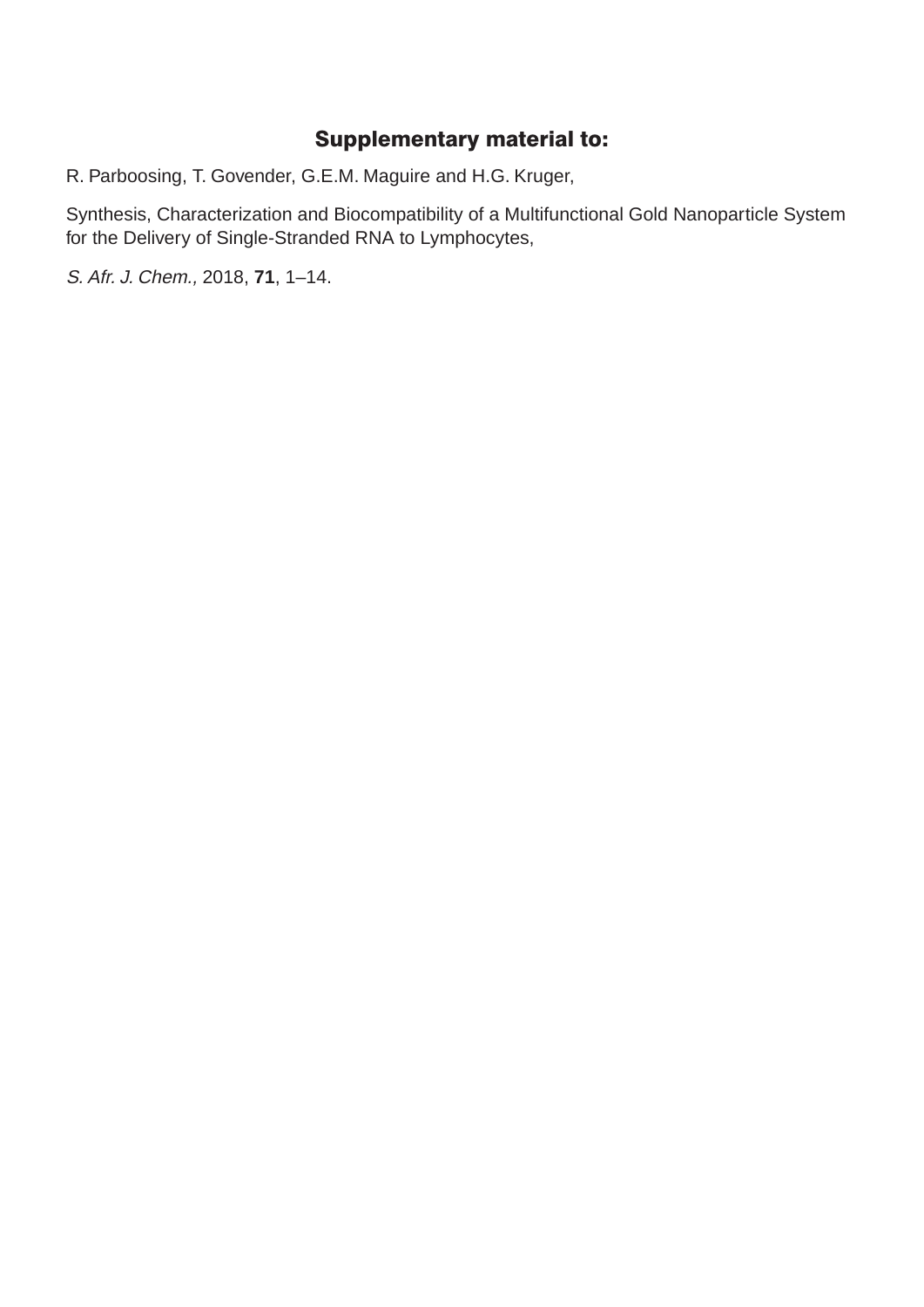# **Supplementary Material**

# *Appendix A: Confirming PEGylationby Gel Electrophoresis and Colloidal Stability Test*

PEGylation of the multifunctional nanoparticle is essential to ensure its stability in physiological solutions.<sup>1</sup> Successful PEGylation was conveniently determined by the Colloidal Stability Test, in which the colour of a solution of bare (non-PEGylated) gold nanoparticles rapidly changes from wine red/pink to purple in the presence of high salt concentrations (indicating the formation of aggregates). PEGylated nanoparticles are stable in solutions containing high concentration of salts, and do not undergo any visible colour change (Figure S1).



*Figure S1: Colloidal Stability Test: A 1 ml solution of bare gold nanoparticles (GNP), rapidly changes to a purple colour upon the addition of 100 µL 10x PBS (GNP + 10x PBS), while PEGylated gold nanoparticles (GNP-PEG) do not (GNP-PEG + 10x PBS).* 

Successful PEGylation may also be confirmed visually on gel electrophoresis since bare citrate capped gold nanoparticles are negatively charged<sup>2</sup> while PEGylated gold nanoparticles are neutral (Figure S2). A 2 % agarose gel was prepared with TBE (Tris/Borate/EDTA) buffer ( $pH = 8.3$ ). A 10  $\mu$ L aliquot of nanoparticle solution was mixed with an equal volume of 40% w/v sucrose and then loaded into the well of the agarose gel. The gel was run for 40 minutes at 120 V. A sufficiently high concentration of gold nanoparticle solution was used to permit visualisation and photography of the "bands" on the gel.

Gel electrophoresis was also performed to confirm conjugation of RNA to gold nanoparticles i.e. to show that the fluorescent bands (RNA) co-localised with visible gold nanoparticle bands. However, fluorescence was not observed, probably due to the low number of RNA molecules per gold nanoparticle and surface quenching of the fluorescence signal.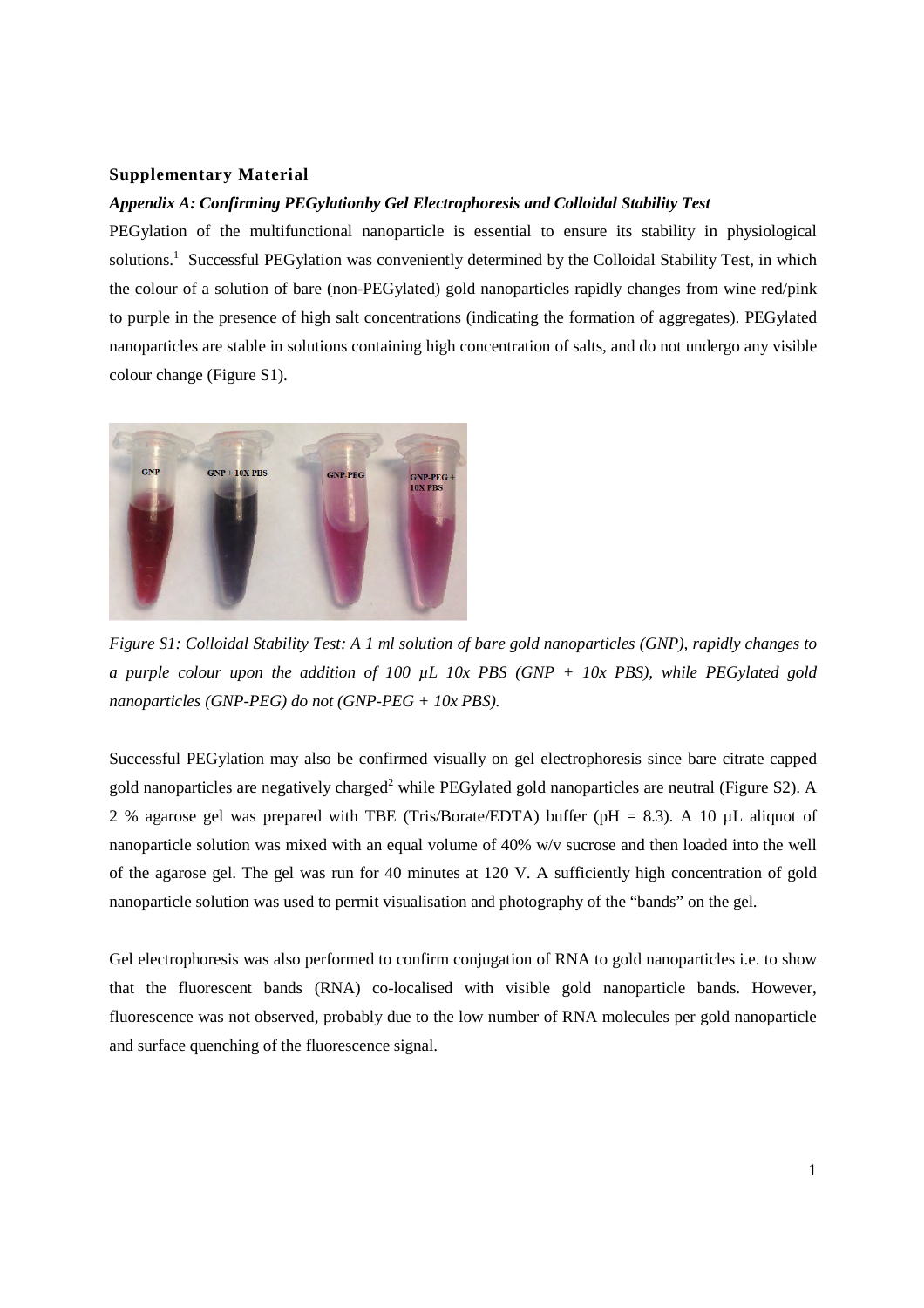

*Figure S2: Gel electrophoresis of gold nanoparticles showing migration of negatively charged bare gold nanoparticles towards the positive pole. PEGylated gold nanoparticles (left lane) and PEGylated gold nanoparticles with SPDP linker molecule (right lane) have a neutral charge and do not migrate.*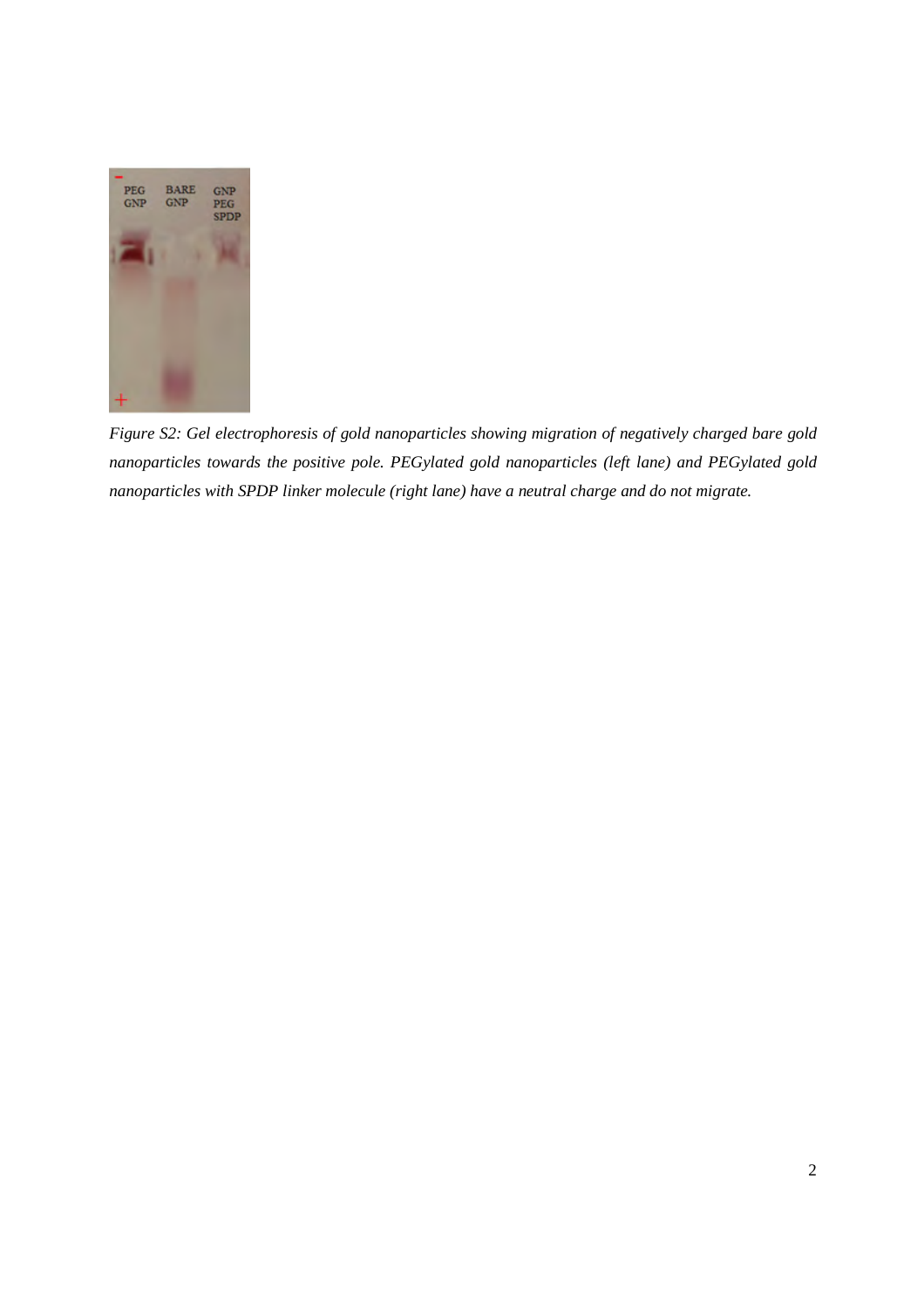# *Appendix B: Peptide Synthesis3*

# *Design of the Peptide Ligand: Targeting CD4 Cells*

A synthetic peptide, that specifically binds the CD4 receptor, was attached to the gold nanoparticle to potentially enhance receptor-mediated endocytosis and uptake of the nanoparticle by CD4+ MT4 lymphocytes. The design of the peptide was based on systematic exploration of the variable domains of an anti-CD4 mAb by the "Spot" method.<sup>4-8</sup> This peptide has been shown to cause dose dependent inhibition of IL2 secretion by CD4+ cells, inhibition of HIV-1 promoter activation, specific, dosedependent binding to soluble CD4 in an ELISA assay and dose-dependent inhibition of binding to soluble CD4 by anti-CD4 mAb in an ELISA inhibition assay.<sup>5</sup> An AAC "tail" links the peptide to the polyethyleneimine via an SPDP linker molecule. The peptide was synthesized by routine FMoc Solid Phase Synthesis<sup>3, 9-12</sup> on a CEM microwave peptide synthesizer<sup>13-14</sup> and cyclised by on-resin iodineoxidation of cysteine residues close to the N and C termini of the peptide.<sup>7, 15</sup>

# *Reagents*

9-fluorenylmethoxycarbonyl (FMoc) protected amino acids and coupling reagents were purchased from GLS Biochem Systems. Solvents were purchased from Sigma-Aldrich.

# *Peptide Sequence*

The sequence of the peptide is as follows:**KC\*LTTFGVHWVRQSC\*KAAC<sup>#</sup>**. The peptide consists of 10 ( $\approx$ 53%) hydrophobic, 4 ( $\approx$ 21%) polar, 4 positively charged and 0 negatively charged amino acids.<sup>16</sup>The "inner" cysteines that are involved in the cyclization reaction, are shown as  $C^*$ , and the "tail" cysteine that links to the gold nanoparticle surface is shown as  $C^*$ .

# *Solid PhasePeptide synthesis*

FMoc Solid Phase Peptide synthesis was carried out in a C to N direction on a CEM microwave peptide synthesizer at a 0.1 mmol scale. Rink amide resin was used as the solid support system.<sup>13-</sup>  $14$ Deprotection was achieved by 20%

piperidine/DMF(dimethylformamide)(v/v)<sup>13, 17</sup> and coupling by 1:1:1 amino acid/HBTU(N-[1Hbenzotriazol-1-yl)(dimethylamino)methylene]-N-methyl-methanaminium hexafluorophosphate N-oxide)/ DIPEA (N,N-diisopropyl ethylamine) in DMF.<sup>13</sup>Table S1 provides the details of side chain protection/deprotection strategy, while Table S2 lists the microwave synthesis conditions. DMF washes were performed between the deprotection and coupling steps.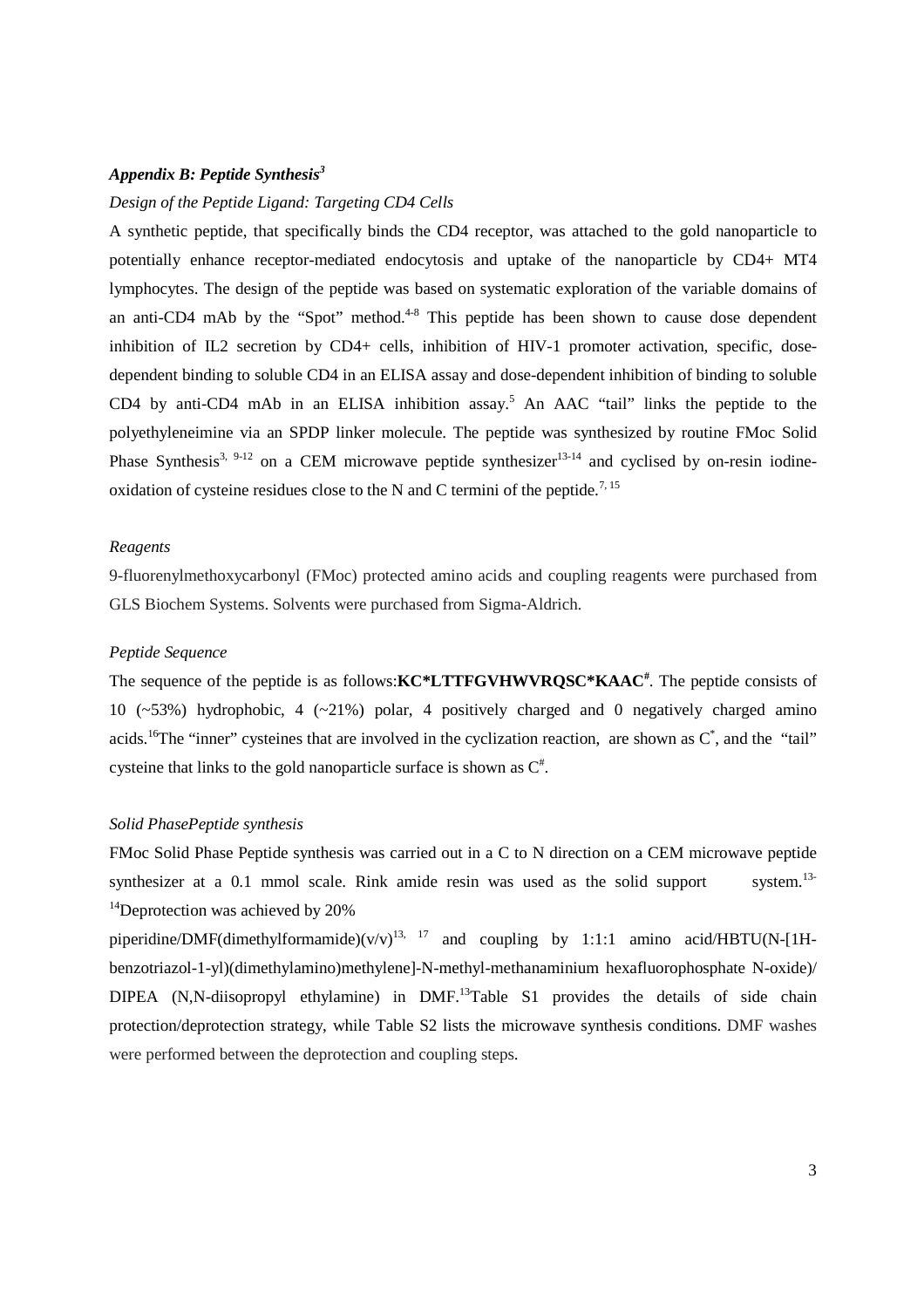| #              | <b>Amino Acid</b> | <b>Letter</b>                | <b>Symbol</b> | <b>Protection</b> | <b>Deprotection</b> |
|----------------|-------------------|------------------------------|---------------|-------------------|---------------------|
| $(L-R)$        |                   | (label)                      |               |                   |                     |
|                |                   |                              |               |                   |                     |
| $\mathbf{1}$   | Lysine            | $\mathbf K$                  | Lys           | Mtt               | 95%TFA              |
| $\overline{2}$ | Cysteine          | $\overline{\textbf{C}}^*$    | Cys           | Mmt               | 1% TFA              |
| 3              | Leucine           | L                            | leu           | <b>NONE</b>       | <b>NONE</b>         |
| $\overline{4}$ | Threonine         | T                            | Thr           | tBu               | 95%TFA              |
| $\overline{5}$ | Threonine         | $\overline{T}$               | Thr           | tBu               | 95%TFA              |
| 6              | Phenylalanine     | $\mathbf{F}$                 | Phe           | <b>NONE</b>       | <b>NONE</b>         |
|                |                   |                              |               |                   |                     |
| $\overline{7}$ | Glycine           | G                            | Gly           | <b>NONE</b>       | <b>NONE</b>         |
| 8              | Valine            | $\mathbf{V}$                 | Val           | <b>NONE</b>       | <b>NONE</b>         |
| 9              | Histidine         | $\mathbf H$                  | His           | <b>Trt</b>        | 95%TFA              |
| 10             | Tryptophan        | W                            | Trp           | Boc               | 95%TFA              |
| 11             | Valine            | $\mathbf{V}$                 | Val           | <b>NONE</b>       | <b>NONE</b>         |
| 12             | Arginine          | $\mathbf R$                  | Arg           | Pbf               | 95% TFA             |
| 13             | Glutamine         | Q                            | Gln           | Trt               | <b>95% TFA</b>      |
| 14             | Serine            | $\overline{\mathbf{S}}$      | Ser           | tBu               | 95%TFA              |
| 15             | Cysteine          | $\overline{\mathbf{C}}^*$    | Cys           | Mmt               | 1% TFA              |
| 16             | Lysine            | $\mathbf K$                  | Lys           | Boc               | 95%TFA              |
| 17             | Alanine           | $\mathbf{A}$                 | Ala           | <b>NONE</b>       | <b>NONE</b>         |
| 18             | Alanine           | $\mathbf{A}$                 | Ala           | <b>NONE</b>       | <b>NONE</b>         |
| 19             | Cysteine          | $\overline{\mathbf{C}}^{\#}$ | Cys           | Trt               | <b>95% TFA</b>      |

| Table S1: Side Chain Protection/Deprotection <sup>3, 11</sup> |  |  |  |  |  |  |  |
|---------------------------------------------------------------|--|--|--|--|--|--|--|
|---------------------------------------------------------------|--|--|--|--|--|--|--|

**Boc** tert-butoxycarbonyl, **Mmt** 4-methoxytrityl, **Pbf** 2,2,4,6,7-pentamethyldihydrobenzofuran-5-sulfonyl, **Pmc** 2,2,5,7,8-pentamethylchroman-6-sulfonyl, **tBu** tert-butyl, **TFA** trifluoroacetic acid, **Trt** triphenylmethyl (trityl), **C\*** "inner" cysteines **C# "**tail" cysteine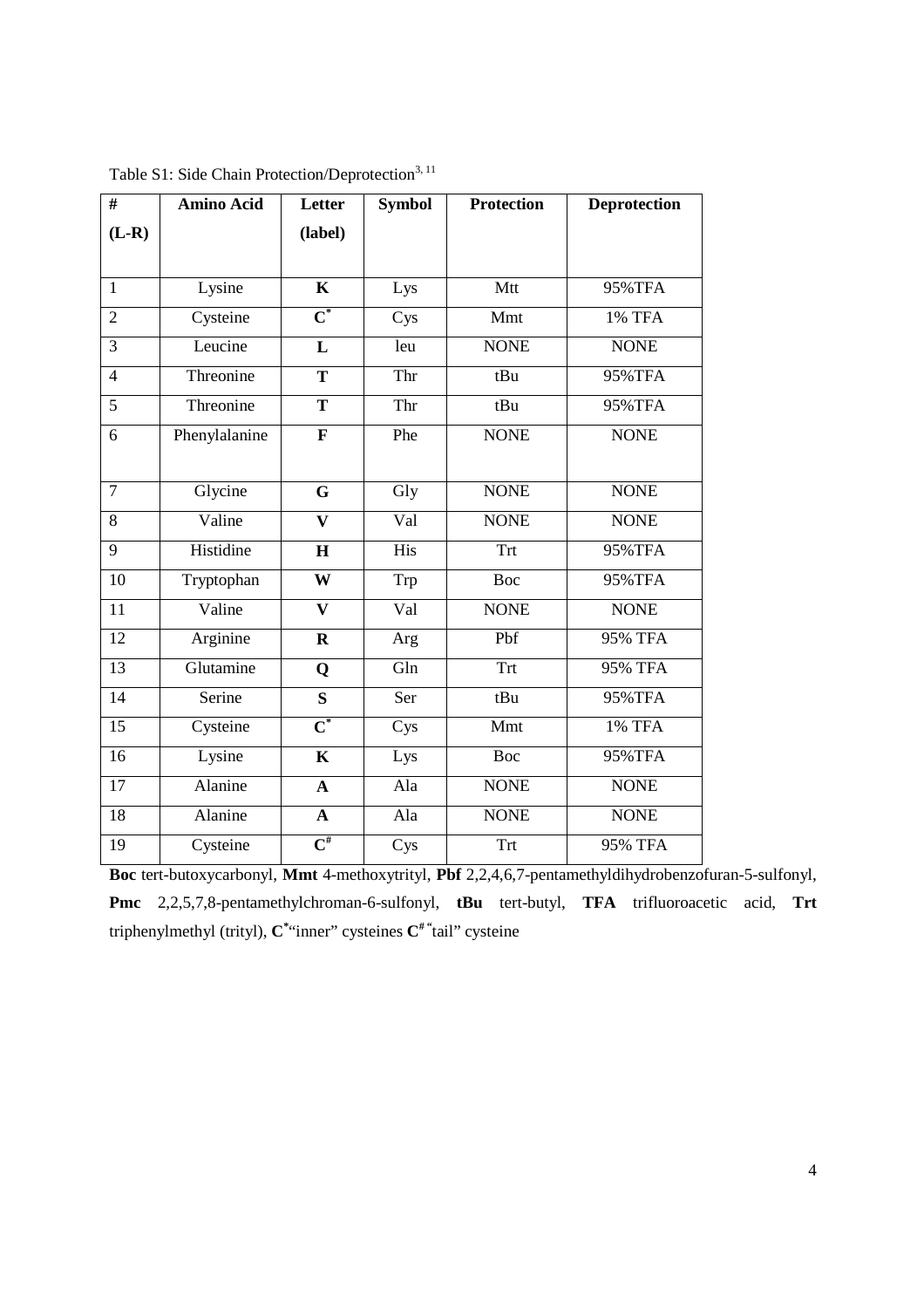|                        | Power (Watts) | Temperature $(^{\circ}C)$ | Time $(s)$ |
|------------------------|---------------|---------------------------|------------|
| Single Coupling (all   | $\theta$      | 25                        | 900        |
| amino acids except     | 35            | 73                        | 900        |
| arginine)              |               |                           |            |
| 30 Minute coupling     |               |                           |            |
| Arginine Coupling      | $\Omega$      | 25                        | 2700       |
| minutes (double)<br>60 | 35            | 73                        | 900        |
| coupling)              |               |                           |            |
| De-protection          | 40            | 73                        | 180        |
| <b>Total Run Time</b>  | 26 hours      |                           |            |

Table S2: Microwave Conditions for Coupling/Deprotection<sup>13-14</sup>

# *On Resin Cyclization***15, 18-19**

To avoid side-reactions, cyclization was performed on resin with the N-terminal amino acid still protected with the FMoc group. A disulphide bond was formed between two the cysteine residues ( $C^*$ ) at positions 2 and 15, by iodine-oxidation. The details of the procedure are as follows:

- 1. The resin was swelled with DMF (3x).
- 2. Mmt was cleaved from the "inner" cysteines using 1% TFA.
- 3. The peptide was oxidized with  $I_2$  (10 eq) in DMF for 1.5 hours, with gentle stirring at room temperature.
- 4. The resin was washed thoroughly with DCM (dichloromethane)  $(5x)$ ,  $CCl_4(5x)$  and DMF  $(10x)$ to remove iodine.
- 5. Peptides were cleaved from the resin and the remaining side chain protecting groups removed with 1% TIS(tri-isopropylsilane) + 1% thioanisole + 1% 1,2 ethanedithiol + 95% TFA in DCM for  $2$  hours.<sup>13</sup>

The peptides were purified on a Younglin ACME 9000 instrument using an ACE C-18 reverse phase semi-preparative High Performance Liquid Chromatography (HPLC) column and mass spectra were obtained on a Bruker ESI-QTOF mass spectrometer and Shimadzu Prominence LC-MS System. The purified peptide was lyophilized using a VirTis benchtop K freeze dryer and stored at -20°C until use.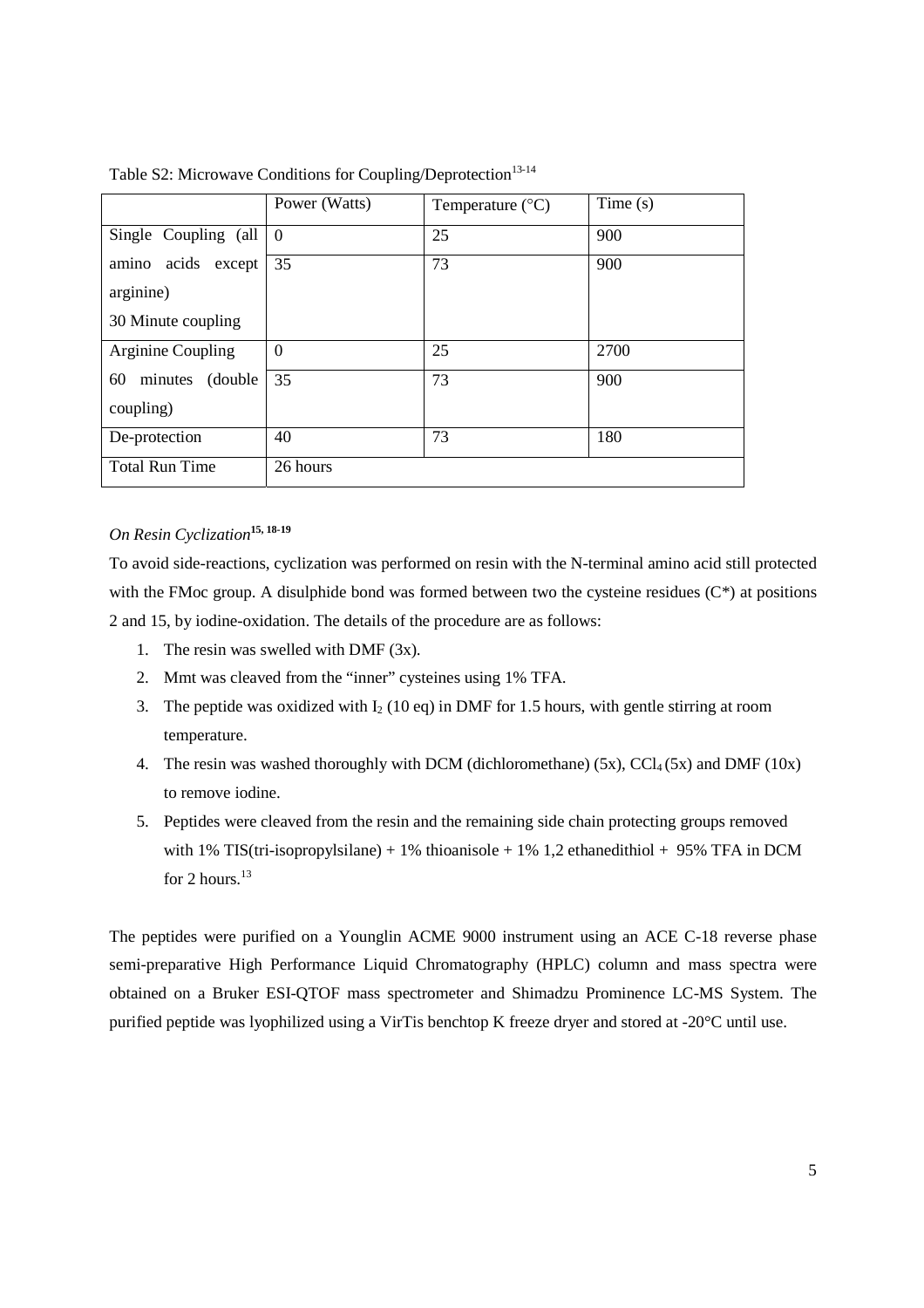# *Linker Conjugation*

SPDP is an amine-sulfhydryl crosslinking molecule that has an amine reactive portion (*N*hydroxysuccinimide (NHS) ester) and a sulfhydryl-reactive portion (2-pyridyldithio group)

The 2-pyridyldithio group reacts optimally with sulfhydryl- containing molecules, such as cysteine, between pH 7 and 8. The cysteine at the end of the "AAC" tail of the cyclic peptide was conjugated to SPDP as follows:

25µL of 20mM SPDP solution was added to 2 mg cyclic peptide dissolved in 1 mL of PBS. The mixture was incubated for 30 minutes at room temperature. Excess SPDP was then removed by Sephadex G-25 PD-10 desalting column (GE Healthcare Life Sciences, Pittsburgh, Pennsylvania, USA). Then the solution was added to 1 mL polyethyleneimine coated gold nanoparticle and incubated overnight to allow conjugation of the peptide-SPDP with the amine side chains of polyethyleneimine via the NHS ester of SPDP. The excess peptide-SPDP was removed by repeated centrifugation and washing with PBS.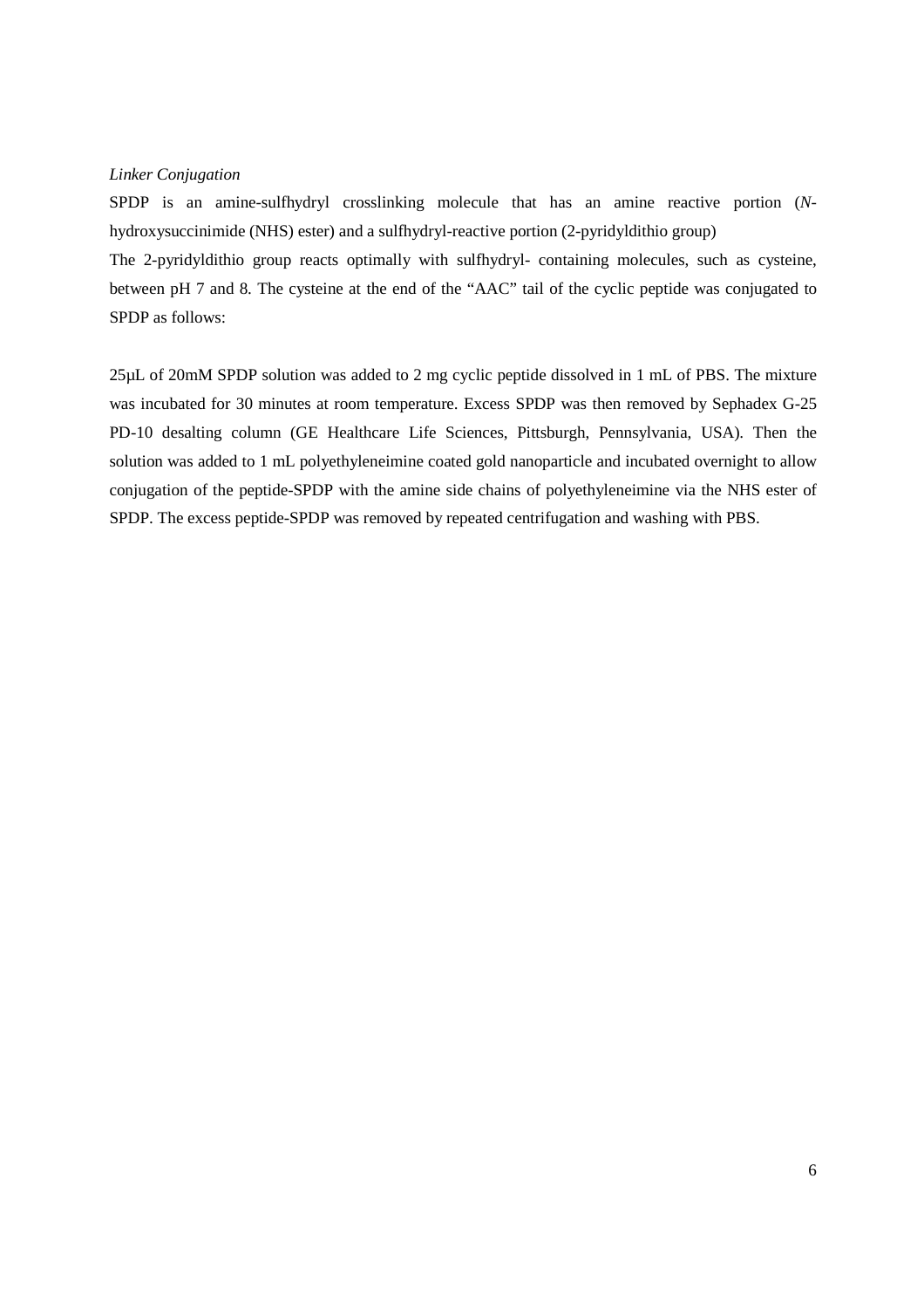# *Appendix C: Aggregation and its quantification by Light Microscopy and Photographic Software*

Nanoparticle aggregation is often overlooked or understated; however, the complexity of the mechanisms and factors involved, and the importance of the phenomenon, are now being recognised.<sup>1</sup> In this study, it is postulated that aggregation occurs whenseveral nanoparticles are attracted to the same polyethyleneimine molecule.20 The proposed mechanism is shown in Figure S3.

Aggregation may be detected by colour change, spectrophotometry, dynamic light scattering, nanoparticle tracking analysis<sup>21</sup> and microscopy (electron or light). In this study, light microscopy was found to be a convenient method to quantify aggregation since it is quick, inexpensive, can be performed *in situ* (without requiring transfer of the sample to a cuvette), does not destroy or disturb the sample (so that incubation can be continued and the measurement repeated at varying points of time).It requires a small sample volume and has no limit in terms of size and shape of the particles. Moreover, it is unlikely that particles larger than 1 micron will be internalised, and 1 micron is incidentally the approximate maximum resolution of a light microscope (at 100x magnification). Additionally, it is the total number of nanoparticles contained within the sum of all aggregates that is of concern (since these may no longer be taken up), rather than the number of aggregates, (a large number of small aggregates may contain the same number of nanoparticles as a small number of large aggregates). The number of nanoparticles contained within an aggregate is directly proportional to its total volume. Furthermore, if the assumption is made that aggregates are formed and orientated randomly in three dimensional space, then the surface area is directly proportional to the volume of the aggregate and hence to the total the number of nanoparticles contained within it. Therefore, a two dimensional photograph of aggregates under light microscopy will be a good approximation of the total number of aggregated gold nanoparticles.

It must be noted that the assumption that number of particles within an aggregate is linearly proportional to its size (and mass) cannot be taken for granted, and is certainly not true if aggregates are formed as self-similar (mass-fractal) structures, in which case power-law (rather than linear) relationships are characteristic.<sup>1</sup> Nevertheless, in the absence of certainty about the exact mechanism of aggregation (and the effect of "external forces"), such assumptions can only be tested by quantification within a defined experimental setup. Findings may certainly not be extrapolated to experimental setups where the conditions are different, even if such differences are seemingly minor.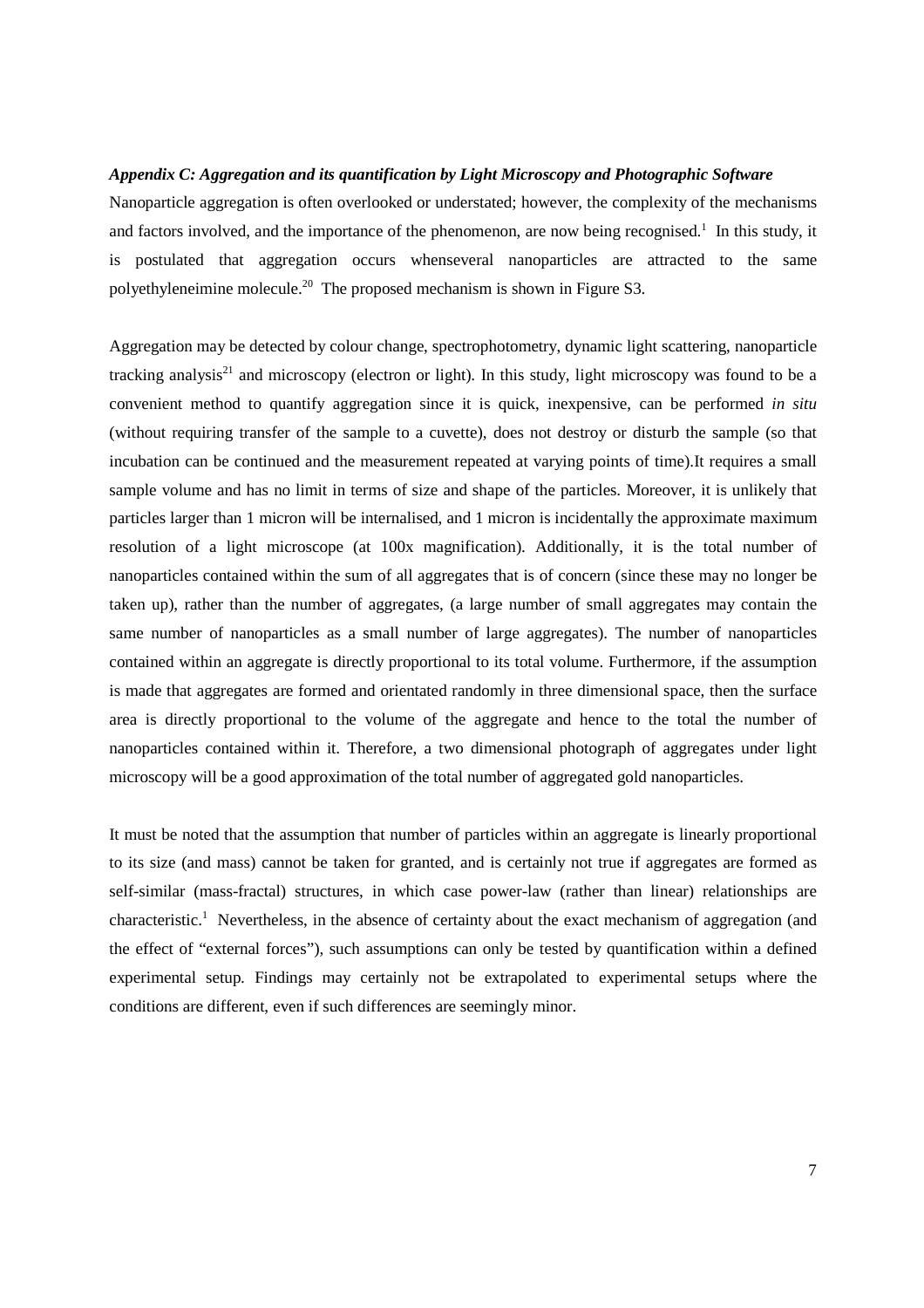

*Figure S3:Aggregation occurs when several nanoparticles are attracted to the same polyethyleneimine molecule.20, 22-25A. Non-aggregated gold nanoparticles coated with polyethyleneimine. Exposure to serum proteins is hypothesised to result in leeching of polyethyleneimine from the surface of nanoparticles (B, C*). This results in the disorderly and random association of several (>1) nanoparticles with the same *molecule of polyethyleneimine, resulting in the formation of aggregates (D, E). The polyethyleneimine used in this paper is branched but is shown here as a linear molecule for simplicity. The aggregates shown here (D and E) consists of 2 nanoparticles (a doublet); the number of nanoparticles contained in aggregates described in this paper is unknown, but is most likely much larger and variable.*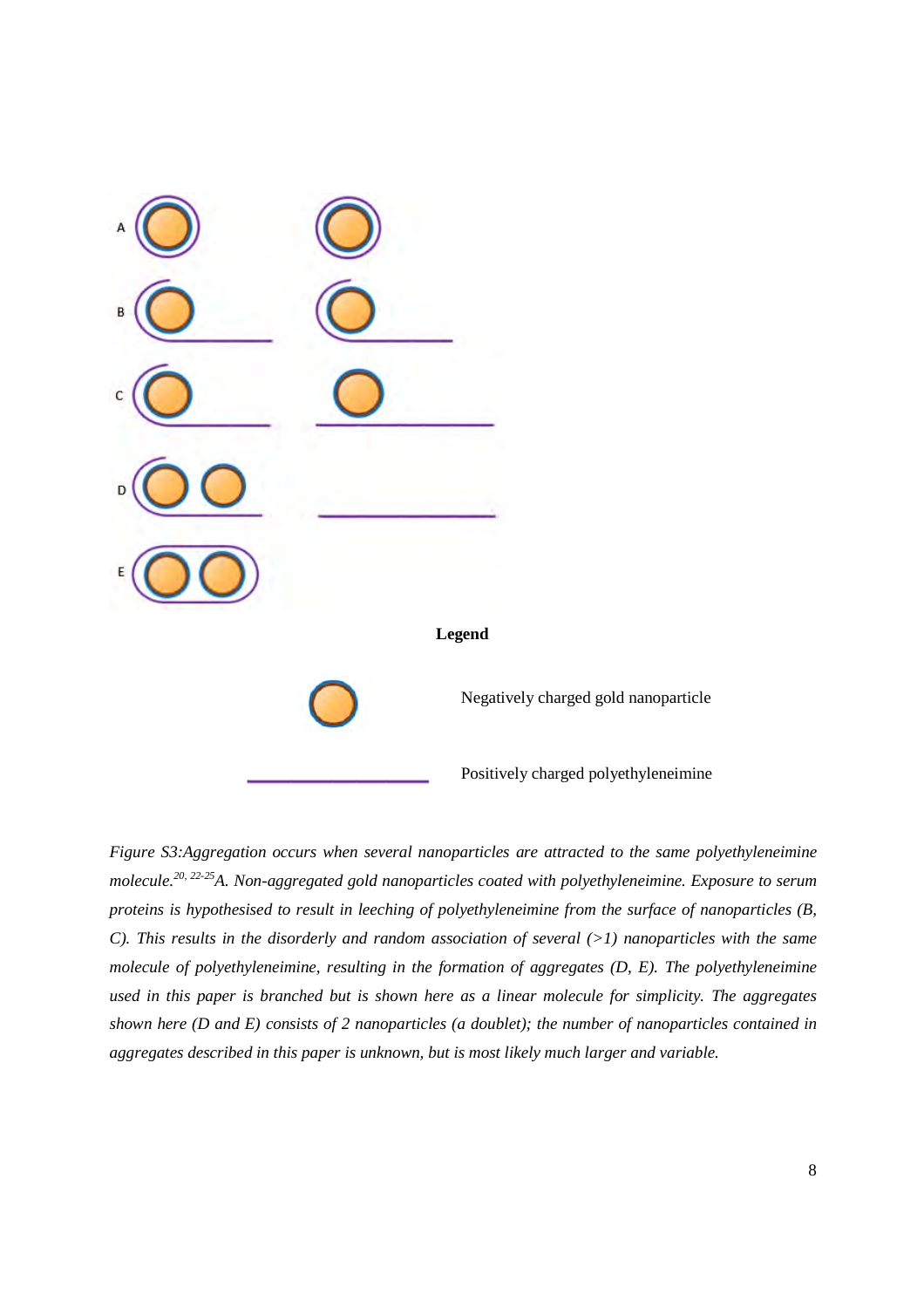Quantification of aggregation by light microscopy was performed as follows

- 1. Aliquots of the nanoparticle solutions weredispensed in triplicate into the well of a clear flatbottomed microtiter plate.
- 2. The wells were then viewed under a Leica DMIL light microscope (Leica, Wetzlar, Germany) at 200x magnification.
- 3. Light intensity and course focus were fixed during observation to avoid well to well variation in viewing conditions.
- 4. Representative images were captured on a Zeiss Axiocam 105 camera (Carl Zeiss, Oberkochen, Germany).
- 5. The images were imported into Image J software in an 8-bit grayscale format.
- 6. The black:white threshold was adjusted by the maximum entropy method.26The choice of threshold adjustment method was made empirically. The method that most accurately represented the percentage of black pixels that corresponded to visual approximation was chosen. The important point is that data using different methods cannot be compared. Therefore, the method, once chosen, was used for all experiments in which data was compared.
- 7. The number of black pixels (representing aggregated nanoparticles) was enumerated by Image J software and expressed as a percentage of the total number of pixels.
- 8. In order to generate a standard curve, serial, 2-fold dilutions of a highly aggregated gold nanoparticle solution were made with PBS, in the wells of a clear, flat bottom microtiter plate. The solution was thoroughly mixed at each step to ensure that aggregated nanoparticles were likewise diluted. Dilutions were prepared in triplicate. Photographs were taken of each dilution and the percentage black pixels was determined as described above (steps 1-7). The percentage black pixels was plotted against serial dilutions of the aggregated gold nanoparticle (log transformed to base 2) (Figure S4). The method showed excellent correlation  $(r = 0.99)$  between percentage black pixels vs. actual aggregation of serially diluted aliquots in the range of 0.3 to 50 % aggregation. Typical images are shown in Figure S5.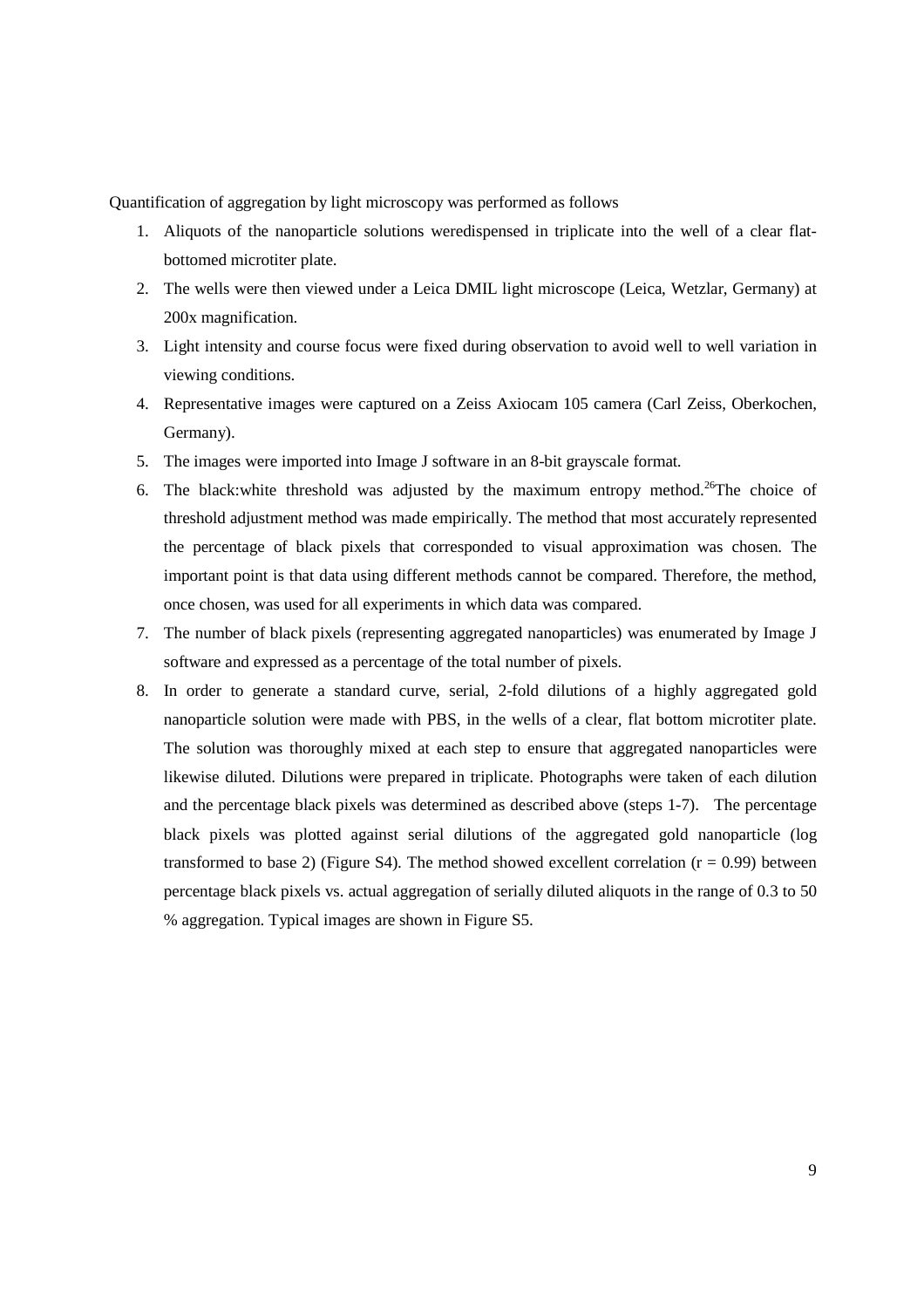

*Figure S4:Graph showing linear relationship between serially diluted aggregated gold nanoparticles and photographically determined aggregation (expressed as a percentage of black pixels)*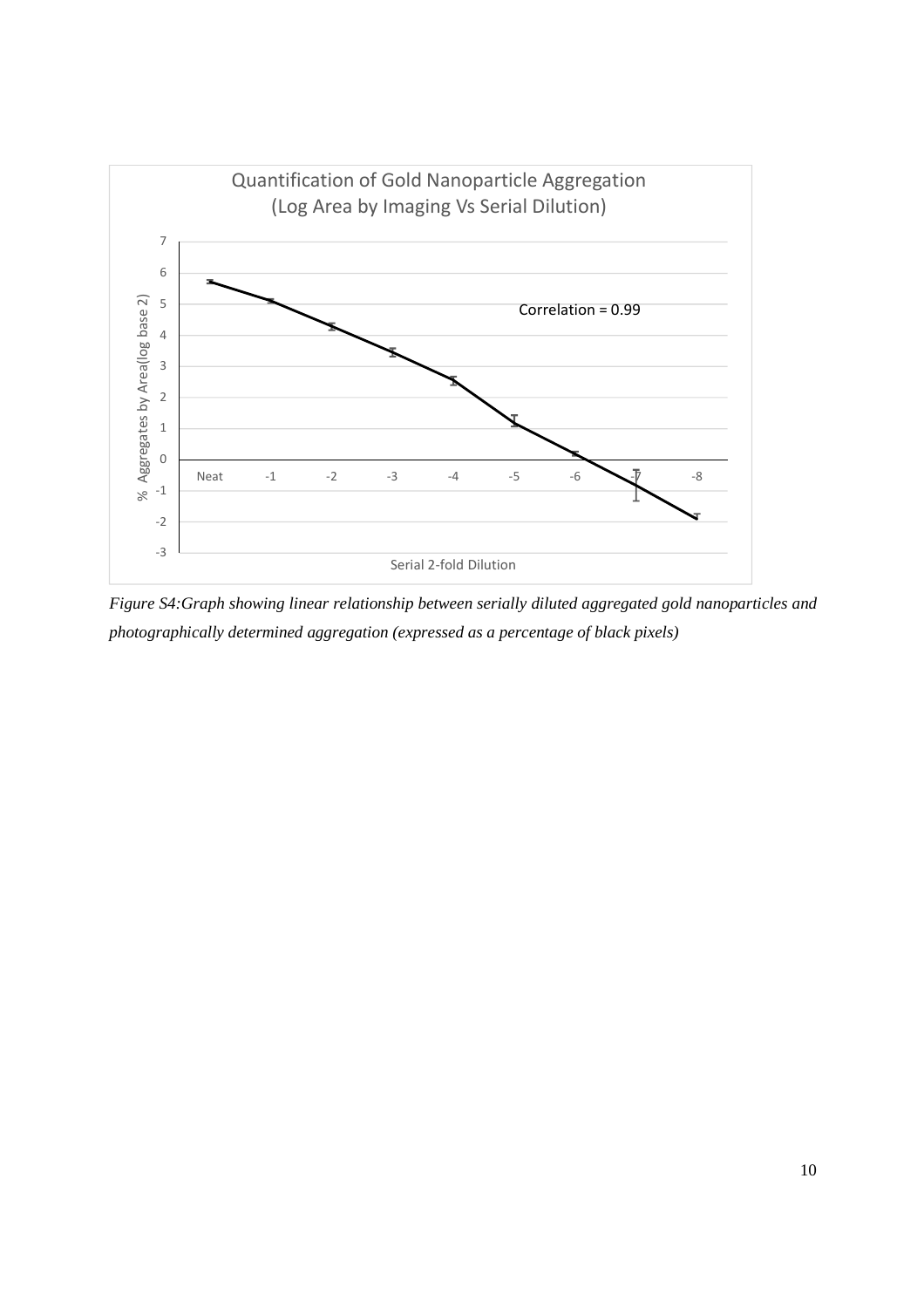

*Figure S5:Representative images of serially diluted aggregated nanoparticles under 200x magnification, the corresponding 8-bit grayscale images with the black-white threshold adjusted by the maximum entropy method, and the percentage black pixels (as determined by ImageJ software).*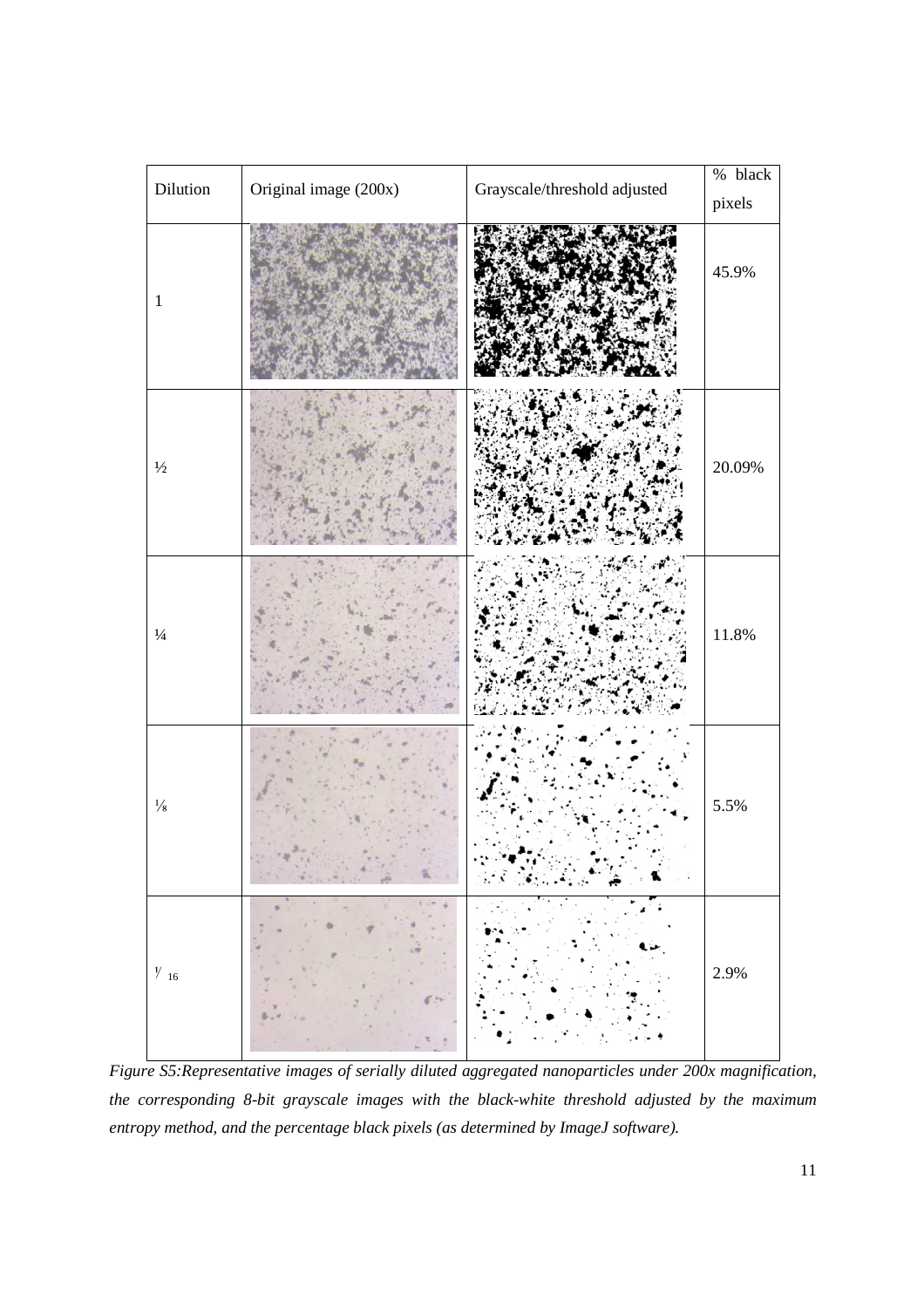# *Appendix D: SPDP Loading*

The loading (SPDP linker molecules per nanoparticle) was determined by measuring the concentration of pyridine-2-thione which is released from the surface of the gold nanoparticle when exposed to the reducing agent dithiothreitol (DTT).

The assay is performed as follows:

- 1. SPDP was conjugated to the PEGylated nanoparticle as described in the synthesis section. For the purposes of this experiment, the volume of SPDP and PEGylated gold nanoparticle used in the reaction was increased (without altering the concentration of the reactants) so that a "measurable" concentration of pyridine-2-thione would be released at the end of the assay. A "measurable" concentration of pyridine-2-thione was defined by an absorbance reading at least 3 standard deviations greater than the "Blank". In a typical experiment, 20 mL of reaction product (i.e. a mixture of 10 mL SPDP + 10 mL GNP-PEG), re-suspended after final centrifugation to a volume of 1mL, was sufficient. It is important that the volume of the reaction mixtures be adjusted, rather than the concentration of SPDP. SPDP is poorly soluble in water; increasing the concentration excessively results in precipitation and spurious results.
- 2. At the end of the reaction described in step one, the solution was repeatedly washed by centrifugation and resuspension in PBS-Tween-20<sup>TM</sup> (0.01%) to remove excess SPDP. A 500 µL aliquot of the supernatant after the last spin was tested for the presence of SPDP using the pyridine-2-thione assay (as described in the steps below). An absorbance value of  $< 0.01$  (or a reading within 1 standard deviation of the "Blank") was regarded as suitable. Typically, 4 washes were required for adequate removal of excess SPDP.
- 3. After the last wash, the gold nanoparticle solution (GNP-PEG-SPDP) was re-suspended in 1 mL PBS/Tween, vortexed thoroughly, and then divided into 2 x 500 µL aliquots.
- 4. 1 aliquot of the gold nanoparticle solution was mixed with 5 µL PBS (labelled GNP-PBS); the other aliquot of the gold nanoparticle solution (labelled GNP-DTT) was mixed with 5 µL DTT (15 mg/mL).
- 5. The mixed solutions were incubated at room temperature for 15 minutes.
- 6. After exactly 15 minutes, the aliquots were centrifuged until the supernatant was clear and the gold nanoparticle formed a distinct pellet.
- 7. The absorbance at 343nm of the supernatant of each aliquot was recorded in triplicate.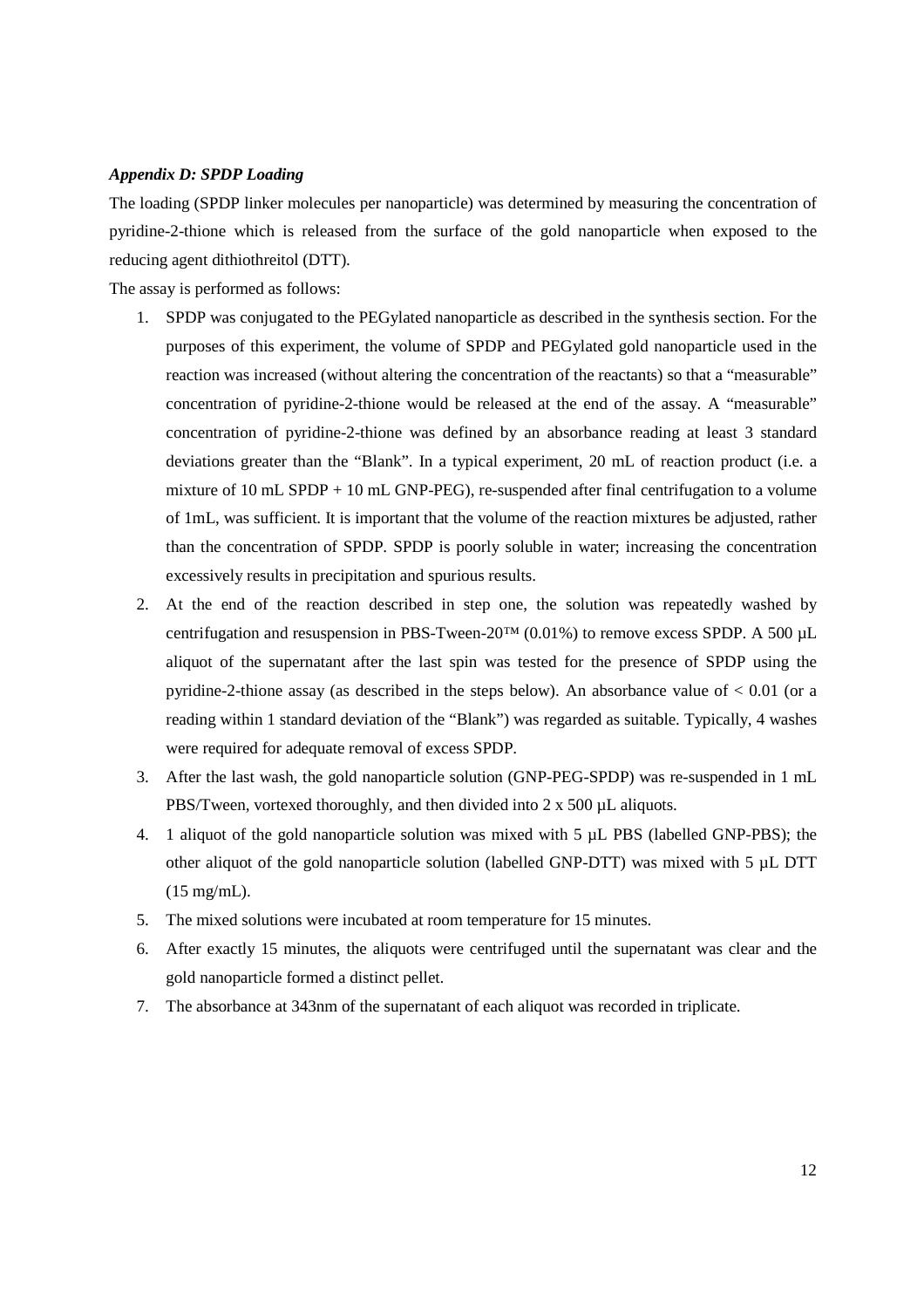- 8. The difference in absorbance was calculated as follows: Difference in absorbance  $=$  GNP-DTT  $-$  (GNP-PBS) Where GNP-DTT = mean absorbance of supernatant of GNP solution treated with DTT GNP-PBS = mean absorbance of supernatant of GNP solution treated with PBS PBS-TWEEN was read as "Blank".
- 9. The molar concentration of the SPDP was then calculated as follows: Molar concentration (in mM) = difference in absorbance  $\div$  (8.08 mM<sup>-1</sup>cm<sup>-1</sup> x path-length in cm), where 8.08 x  $10^{-3}M^{-1}cm^{-1}$  is the extinction coefficient" or molar absorptivity for pyridine-2thione at 343 nmand the path-length, when using the BioSpec Nano in the 0.7 mm mode.

In a typical experiment, the molar concentration of pyridine-2-thione in the final 1 mL aliquot was found to be 407 µM or 407 000 nM (based on mean absorbance difference of 0.23 units). The concentration of gold nanoparticle in the same aliquot was  $20nM$  (as determined by absorbance measurements).<sup>27</sup> Therefore, each nanoparticle was decorated with an average of  $(407 000 \div 20 = 20350$  SPDP linker molecules (or  $\sim$  2.6 SPDP molecules per nm<sup>2</sup> nanoparticle surface area).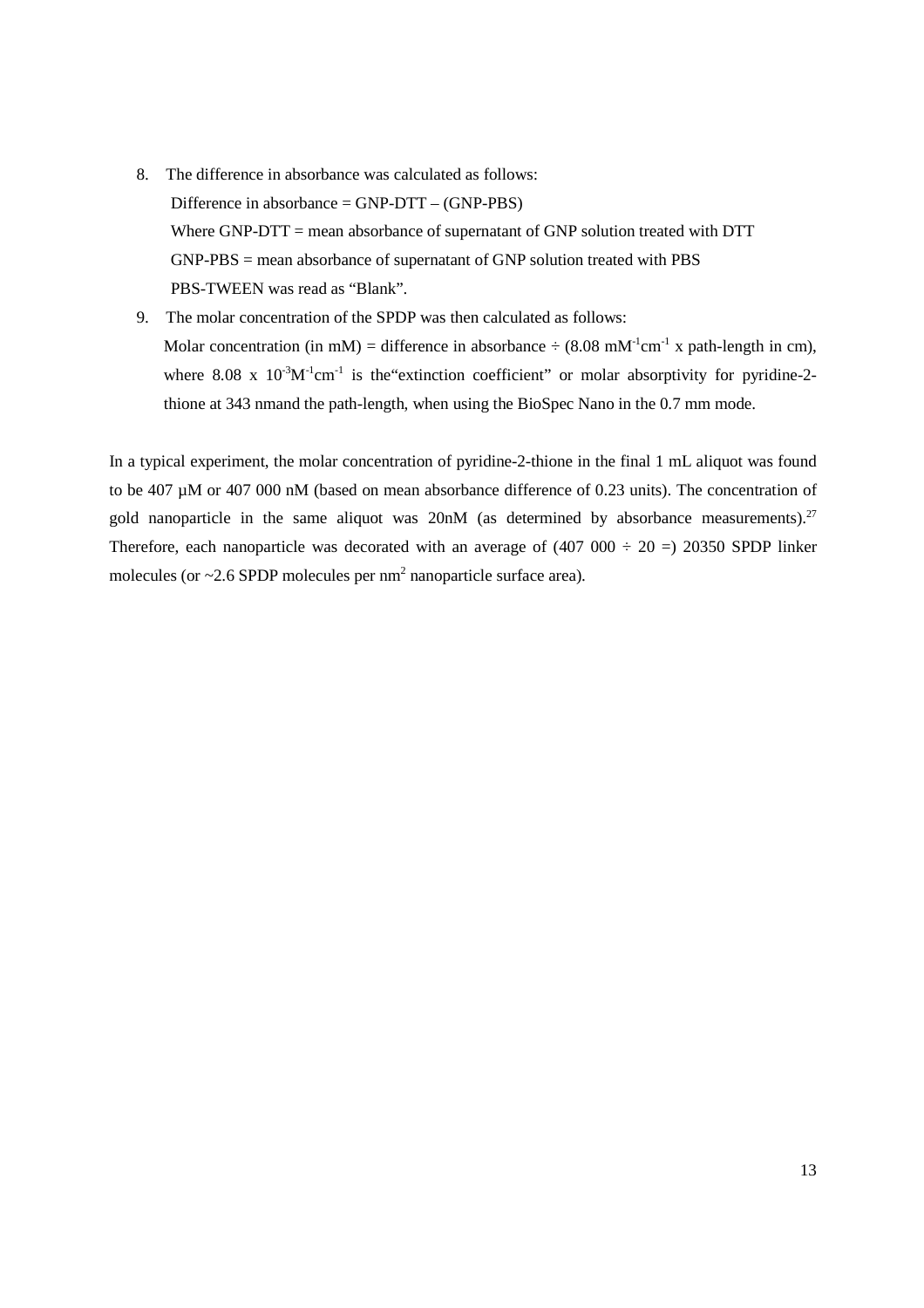# *Appendix E: Details of the Method to Determine RNA Concentration to Calculate Loading and Uptake*  It was necessary to measure the concentration of RNA to allow for the determination of RNA loading per nanoparticle and to assess cellular uptake (as an alternative to flow cytometry and epifluorescent microscopy). The RNA was synthesised with a fluorescein tag at the 3' end, which allows for quantification by generation of a standard curve of fluorescence. This was measured as relative fluorescence units (RFU vs. RNA concentration and determined by absorbance and serial dilutions; a representative graph is presented in Figure S6. Fluorescence is significantly more sensitive than absorbance for RNA quantification. The approximate lower limit for absorbance-based quantification using the Biospec Nano is given as 15  $\frac{ng}{µ}$  of ds DNA based on the 0.7 mm path length method. This equates to a limit of quantification of RNA used in this experiment to approximately 2.8 µM. By contrast, measurement by fluorescence (using the method described in this section) is at least 1000x more sensitive which allows quantification in the nanomolar range (from as low as 1 nM).

The concentration of the stock RNA (which was synthesised in the micromolar scale) was determined by UV spectroscopy on the BioSpec Nano. An adjustment was made for the absorbance of fluorescein using the on-board software. The ratio of absorbance at 260nm to absorbance at 280nm allows for the determination of the concentration of RNA using the Beer-Lambert Law.28The concentration of a typical aliquot of RNA using this method was determined to be 888 ng/ $\mu$ L. The molecular weight of the RNA = 5315g/mol or 5315ng/nmol. Therefore, the concentration of the RNA =  $88\frac{\text{m}}{\text{m}}$  mol/ $\mu$ L = 167 $\mu$ mol/L  $= 167 \mu M$ .

The concentration was adjusted to 10µM by addition of RNAse free deionised water. Eight serial 10 fold dilutions were made, in triplicate, in a black microtiter plate and the fluorescence read in the Glomax Multimode Detection System using the Blue filter (Excitation 490nm/Emission 510-570nm). The readings were log transformed (base 10) and plotted in Excel™ and the RNA concentration then determined by linear extrapolation on the logarithmic scale.

For determination of RNA loading, the concentration of released RNA was determined (e.g. 1200nM) and divided by the concentration of gold nanoparticle (e.g. 1.14 nM) to yield the number of strands of RNA per gold nanoparticle (e.g. 1053).

To determine uptake, the concentration of RNA was similarly determined in the supernatant following cell lysis and centrifugation. The concentration of RNA (e.g. 75nM) was then used to calculate the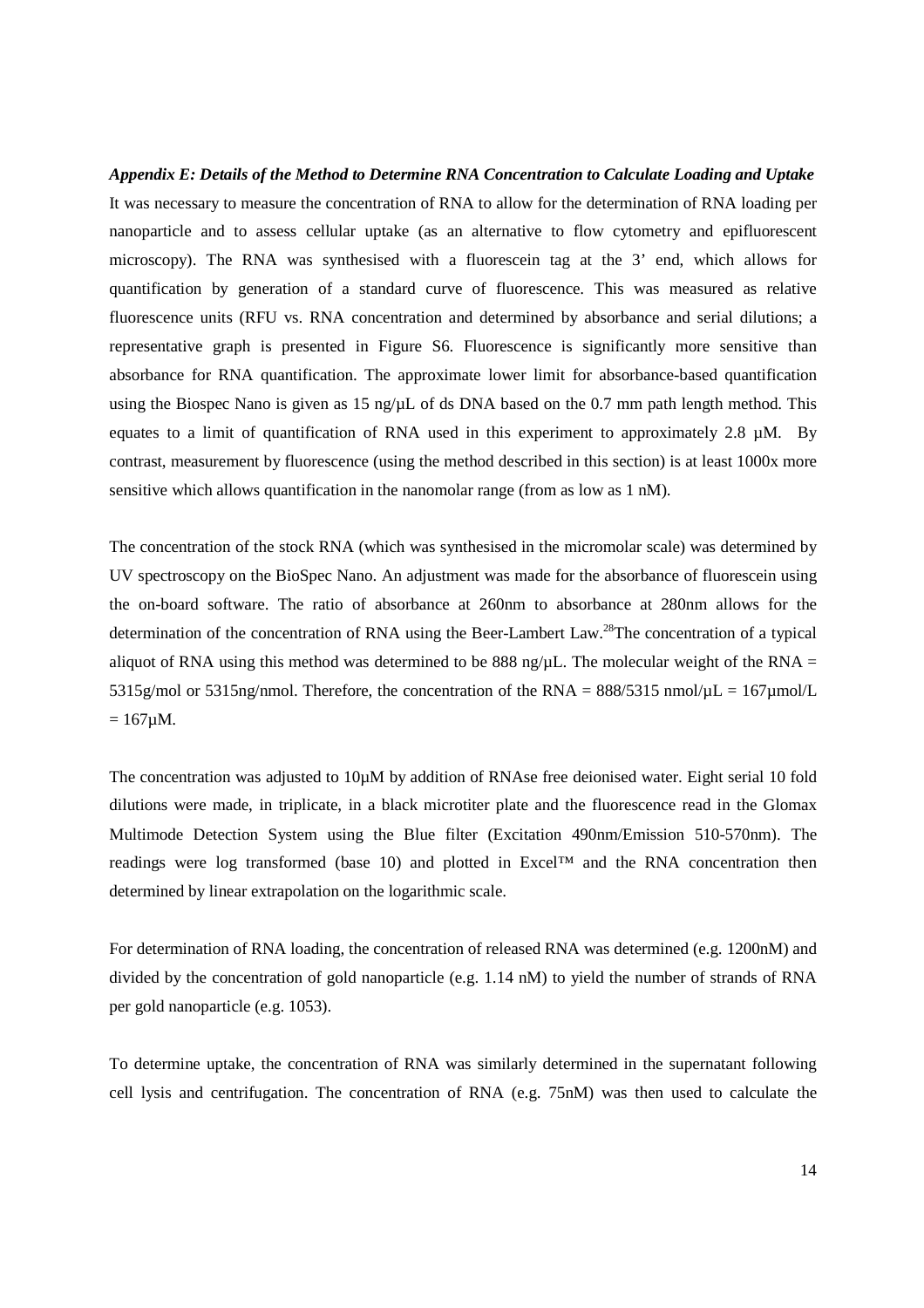number of nanomoles of RNA per million cells (e.g.  $7.5 \times 10^{-5}$  nmoles per million cells) which corresponds to 45 000 strands of RNA per cell.

The limit of detection of RNA uptake per cell was calculated based on the lower limit of detection of RNA of 1nM, corresponding to a Relative Fluorescence Units (RFU) = 5.3. Moreover, RFU values  $\langle 7 \rangle$ (i.e. falling within 2 standard deviations away from the mean) are likely due to instrument "noise" rather than biological factors. Therefore, only readings > 7 RFU above the mean were regarded as significant. The standard deviation of the fluorescence measurements was calculated by reading 30 wells of a "blank" plate.



*Figure S6:Graph showing log-linear relationship between RNA concentration (in pM) and relative fluorescence units (dimensionless) over a wide range (from about 1 nM to 10 µM). Fluorescence readings of RNA below 1 nM concentration were close to zero and are not shown. The dotted line is the linear trend line.*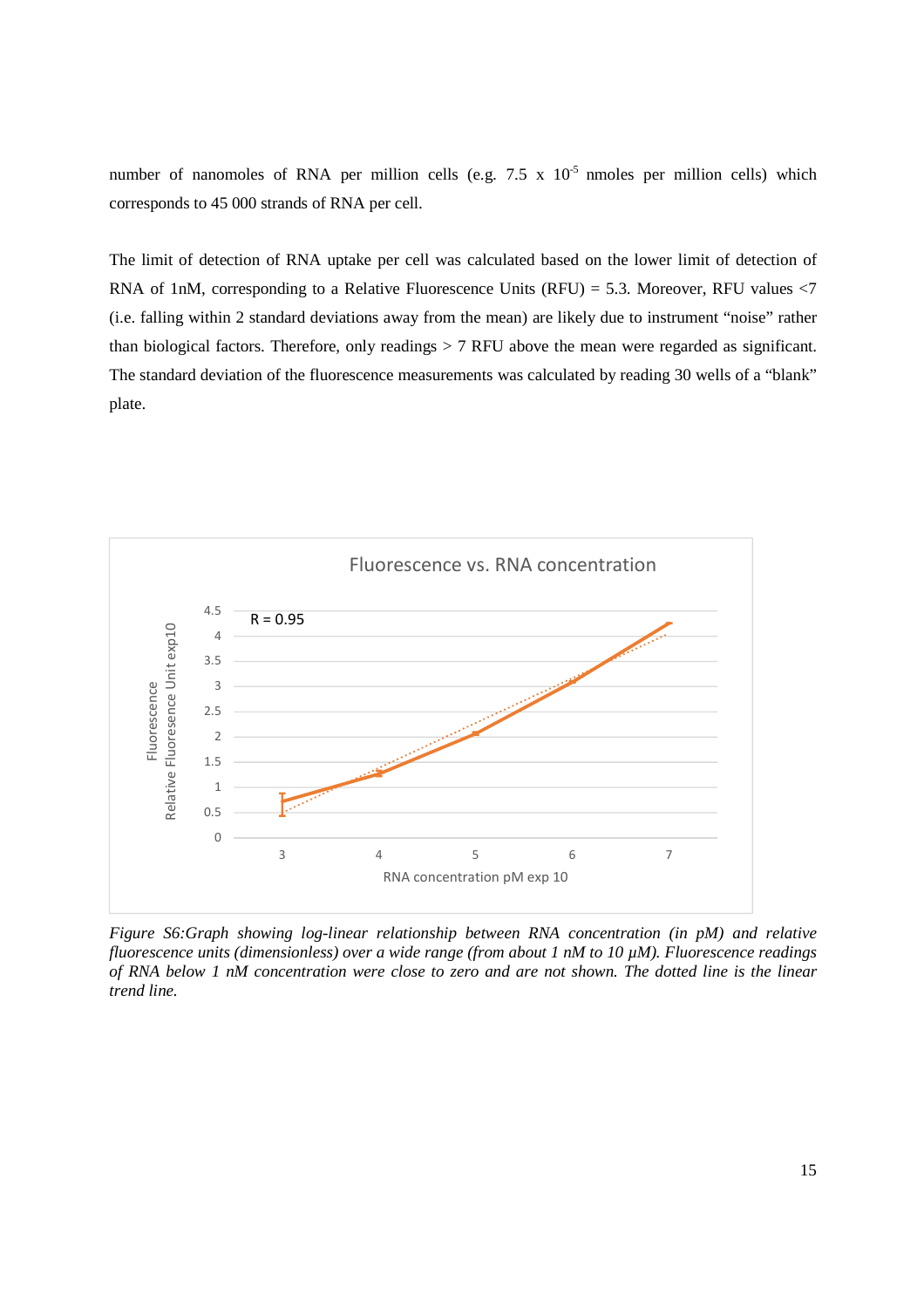# *Appendix F: Optimisation*

A series of experiments were carried out, in which the synthesis procedure and uptake conditions were varied, in an attempt to improve aggregation and uptake.

# *Size of GNP*

In a previous study to determine the effect of nanoparticle size on uptake into Hela cells, nanoparticles with diameter 30–50 nm were taken up more readily than smaller or larger particles.<sup>29</sup> Therefore, the assumption was made that the nanoparticles used in this paper (30-40nm) would achieve similar results. Nevertheless, the synthesis procedure (as described in the Synthesissection) was repeated with nanoparticles of diameter 15nm, without significant improvement in aggregation and uptake. Nanoparticles of size 15nm were synthesised using the same method as described for 30-40 mm gold nanoparticles, except that the amount of sodium citrate was doubled.<sup>30</sup> The concentration of reagents for each of the subsequent steps was adjusted to take into account the surface area of 15nm particles.

# *RNA concentration*

It is important to optimise the conjugation of the RNA to the gold nanoparticle, since synthetic RNA is expensive and produced in small quantities (usually in the nanomolar or micromolar scale). The proportion of RNA that binds to the surface of the nanoparticle (as opposed to the RNA that fails to bind) was determined by measuring the concentration of the RNA in the supernatant pre and post reaction.

In a typical reaction, only  $\sim$ 1.2 µM of 15 µM (i.e. 8%) of RNA added per reaction, conjugated to the gold nanoparticle. The rest (92%) of the RNA remains in the supernatant. This was confirmed by measuring the concentration of the RNA in the supernatant, both by fluorescence and absorbance. Lee *et al.* do not explicitly determine the proportion of RNA that conjugates to the GNP.<sup>31</sup> However, they provide sufficient data for the calculation to be made. Based on reaction of 15  $\mu$ M RNA and 30 nM GNP in 400  $\mu$ L buffer and resulting  $\sim$ 30 strands of RNA per particle, the proportion of RNA conjugated to the surface of the GNP was calculated to be 6%. Therefore, the efficiency of RNA conjugation in our experiments is in keeping with that of Lee *et al.*31 Increasing the concentration of RNA did not improve the loading.

# *Polyethyleneimine concentration*

The concentration of polyethyleneimine optimised for coating in a previous study was 1 mg polyethyleneimine per mL.<sup>23</sup> It was not deemed viable to significantly reduce the concentration of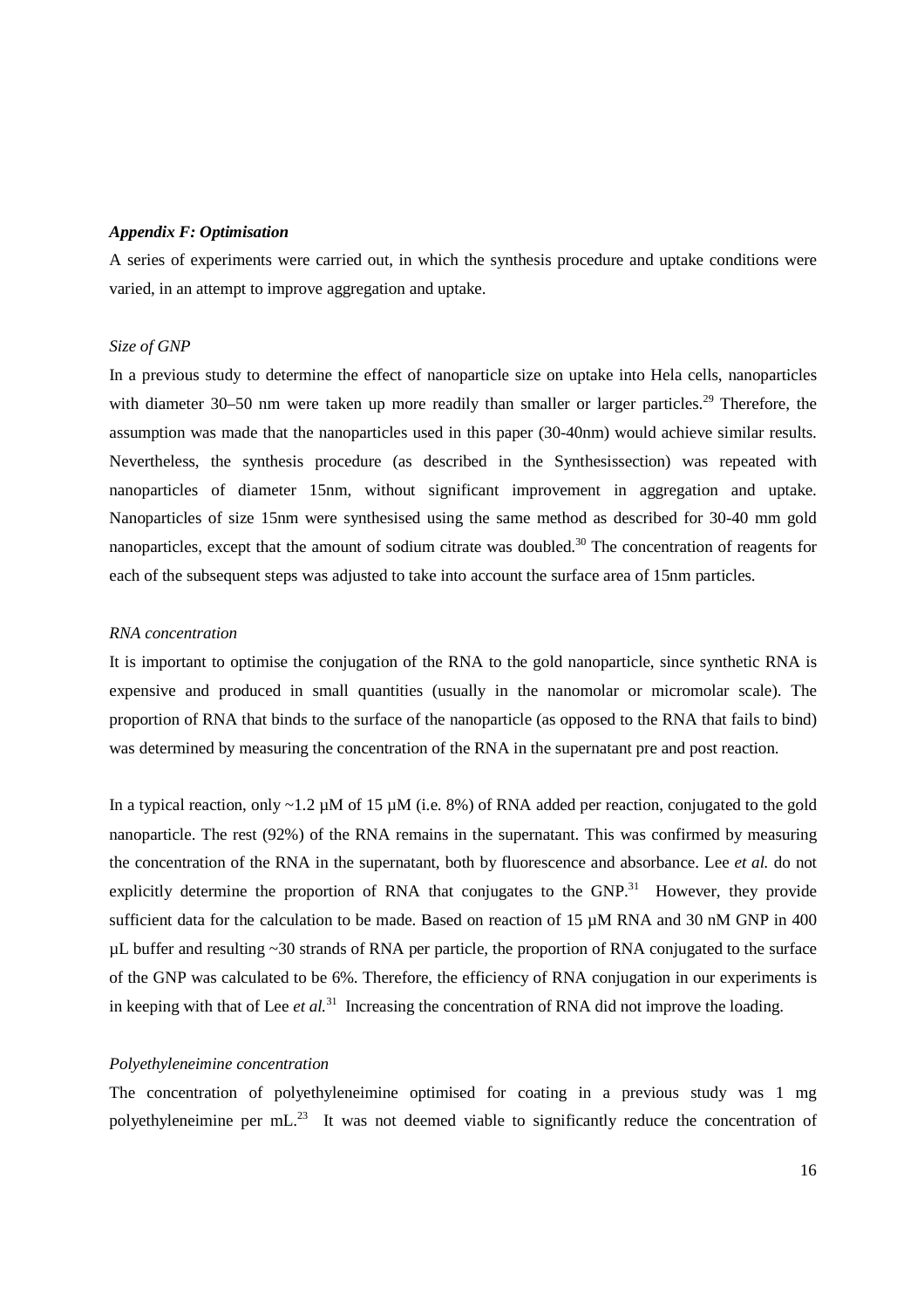polyethyleneimine since a positively charged nanoparticle was required to facilitate cellular uptake. The zeta potential of the nanoparticle was only +13.5 mV, even when synthesised with polyethyleneimine at 1 mg/mL (compared to a zeta potential of  $\sim$ +60 mV achieved by a layer-by-layer approach.<sup>23</sup> Increasing the concentration of polyethyleneimine (up to 10 mg/mL) resulted in an increase in zeta potential  $\langle$  ~23.6 mV). However, the aggregation of the nanoparticleswas exacerbated and there was no improvement in the uptake (as determined by flow cytometry). Therefore, the optimal concentration of 1 mg/mL, as described by Elbakry *et al.*23 was used in subsequent experiments.

# *Treatment Conditions*

Uptake was optimal with treatment duration of 24 hours (compared to 1, 2 hours and 4 hours). The use of serum-free OptiMEM™ media did not improve uptake (as determined by epifluorescent microscopy). The experiments were repeated with an adherent cell line (a human cervical epithelial carcinoma cell line (Hela), obtainedthrough the NIH AIDS Reagent Program, Division of AIDS, NIAID, NIH: HeLa CD4(HT4-6C) from Dr Bruce Chesebro).<sup>32-33</sup> However, the nanoparticle was not taken up by this cell line (as determined by flow cytometry).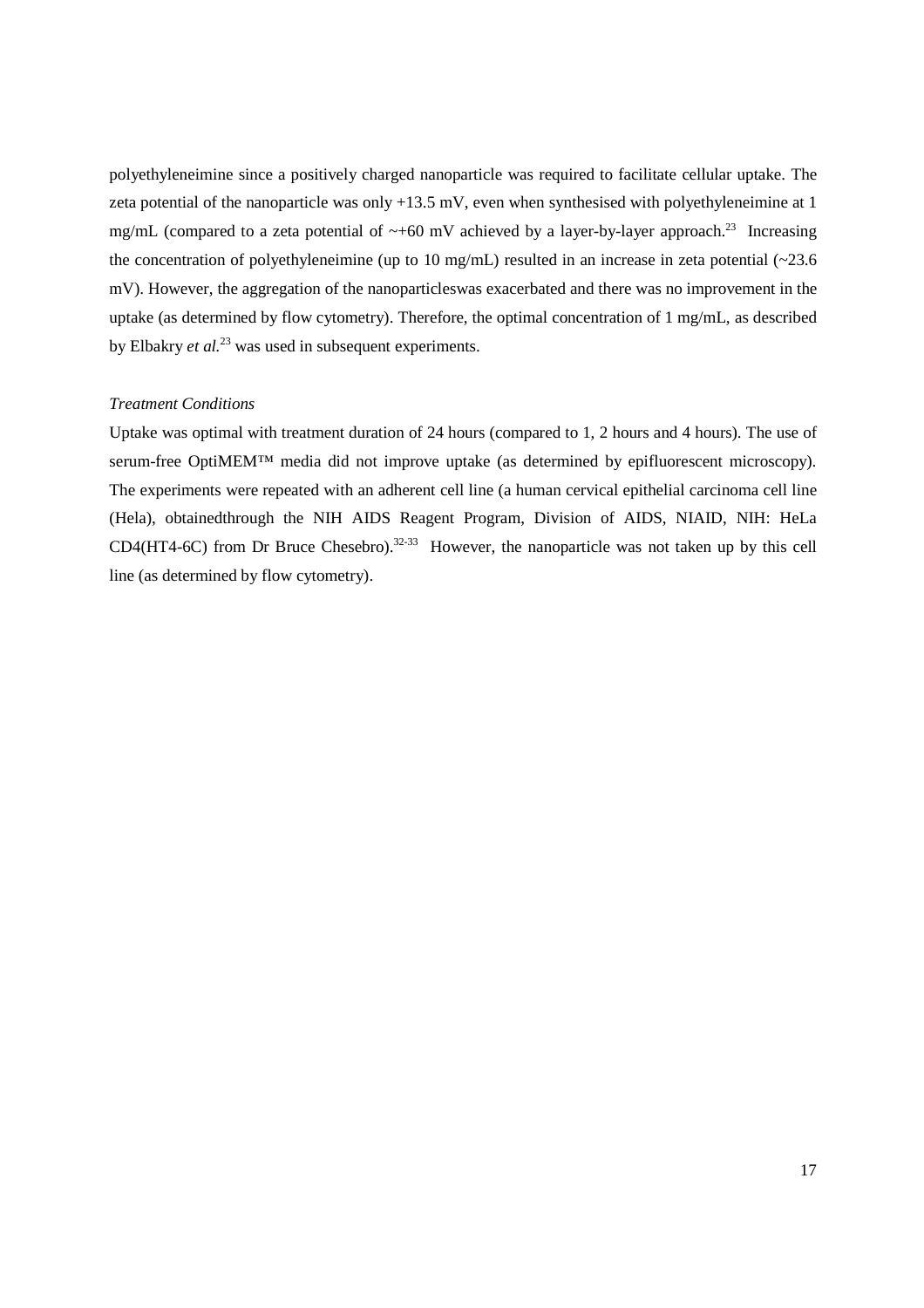# **References**

- 1. Moore, T. L.; Rodriguez-Lorenzo, L.; Hirsch, V.; Balog, S.; Urban, D.; Jud, C.; Rothen-Rutishauser, B.; Lattuada, M.; Petri-Fink, A., Nanoparticle colloidal stability in cell culture media and impact on cellular interactions. *Chemical Society reviews* **2015,***44* (17), 6287-305.
- 2. Giljohann, D. A.; Seferos, D. S.; Daniel, W. L.; Massich, M. D.; Patel, P. C.; Mirkin, C. A., Gold nanoparticles for biology and medicine. *Angew Chem Int Ed Engl* **2010,***49* (19), 3280-94.
- 3. Sewald, N.; Jakubke, H.-D., *Peptide Synthesis*. Wiley-VCH Verlag GmbH & Co. KGaA: 2009; p 175-315.
- 4. Monnet, C.; Laune, D.; Laroche-Traineau, J.; Biard-Piechaczyk, M.; Briant, L.; Bes, C.; Pugniere, M.; Mani, J. C.; Pau, B.; Cerutti, M.; Devauchelle, G.; Devaux, C.; Granier, C.; Chardes, T., Synthetic peptides derived from the variable regions of an anti-CD4 monoclonal antibody bind to CD4 and inhibit HIV-1 promoter activation in virus-infected cells. *J Biol Chem*  **1999,***274* (6), 3789-96.
- 5. Bes, C.; Briant-Longuet, L.; Cerruti, M.; De Berardinis, P.; Devauchelle, G.; Devaux, C.; Granier, C.; Chardes, T., Efficient CD4 binding and immunosuppressive properties of the 13B8.2 monoclonal antibody are displayed by its CDR-H1-derived peptide CB1. *FEBS Lett* **2001,***508* (1), 67-74.
- 6. Bes, C.; Briant-Longuet, L.; Cerutti, M.; Heitz, F.; Troadec, S.; Pugniere, M.; Roquet, F.; Molina, F.; Casset, F.; Bresson, D.; Peraldi-Roux, S.; Devauchelle, G.; Devaux, C.; Granier, C.; Chardes, T., Mapping the paratope of anti-CD4 recombinant Fab 13B8.2 by combining parallel peptide synthesis and site-directed mutagenesis. *J Biol Chem* **2003,***278* (16), 14265-73.
- 7. Albericio, F., Developments in peptide and amide synthesis. *Curr Opin Chem Biol* **2004,***8* (3), 211-21.
- 8. Boschek, C. B.; Apiyo, D. O.; Soares, T. A.; Engelmann, H. E.; Pefaur, N. B.; Straatsma, T. P.; Baird, C. L., Engineering an ultra-stable affinity reagent based on Top7. *Protein Eng Des Sel*  **2009,***22* (5), 325-32.
- 9. Wellings, D. A.; Atherton, E., Standard Fmoc protocols. *Methods Enzymol* **1997,***289*, 44-67.
- 10. Fields, G., Solid-phase peptide synthesis. *Molecular Biomethods Handbook* **1998**, 527-545.
- 11. Amblard, M.; Fehrentz, J. A.; Martinez, J.; Subra, G., Methods and Protocols of modern solid phase peptide synthesis. *Mol Biotechnol* **2006,***33* (3), 239-254.
- 12. Rapley, R.; Walker, J. M., *Molecular Biomethods Handbook*. 2nd ed.; Humana Press: Totowa, NJ, 2008; p xx, 1124 p.
- 13. Muthusamy, K.; Albericio, F.; Arvidsson, P. I.; Govender, P.; Kruger, H. G.; Maguire, G. E.; Govender, T., Microwave assisted SPPS of amylin and its toxicity of the pure product to RIN-5F cells. *Biopolymers* **2010,***94* (3), 323-30.
- 14. Pietersen, L. K.; Govender, P.; Kruger, H. G.; Maguire, G. E. M.; Wesley-Smith, J.; Govender, T., Peptide Functionalised Gold Nanoparticles: Effect of Loading on Aggregation and Proteolysis. *International Journal of Peptide Research and Therapeutics* **2010,***16* (4), 291-295.
- 15. Galanis, A. S.; Albericio, F.; Grotli, M., Enhanced microwave-assisted method for on-bead disulfide bond formation: synthesis of alpha-conotoxin MII. *Biopolymers* **2009,***92* (1), 23-34.
- 16. Guy, C. A.; Fields, G. B., Trifluoroacetic acid cleavage and deprotection of resin-bound peptides following synthesis by Fmoc chemistry. *Methods Enzymol* **1997,***289*, 67-83.
- 17. Fields, G. B., Methods for removing the Fmoc group. *Methods Mol Biol* **1994,***35*, 17-27.
- 18. Andreu, D.; Albericio, F.; Sole, N. A.; Munson, M. C.; Ferrer, M.; Barany, G., Formation of disulfide bonds in synthetic peptides and proteins. *Methods Mol Biol* **1994,***35*, 91-169.